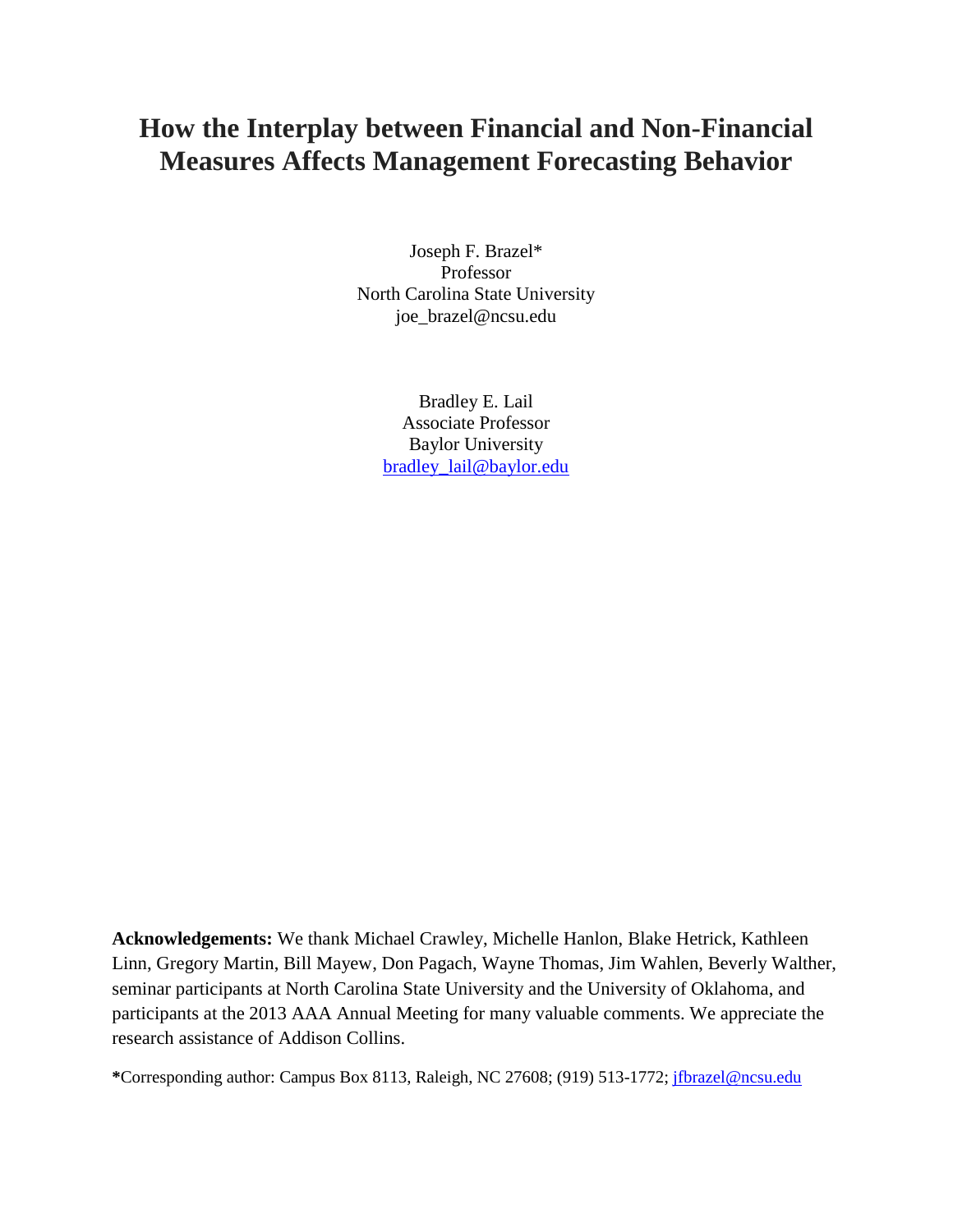# **How the Interplay between Financial and Non-Financial Measures Affects Management Forecasting Behavior**

**ABSTRACT:** This study examines how the interplay between financial and non-financial measures affects management forecasting behavior. Building on the knowledge that NFMs are typically aligned with actual earnings and are likely incorporated into earnings forecasts, we investigate if the level of divergence between changes in NFMs and contemporaneous changes in earnings influences management forecasting behavior. We hand-collect company-specific NFMs (e.g., number of retail outlets, square footage of facilities, patents) disclosed in 10-K filings and describe how a greater divergence between NFMs and earnings (i.e., NFM changes substantially outpacing earnings growth, or vice versa) renders NFMs less useful for forecasting. As such, in more divergent settings, we observe that management is less likely to issue guidance. Consistent with our theory, for managers that do provide guidance in more divergent settings, management forecast errors increase. Last, we provide evidence that external stakeholders can use the level of divergence between NFMs and earnings to predict future management forecasting behavior. Our evidence demonstrates that NFMs and their relation with financial information play an important role in explaining management forecasting behavior.

**Keywords**: earnings guidance, forecast errors, management forecasts, non-financial measures **JEL Classification:** G14, M40, M41

**Data availability**: *The data used in this study are publicly available from the sources indicated in the text.*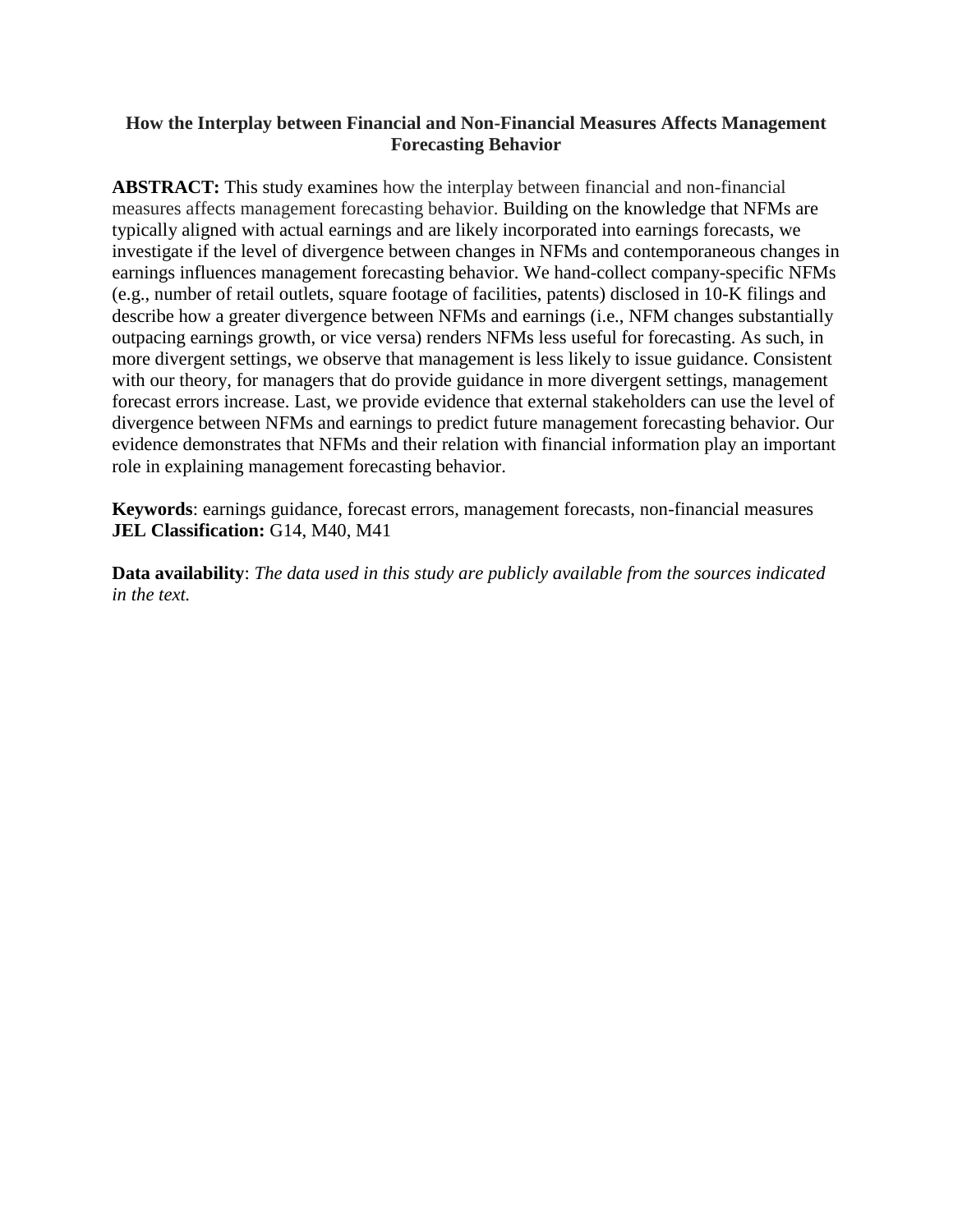### **INTRODUCTION**

This study examines how the interplay between financial and non-financial measures (NFMs) affects management forecasting behavior. Consistent with Brazel, Jones, and Zimbelman (2009) and Dechow, Larson, and Sloan (2011), we use the term non-financial measures (NFMs) to represent quantitative, capacity/performance-related measures that are expected to have a positive contemporaneous relation with growth in revenues and/or earnings. Building on the knowledge that NFMs are typically aligned with actual earnings and likely incorporated into earnings forecasts (e.g., Baginski, Hassell, and Kimbrough 2004; Curtis, Lundholm, and McVay 2014), we investigate how changes in both NFMs and contemporaneous earnings affect management forecasting behavior.

The level of divergence between changes in NFMs and changes in contemporaneous earnings represents incremental information about the firm's investment choices (e.g., increasing employee headcount, number of stores, facility size) that are not recognized in the firm's earnings. As the level of divergence increases, NFM changes substantially outpace actual earnings changes (or vice versa), and management may need to provide additional clarity to investors. Alternatively, in more divergent settings, NFMs are not aligned with earnings and thus may be a less useful input for management forecast models. We therefore investigate if a greater divergence influences whether management chooses to provide earnings guidance. For managers that do choose to forecast under divergent conditions, we also determine whether forecast accuracy suffers. As such, the objective of this study is to empirically examine if the level of divergence between NFMs and earnings influences management forecasting behavior.<sup>1</sup>

<sup>&</sup>lt;sup>1</sup> We operationalize "management forecasting behavior" separately as the likelihood of management issuing a forecast and forecast error.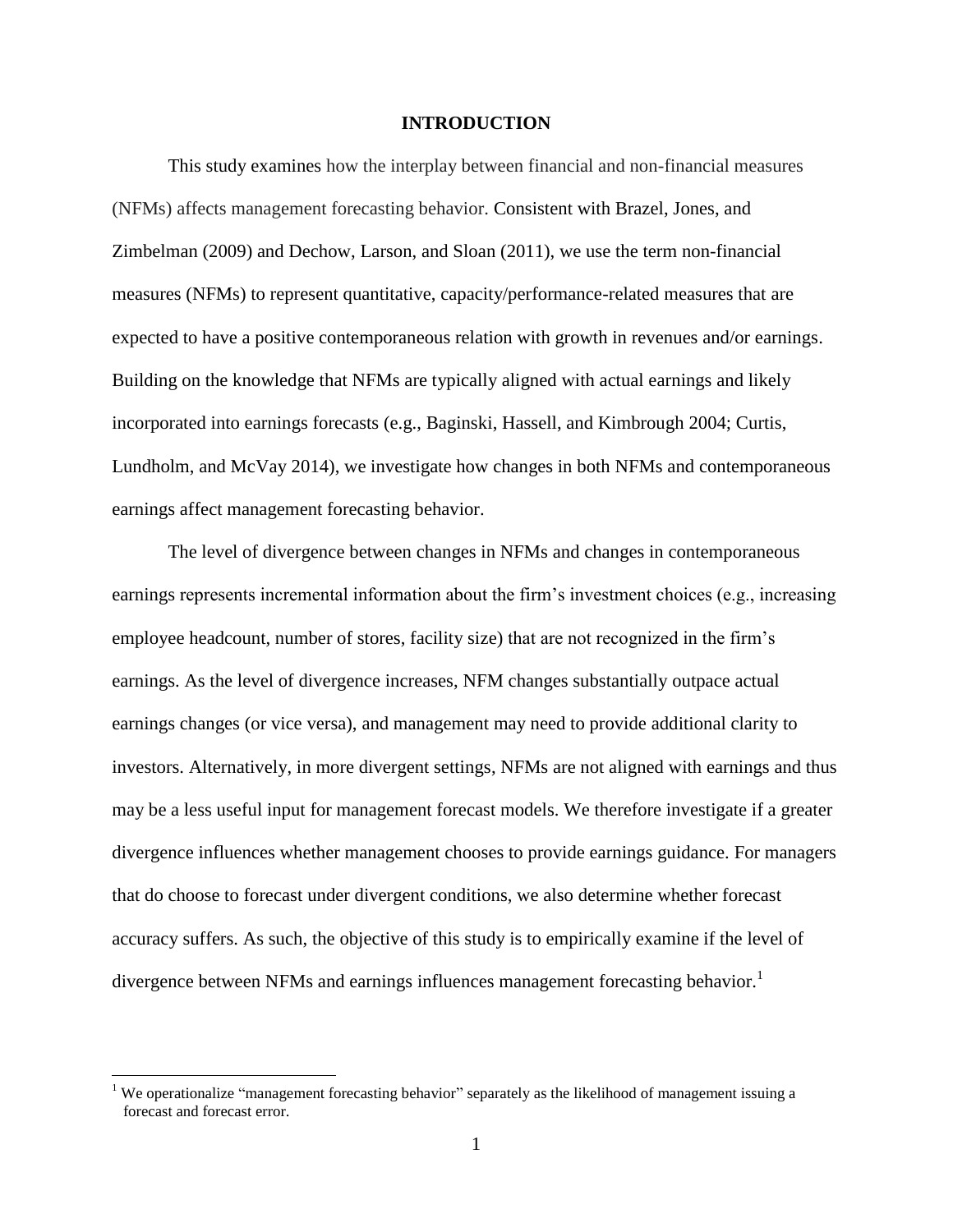Companies disclose quantitative NFMs related to performance or capacity (e.g., number patents or customers) along with financial statements in 10-K filings (Brazel et al. 2009). NFMs reported in the Management Discussion and Analysis section of the 10-K should reveal information about the company's strategy, its current and future performance, and its ability to meet future accounting outcomes such as analysts' forecasts (SEC 1989). For example, retailers disclose the number of stores they operate, manufacturers discuss production capacity, and service providers offer the number of customers served. In instances where a clear link exists between NFMs and financial performance, managers and analysts may build revenue and earnings models using NFMs to develop both internal and external forecasts (Koller, Goedhart, and Wessels 2005; Curtis et al. 2014).

A primary objective of financial accounting is to record, classify, and summarize economic events to provide financial information for decision-making (Bell, Peecher, and Solomon 2005; FASB 2010, para. OB2; Arens, Elder, and Beasley 2010). Companies disclose NFMs that reflect key aspects of company performance/capacity and measure economic activity (Francis, Philbrick, and Schipper 2003; Schultz, Bierstaker, and O'Donnell 2010). Prior research suggests a relatively consistent (versus divergent) relation between investments and divestments in NFMs and contemporaneous earnings changes. For example, Brazel et al. (2009) observe that the average difference between changes in employees and changes in contemporaneous revenue is only 4%<sup>2</sup>. When a company's NFM changes substantially outpace its actual earnings changes (or vice versa), the company is exhibiting a *more divergent* relation. In these settings, the impact

 $\overline{a}$ 

<sup>&</sup>lt;sup>2</sup> While Brazel et al. (2009) provide small-sample ( $n = 50$ ) evidence in support of the assumption that NFMs and earning changes are positively correlated (or aligned), we illustrate in Figure 1 that as the *divergence* between actual earnings changes and contemporaneous NFM changes *increases*, the number of companies exhibiting such a relation *decreases*. Further, Table 3 illustrates that the mean difference between changes in actual earnings and changes in NFMs (*DIFF*) for our sample is only –1.76%. Last, the first regression of Table 9 shows that actual changes in NFMs are positively associated with actual changes in reported earnings (*%CHANGE\_EPS*). Thus, while we rely on the assumption that NFMs and actual earnings are typically aligned, we also provide empirical evidence in support of this notion.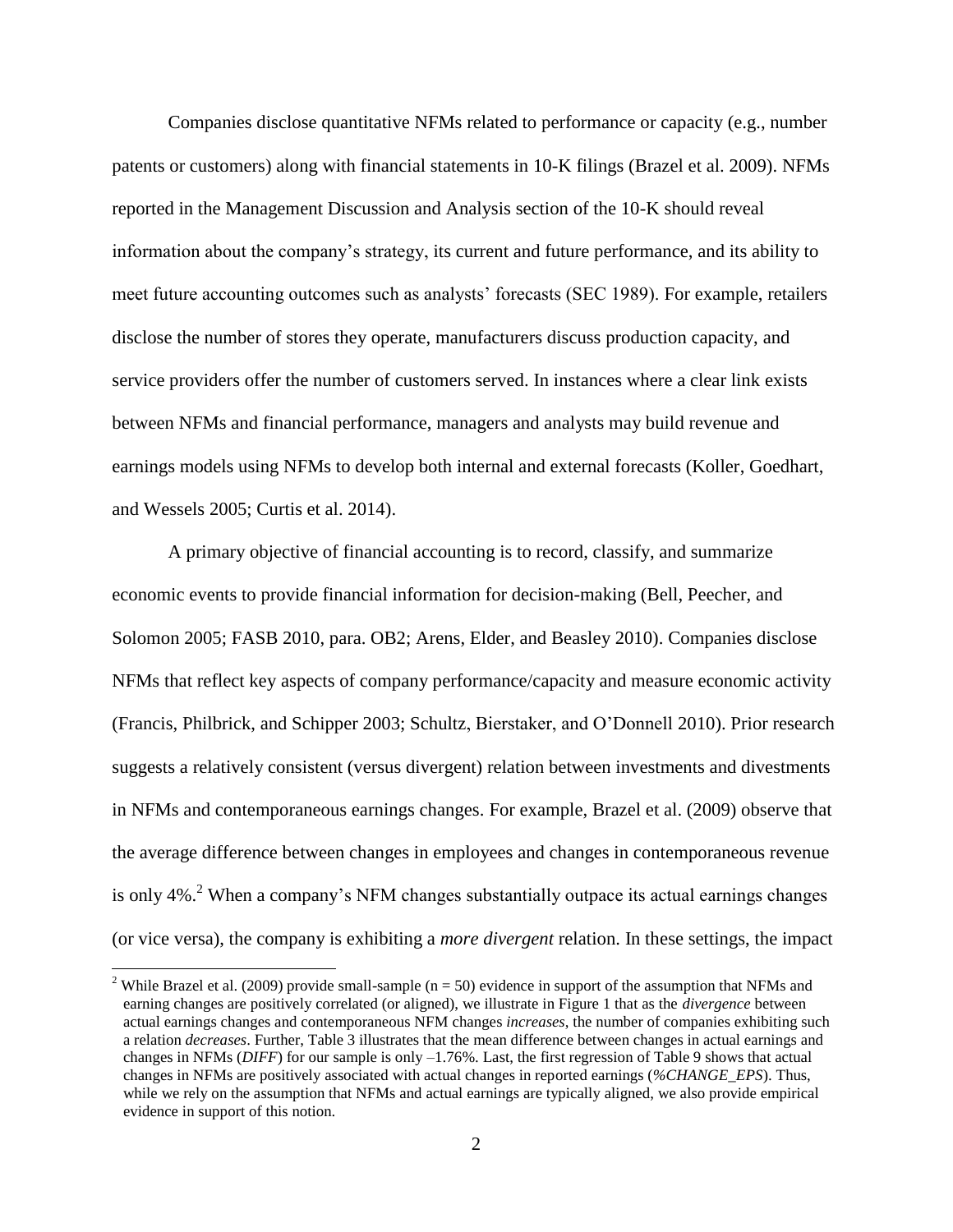of NFM changes on earnings growth is less clear, and investor concerns about the validity of the financial results or the operational efficiency of the company could arise (Brazel et al. 2009). To reduce such uncertainty, managers could be incentivized to voluntarily release earnings forecasts during the course of the year to signal to investors how changes in the company's NFMs will ultimately be reflected in earnings (Trueman 1986).

On the other hand, because changes in NFMs and earnings are typically aligned, management is accustomed to using expected or observed changes in NFMs to predict *similar* growth rates for earnings. In a more divergent setting, management faces an atypical relation between a forecast input (NFMs) and what is being forecasted (earnings). Thus, when NFMs and earnings exhibit divergent patterns, the usefulness of NFMs as a forecast input may be impaired. Disclosure theory indicates that as the usefulness of management's internal information set decreases, they are less likely to provide voluntary disclosures about the company's operations (Diamond 1985; Trueman 1986; Verrecchia 1990).

We test these competing arguments by examining the relation between the level of NFM/earnings divergence and the likelihood that management issues an earnings forecast. Regardless of management's incentives or abilities to compile information into a forecast, forecasts based on lower-quality inputs will likely be less accurate (e.g., Dorantes, Li, Peters, and Richardson 2013). Thus, we investigate if management forecast errors are larger under more divergent conditions.

To examine our hypotheses, we hand-collect numerous company-specific, year-end NFM disclosures from 10-K filings across many industries. We then examine how the level of divergence between NFMs and contemporaneous earnings affects the forecasting behavior of managers. For our sample of firms, we measure the level of divergence with the variable "DIFF",

3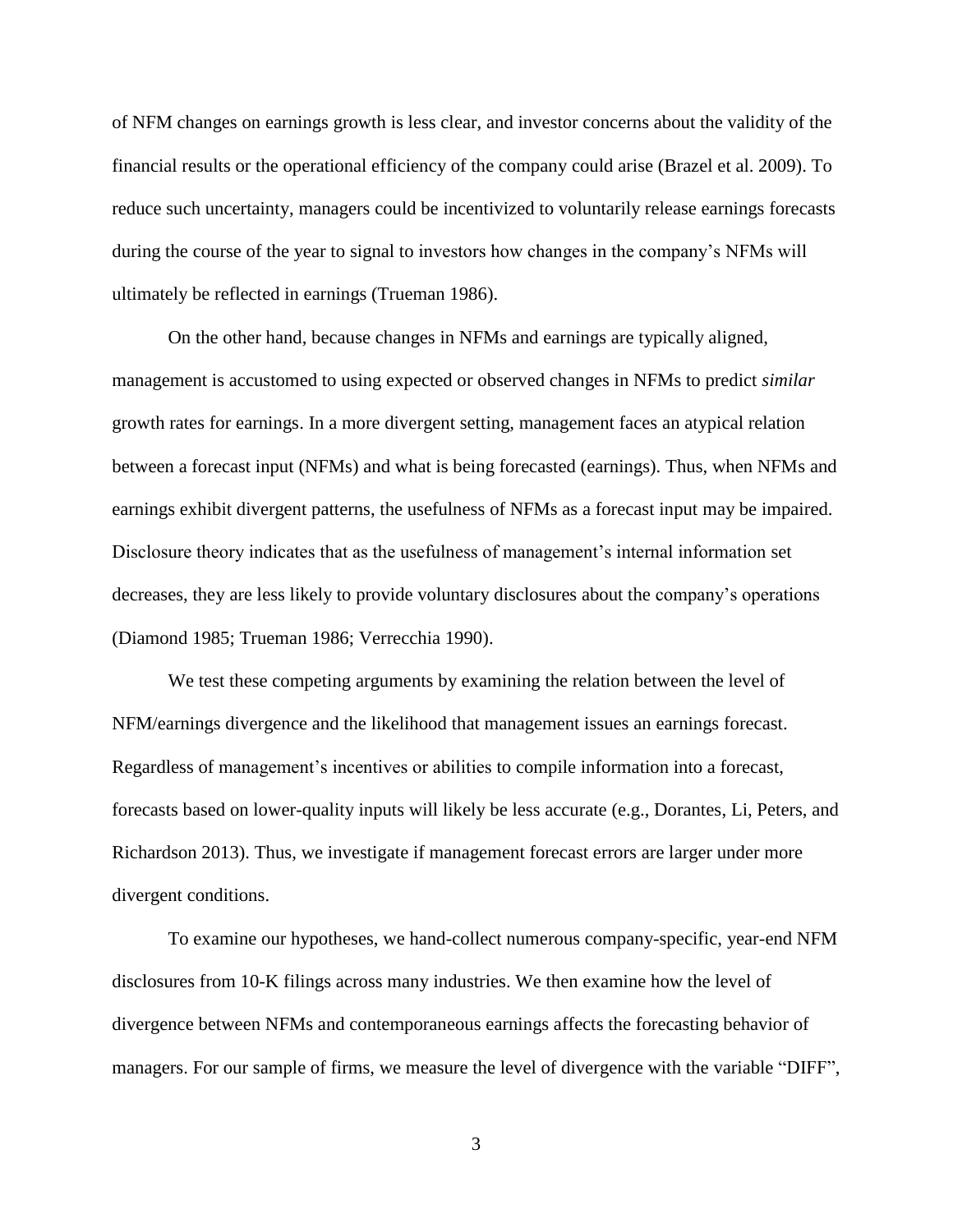which is the difference between a company's change in actual earnings and its median change in actual NFMs for the same year. We observe that as the *absolute value* of *DIFF* increases (i.e., less typical conditions where investment choices are not recognized in the firm's earnings), managers are less likely to issue forecasts. Divergence between NFMs and earnings likely renders NFMs a less diagnostic input for forecasts. Managers, concerned that their reputation will be hurt by inaccurate forecasts, are less likely to issue forecasts. Consistent with this notion, when management provides earnings guidance under more divergent conditions, we find that management forecast errors increase.

Prior studies examining inconsistencies between financial and non-financial measures have either examined small sample sizes due to the labor intensive hand-collection of NFMs (Brazel et al. 2009) or employed only one type of NFM (e.g., employee headcount; Dechow et al. 2011). We contribute to the NFM literature by collecting numerous company-specific NFM disclosures across a variety of industries and develop a standardized measure of how a firm's investment choices are and are not recognized in the firm's earnings (i.e., how NFMs and earnings diverge). By doing so, we extend the NFM literature to the *forecast* setting by examining management forecasting behavior under divergent conditions.

We demonstrate that managers are hesitant to issue guidance in the divergent setting, consistent with the notion that their ability to issue accurate forecasts is impaired due to less predictive NFMs. Despite the incentive for managers to issue a forecast in divergent settings to appease investor concerns, the reputational concerns of inaccurate forecasts appear to overwhelm this incentive. Also, our results for forecast accuracy show that those who *use* management

4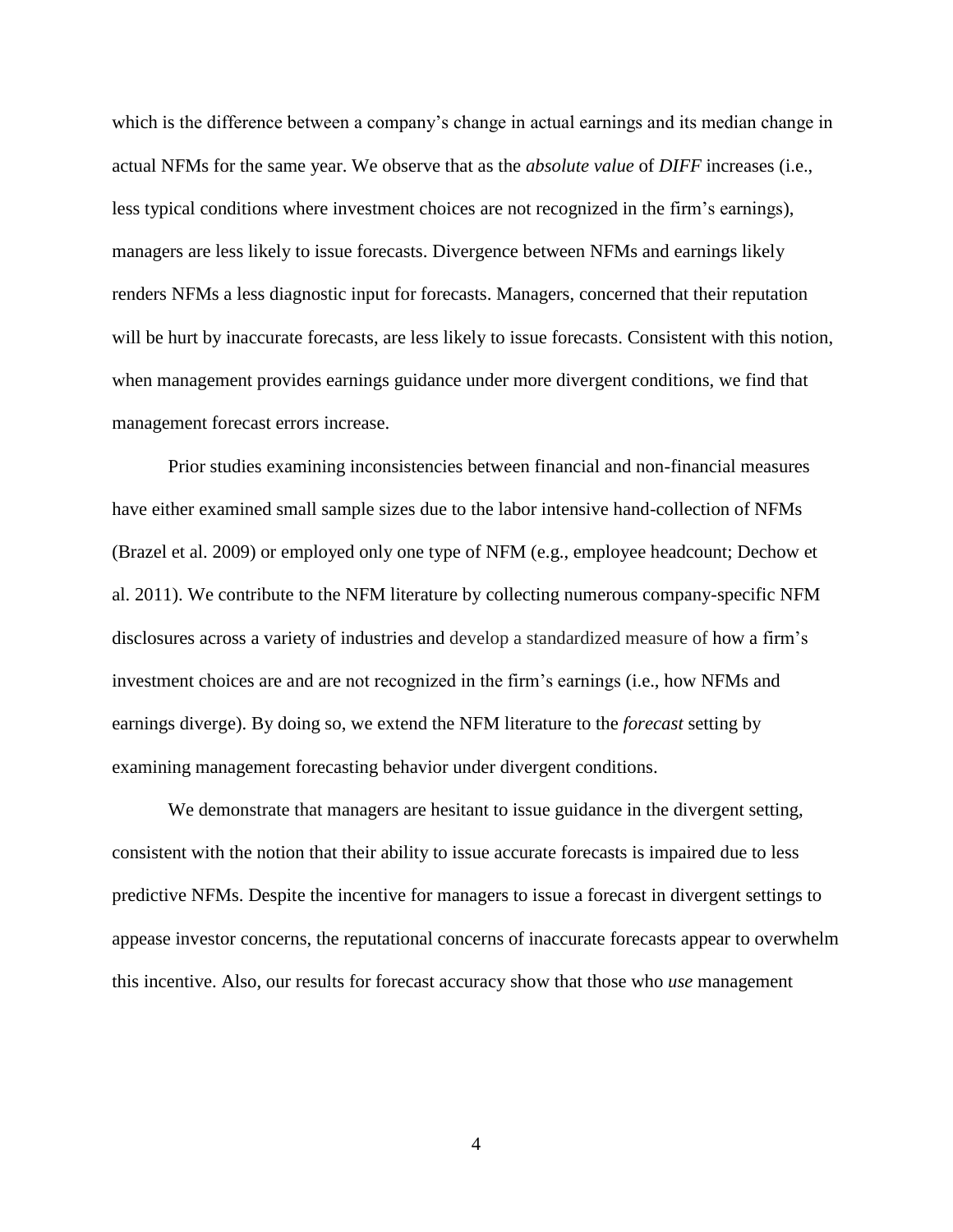forecasts should be cautious of forecasts issued under divergent conditions.<sup>3</sup> Last, in additional analyses we determine that the level of NFM/earnings divergence can be used by stakeholders as an early indicator of whether management will issue forecasts in the *next* fiscal year and whether those forecasts will be accurate.

The remainder of our paper is organized as follows: the next section discusses the related literature and develops hypotheses; we then describe our research method and the results of our empirical tests; the final section concludes.

### **MOTIVATION AND DEVELOPMENT OF HYPOTHESES**

NFM disclosures are gaining recognition for their importance to financial statement users and those that regulate financial reporting (Black, Christensen, Kiosse, and Steffen 2015). For example, popular press coverage of the IPO filing by Facebook was directed at both the company**'**s financial performance (e.g., sales growth) and its related NFMs (e.g., number of active users, employees, click-through rate) (e.g., Raice 2012). Recent articles concerning Google and Netflix discuss "revenue per click" and compare revenue and subscriber growth, respectively (Nicas 2017; Hufford 2017). While regulators and investors want to ensure that these NFMs directly relate to company performance, companies claim that knowledge of these NFMs is essential to understanding the business. $4$ 

Traditional NFMs such as the number of retail stores, production space, and employee headcount can be viewed as surrogate measures of economic activity (Brazel et al. 2009). Most studies examining the relation between NFMs and financial performance have demonstrated that NFMs are useful in predicting *future* (versus contemporaneous) financial performance. These

 $3$  Regarding investors being informed about divergent conditions at companies, see Jakab (2014) for an example of the popular press identifying a divergent pattern between Facebook Inc.'s advertising revenue growth and growth in its user base (NFM). Koh (2015) makes the same comparison for Twitter Inc.

<sup>4</sup> http://online.wsj.com/article/SB10001424127887324073504578114953782230548.html.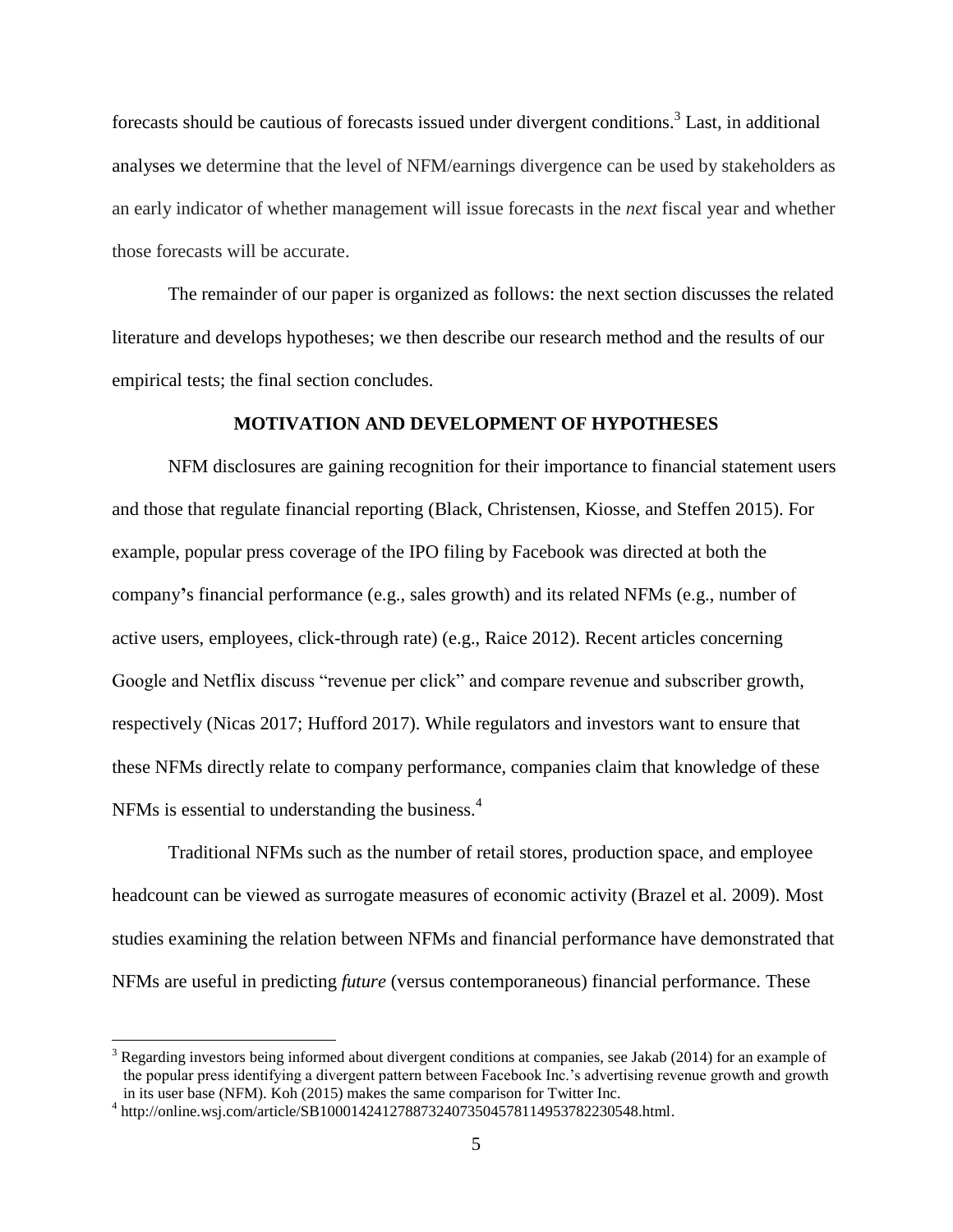studies have also typically examined only one industry or a specific type of NFM. For example, Bonacchi, Kolev, and Lev (2014) develop a measure of customer franchise value for subscription-based companies and demonstrate that the measure is positively associated with future earnings.<sup>5</sup>

Some related research empirically tests whether NFMs, or more specifically, changes in NFMs, lead to comparable changes in *contemporaneous* financial performance. Brazel et al. (2009) illustrate that the mean difference between revenue growth and contemporaneous growth in NFMs (e.g., patents, number of products) ranges from 4 to 11%. Likewise, they demonstrate a strong, positive relation between one form of NFMs, changes in employee headcount, and contemporaneous changes in revenue. Dechow et al. (2011) find that the mean difference between changes in revenues (*assets*) and changes in order backlogs (*employees*) is 6% (*16%*). Finally, Curtis et al. (2014) study the retail industry and develop an accurate model for sales based on contemporaneous NFM data (e.g., store openings). While not perfectly aligned, the evidence suggests that changes in NFMs that occur during the year are positively related to contemporaneous changes in the financial statements.

If changes in NFMs reflect a change in the company's capacity or performance that will be reflected in earnings, managers would most likely incorporate those changes into earnings forecasts (Trueman 1986; Goodman, Neamtiu, Shroff, and White  $2014$ ).<sup>6</sup> Baginski et al. (2004) analyze managers' explanations as to what factors influence their forecasts. For 43% of their sample, managers provide internally-based factors as drivers of their forecasts, including new

<sup>&</sup>lt;sup>5</sup> See Luft (2009) for a review of NFM-related literature in accounting. In addition, recent research has examined the quality of management *forecasts* of NFMs (versus the actual NFM disclosures used in this study). Specifically, Cole and Jones (2015) study the attributes (e.g., bias, explanatory power) of retailers' forecasts of planned capital expenditures and store openings.

<sup>&</sup>lt;sup>6</sup> For example, Rent-A-Center stated in a press release that the company expected 2013 earnings in the range of \$3.03 to \$3.15 per share, with revenue growth estimated at 3 percent. The company also noted that it expected to open about 365 domestic RAC Acceptance kiosks and 60 rent-to-own store locations in Mexico. http://investor.rentacenter.com/phoenix.zhtml?c=90764&p=irol-newsarticle&ID=1839742.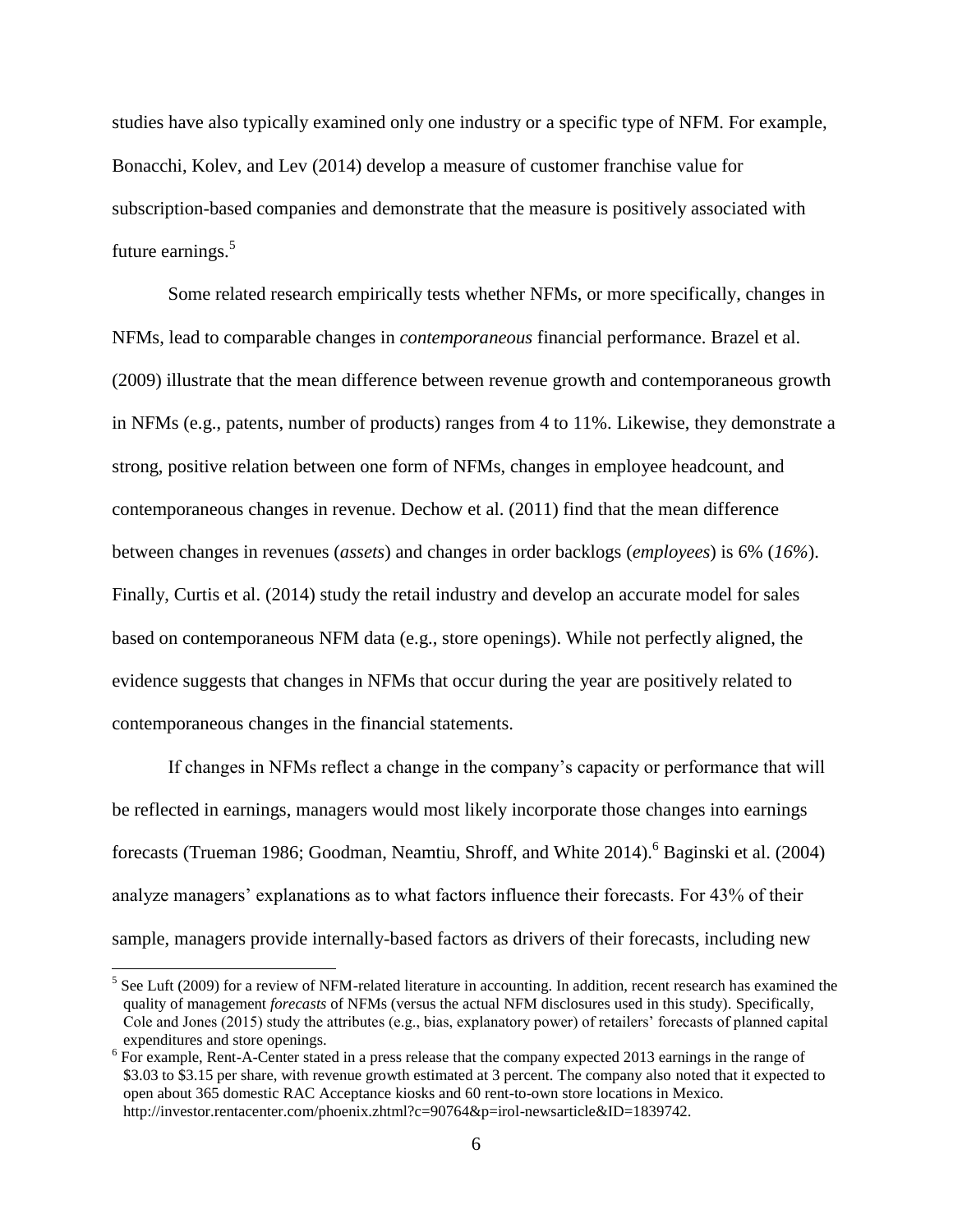products and investments in plant assets. NFMs such as these can therefore be viewed as quantifiable/observable outcomes resulting from management's plans and strategies (Baginski et al. 2004). When a retailer strategically plans or observes increases in stores, products, or employees, we would expect management to provide earnings forecasts during the year that reflect the NFM growth. $7$ 

The focus of our study is to examine if the interplay between NFMs and earnings influences management forecasting behavior. Changes in NFMs and earnings can exhibit either a consistent or divergent relation. The results of Brazel et al. (2009) and Dechow et al. (2011), suggest that changes in NFMs and actual earnings are typically consistent or *aligned*. For example, on average, a 10% expansion of stores, products, and employee headcount should lead to earnings growth of approximately 10%. When a company exhibits an atypical, more *divergent* relation, the divergence represents incremental information about the firm's investment choices (e.g., increasing employee headcount, number of stores, facility size) that have not been recognized in the firm's earnings. Growth in NFMs that substantially outpace the contemporaneous growth in earnings may lead investors to question the operational efficiency of the company, managers' control over the production process, and management's overall strategy. As stores open or new plants are built, investors would expect to see an improvement in

 $<sup>7</sup>$  Still, there are multiple reasons why NFM changes and contemporaneous changes in earnings may not be aligned.</sup> For example, NFM additions or contractions (e.g., store openings and closings) could occur either early or late in the fiscal year. We are unable to account for the timing of NFM additions/contractions in our analyses because 10- K disclosures (our data source) typically do not provide the timing of NFM changes. Likewise, our measure of NFM/earnings divergence does not account for different firms or industries that experience different conversion rates between investments in NFMs and earnings changes (e.g., the effect of a patent on earnings could differ between the healthcare and consumer goods industries). Last, we do not incorporate into our analyses the possibility that certain NFMs may interact such that their joint effect on earnings exceeds the changes in the individual NFMs (e.g., simultaneously increasing the number of product patents and stores). The examination of such interactions between NFM investments represents a fruitful area for future research. However, such customizations of our measure of NFM/earnings divergence would preclude us from developing a standardized measure that incorporates numerous company-specific NFM disclosures across a variety of industries. To address concerns about how NFMs may align with earnings, we test the assumption that actual NFM changes are significantly associated with contemporaneous changes in actual earnings. We also test the assumption that managers incorporate NFMs into their forecasts (see the section titled "Testing of Assumptions").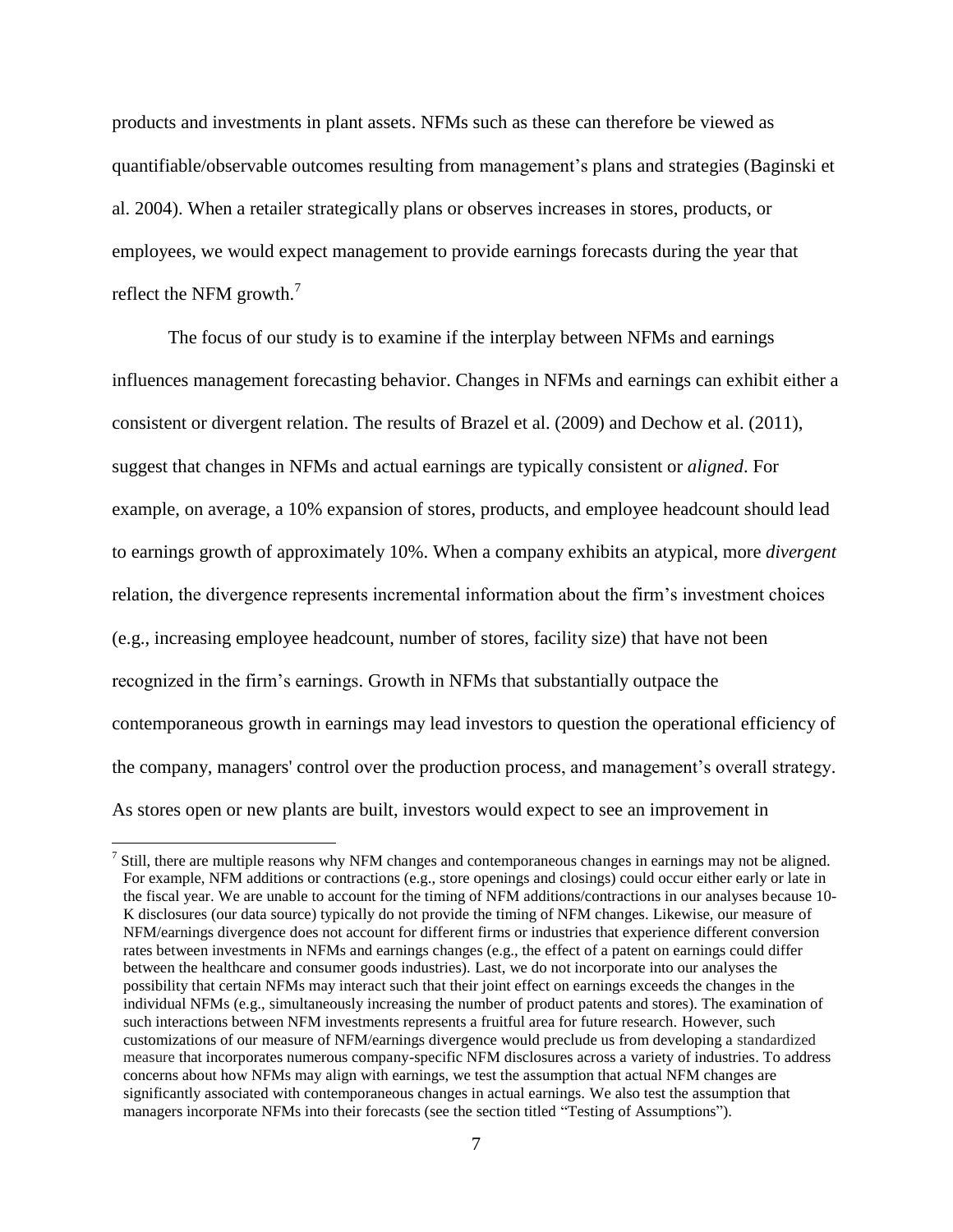contemporaneous earnings. Management of the company may understand why the relation between NFMs and earnings has diverged and has an incentive to provide clarity to investors (Trueman  $1986$ ).<sup>8</sup>

When changes in earnings substantially outpace changes in NFMs, investors may also question the integrity of the company's financial reporting process/reliability of the earnings number (e.g., the use of accruals to bolster reported performance as described by Dichev et al. (2013)). Indeed, research in this area finds that companies committing fraudulent financial reporting typically exhibit financial growth that is not supported by contemporaneous growth in NFMs (Brazel et al. 2009; Dechow et al. 2011).  $9 \text{ In circumstances}$  where suspicion of fraud or low earnings quality exist, managers may attempt to alleviate the situation by providing guidance to the market.<sup>10</sup> On the other hand, Francis, Nanda, and Olsson (2008) observe that the quality of the firm's earnings is unrelated to whether a firm forecasts earnings.

As prior research suggests, management is likely accustomed to using expected or observed changes in NFMs to forecast *similar* growth rates for earnings. Thus, in more divergent settings, management faces an atypical relation between a forecast input (NFMs) and what is

 $\overline{a}$  $8$  See footnote 6 for an example of a forecast where financial and NFM growth patterns are discussed as part of an earnings forecast. We measure alignment/divergence between earnings and NFMs by comparing a company's change in actual earnings to its median change in NFMs over that same period. We associate larger (*smaller*) absolute differences between earnings and NFM changes with more divergent (*aligned*) settings.

<sup>&</sup>lt;sup>9</sup> Alternatively, when such a divergence exists, investors could question the validity of the NFMs reported by management. However, see Brazel et al. (2009) for a discussion of how it would be difficult for management to manipulate reported NFMs (and how their results support this notion).

<sup>&</sup>lt;sup>10</sup> An appropriate example is the four-year (2010-2014) SEC investigation of Keurig Green Mountain Inc.'s (GMCR) revenue recognition practices. In October of 2011, Greenlight Capital began making the case for short-selling GMCR's stock (which was previously valued at a high of \$107.90 on 9/6/11), and Greenlight publicly questioned GMCR's accounting practices and decision to stop disclosing key NFM data (e.g., pounds of coffee sold) (see slide 21 of the presentation available at:

http://online.wsj.com/public/resources/documents/EinhornGMCRpresentation\_Oct2011\_VIC.pdf). Despite and perhaps related to these concerns, the company *issued earnings guidance throughout the SEC investigation*. Subsequent to the start of the SEC investigation, a class action lawsuit related to improper accounting practices was filed. GMCR has since restated its financial statements from 2007-2010, the founder and chairman of GMCR has been fired, and its revenue recognition practices continued to be questioned by investors (for example, see https://www.forbes.com/sites/greatspeculations/2011/06/23/green-mountain-coffees-trouble-with-beancounting/#1ae2db2796dc. The SEC closed its investigation in October, 2014 without issuing an enforcement action.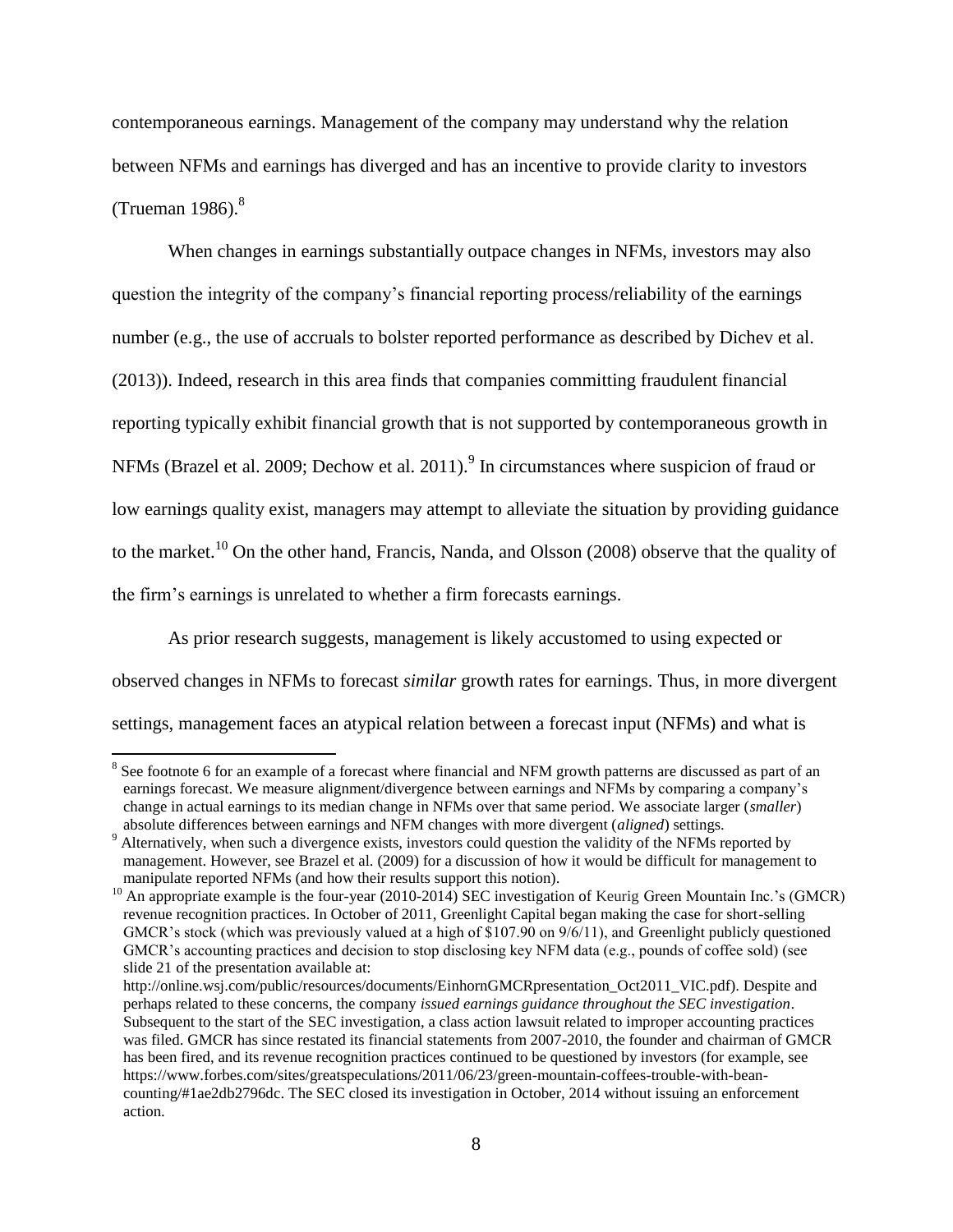being forecasted (earnings). For example, in more divergent settings, the effects of current-year investments in NFMs may not be evident in earnings until future periods (if ever). Thus, when NFMs and earnings diverge, the usefulness of NFMs as a forecast input for contemporaneous earnings may be impaired.

Under divergent conditions, managers could employ alternative information sources or rely more on the non-NFM inputs (e.g., actions of competitors (Baginski et al. 2004)). Still, as the usefulness of management's internal information *set* decreases, they are less likely to provide voluntary disclosures about the company's operations (Diamond 1985; Trueman 1986; Verrecchia 1990). Indeed, managers are concerned about their forecasting reputations (Graham, Harvey, and Rajgopal 2005), and they may face market penalties for releasing low quality forecasts (Dorantes et al. 2013). Thus, more divergent settings may reduce the likelihood that management releases an earnings forecast.<sup>11</sup>

In sum, greater divergence between changes in NFMs and contemporaneous earnings could either (1) incentivize management to issue a forecast to provide clarity to concerned investors, or (2) render NFMs less useful for forecasting earnings and, due to concerns about accuracy, reduce the likelihood that management releases a forecast. Given these conflicting incentives, we state our first hypothesis in the null form:

**H1:** The level of divergence between changes in NFMs and changes in contemporaneous earnings will not be associated with the likelihood that an earnings forecast is released.

 $\overline{a}$ 

Regardless of management's incentives or ability to compile information into an earnings forecast, forecasts based on lower quality inputs are expected to be less accurate. Both Feng, Li,

 $11$  In addition to the level of divergence between NFMs/earnings, management's prior forecasting history affects the likelihood that an earnings forecast is released, as well as other forecast behavior (Tang, Yao, and Zarowin 2014). As such, in our tests of H1 and H2 we control for management's prior forecasting history. In additional analyses, we examine if the relation between the level of divergence and the likelihood that management issues guidance is conditional on management's forecasting history.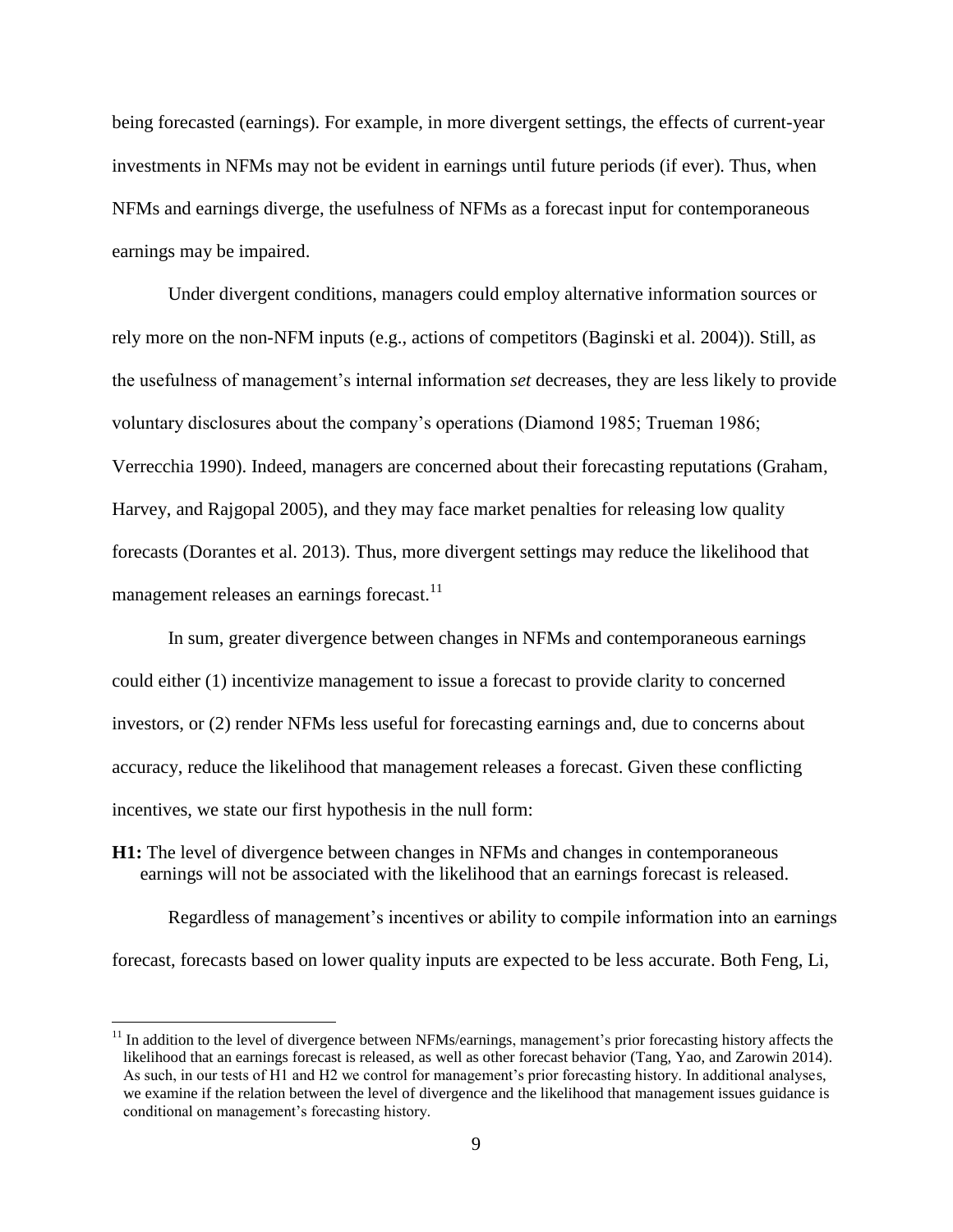and McVay (2009) and Li, Peters, Richardson, and Watson (2011) illustrate that the accuracy of management earnings guidance is impaired by a weak internal control system that provides managers with erroneous and/or less timely internal reports. Like effective internal controls over financial reporting, the implementation of an enterprise system (versus legacy systems) enhances the information set available to management (Davenport 1998). Consistent with this notion, Dorantes et al. (2013) show that companies adopting enterprise systems issue more accurate forecasts of earnings.

Management forecasts of financial data that incorporate diagnostic, *non-financial* information will likely be more accurate (Dorantes et al. 2013). For example, positive customer relations can assist managers in predicting sales more accurately, and good supplier relations promote accurate cost of goods sold forecasts (Fairfield, Sweeney, and Yohn 1996; Lundholm and Sloan 2006). However, when contemporaneous changes in NFMs and earnings *diverge*, management's ability to use changes in NFMs to accurately forecast contemporaneous earnings may be impaired. Greater divergence suggests a lack of control over how investments (or divestments) in NFMs will ultimately be reflected in financial performance. When NFMs and earnings patterns diverge, the operational performance of a company is less aligned with the company's reported financial performance. As noted above, while greater divergence may either motivate or deter management to compile and release earnings forecasts (H1), less diagnostic NFMs in more divergent settings should lead to greater forecast errors, leading to our second hypothesis:

**H2:** As the level of divergence between changes in NFMs and changes in contemporaneous earnings increases, management forecast errors increase.

10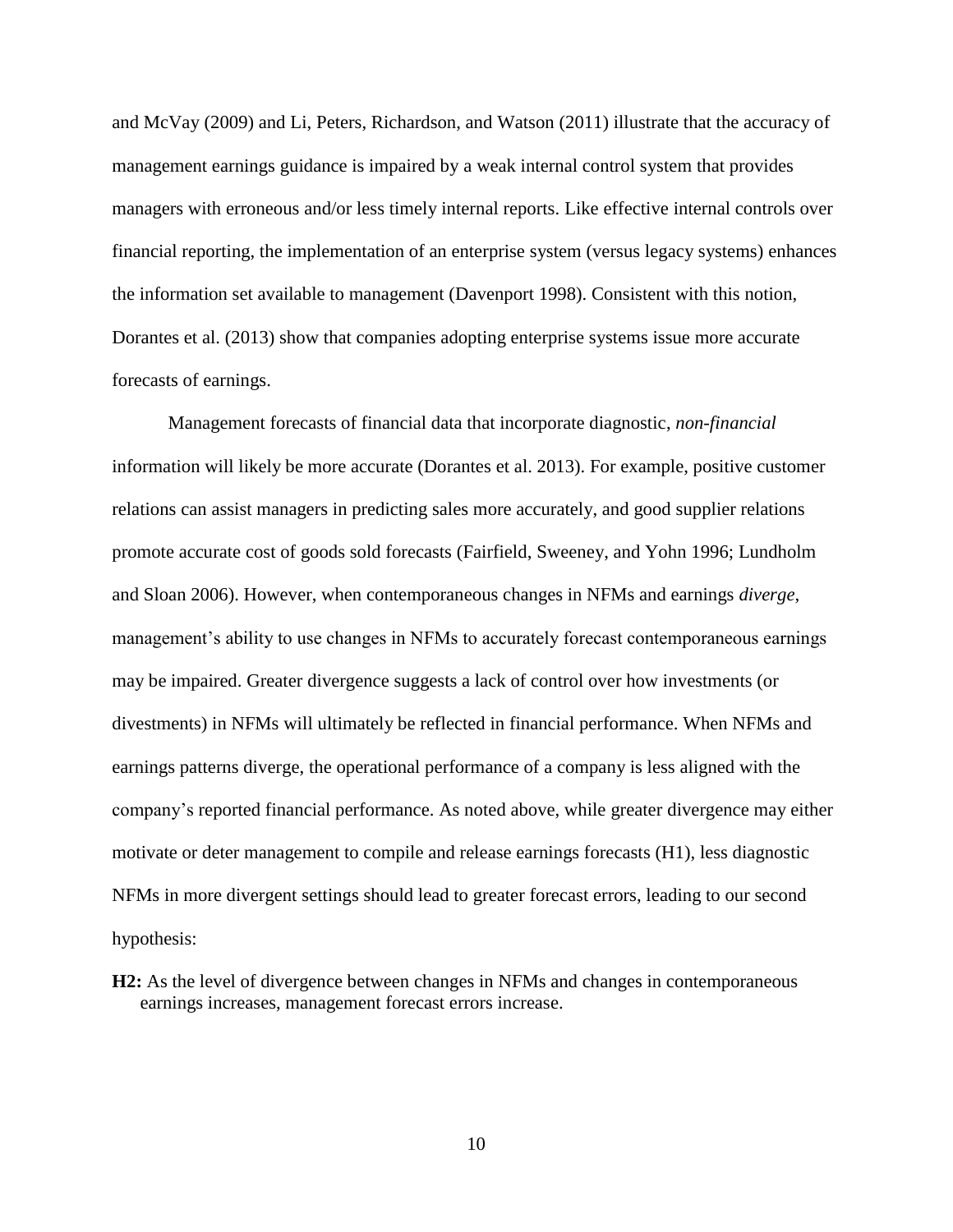### **METHOD**

Our paper is a convergence of two primary data sets: (1) hand-collected NFMs disclosed

in company 10-Ks, and (2) management's annual forecasts from the Thomson First Call database.<sup>12</sup> We also collected annual financial data from the Compustat Fundamental database, monthly returns data from CRSP, and annual analysts' forecasts from I/B/E/S. The handcollection of NFMs was aided by a website designed to identify quantitative, capacity/performance-related NFMs disclosed in companies'  $10$ -Ks.<sup>13</sup> Consistent with Brazel et al. (2009) and Dechow et al. (2011), we focused our collection efforts on NFMs that were expected to have a *positive* contemporaneous relation with growth in revenues and/or earnings; thus, not every NFM disclosed in the  $10\text{-K}$  was a candidate for our study.<sup>14</sup> For example, we excluded data related to interest rates. Along with the hand-collected NFMs, we also included employees (from Compustat), which is a common NFM disclosed by most companies. We rely on the median year-over-year percentage change across the NFMs to measure the overall direction and magnitude of a company's NFM performance. Therefore, each observation required two years of comparable NFM data to be considered an observation in our sample. In addition, we required at least three different NFMs for each company to provide a reasonable measure of the median change.

 $12$  Chuk, Matsumoto, and Miller (2013) demonstrate the existence of systematic coverage biases for the First Call earnings forecasts. As they discuss, the bias is mostly attributed to earlier years that precede our sample period substantially. To avoid coverage bias, we searched the LEXIS-NEXIS database for any companies we considered "non-forecasters" for our sample and found only two exceptions. Our results are unchanged when removing these two companies.

<sup>&</sup>lt;sup>13</sup> The website was developed in conjunction with the Financial Industry Regulatory Authority (FINRA) Investor Education Foundation.

<sup>&</sup>lt;sup>14</sup> Consistent with our collection efforts, the majority of the NFMs collected for this study were positively correlated with the given firm's current-year earnings growth. For our sample of 659 companies, on average, 87% of a given firm's NFMs changed in the same direction as its earnings change (either positive or negative). While we excluded NFMs that were not capacity-related, we did not intentionally exclude NFMs that had a negative correlation with earnings growth (e.g., facilities or product investments with long-term, non-contemporaneous earnings impacts). We acknowledge that our results are derived from a sample dominated by NFMs that exhibit a positive contemporaneous relation with earnings changes. As such, our results may not convey to settings where management predominantly relies on NFMs that have an *inverse* relation with earnings to forecast earnings.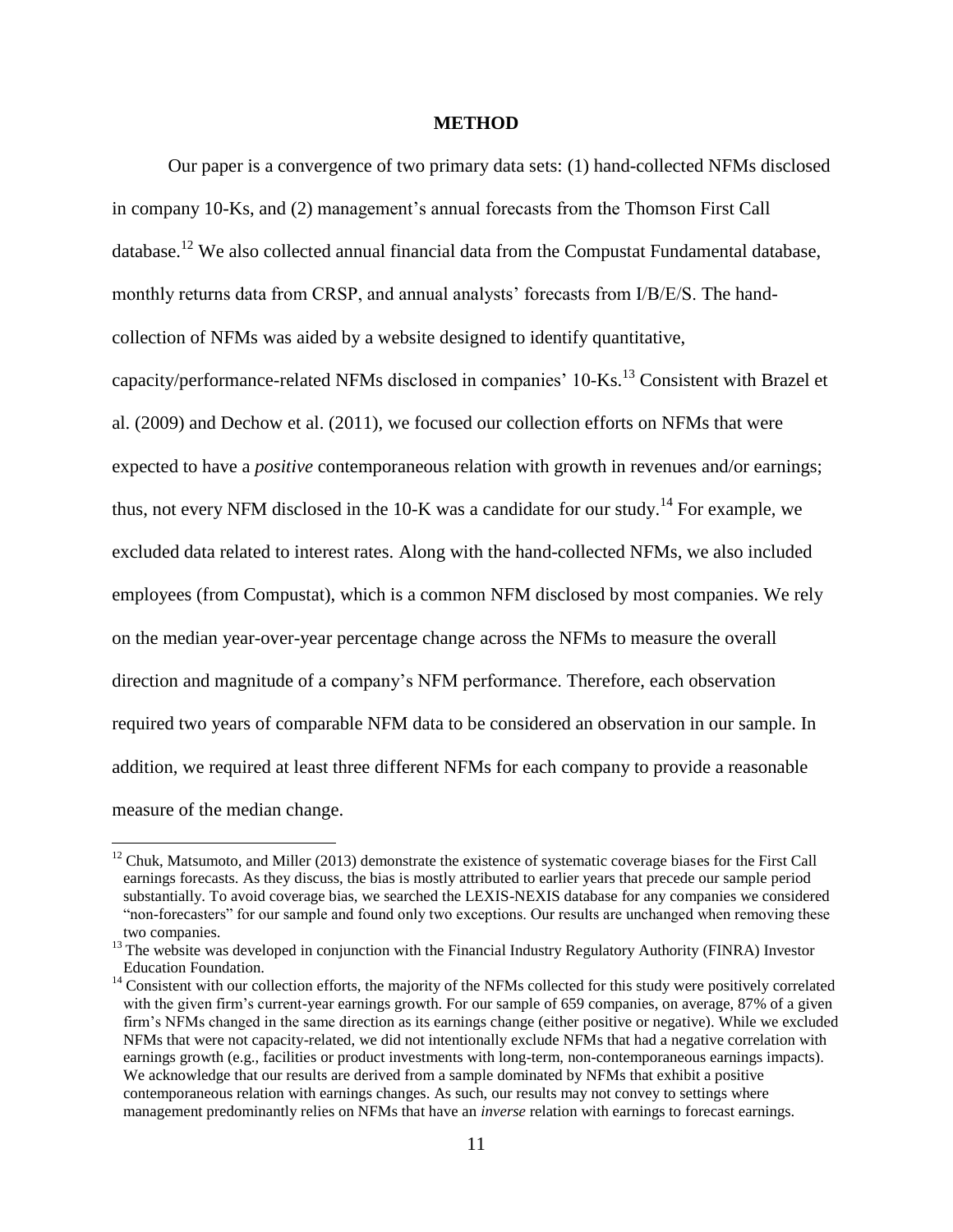To obtain the NFMs, we used the aforementioned website that accessed10-Ks for publicly traded companies for the years 2007-2009.<sup>15</sup> To streamline hand-collection efforts while developing a representative sample, we focused on companies with the largest market capitalization in each of the Fama-French 30 industries (Fama and French 1997). We identified 1,164 candidate companies that covered at least 90% of the market capitalization in every industry. From these companies, we used the website and hand collected the same set of NFMs across two years for 747 of the companies. Observations were lost because: (1) the inability to collect at least three NFMs or (2) the inability to collect the same NFMs for both years.

Merging our hand-collected sample with Compustat, CRSP, and I/B/E/S to measure the necessary dependent and control variables for our models resulted in a loss of an additional 88 companies. Panel A of Table 1 shows the industry breakdown for each of the 659 unique companies in our sample period. Panel A also shows the percentage of market capitalization collected for each industry.

In total, we have 3,786 NFMs (Panel B) across the 659 companies – an average of six NFMs per company. Employees are available for every company in our sample, and the next largest category is Facilities, representing 17% of the NFMs collected. In the cross-section, each category captures a significant amount of companies so that no type of NFM or category dominates our study. Further, in Panel C we provide a cross-sectional view of our industry and NFM data from the first two panels, providing the number of NFM categories covered by companies within each industry. As shown, companies across most industries in our sample

l

<sup>&</sup>lt;sup>15</sup> We recognize that the timing of our hand-collected sample corresponds with a global financial crisis beginning in 2008. As a result, we perform untabulated sensitivity tests incorporating Zmijewski's (1984) bankruptcy score as an additional control variable, and find that the results for our hypotheses are unchanged. The bankruptcy score is not significant for each test of our hypotheses, and the main variable of interest remains significant. Additionally, we remove four companies that went bankrupt within three years after our sample period, and results remain unchanged.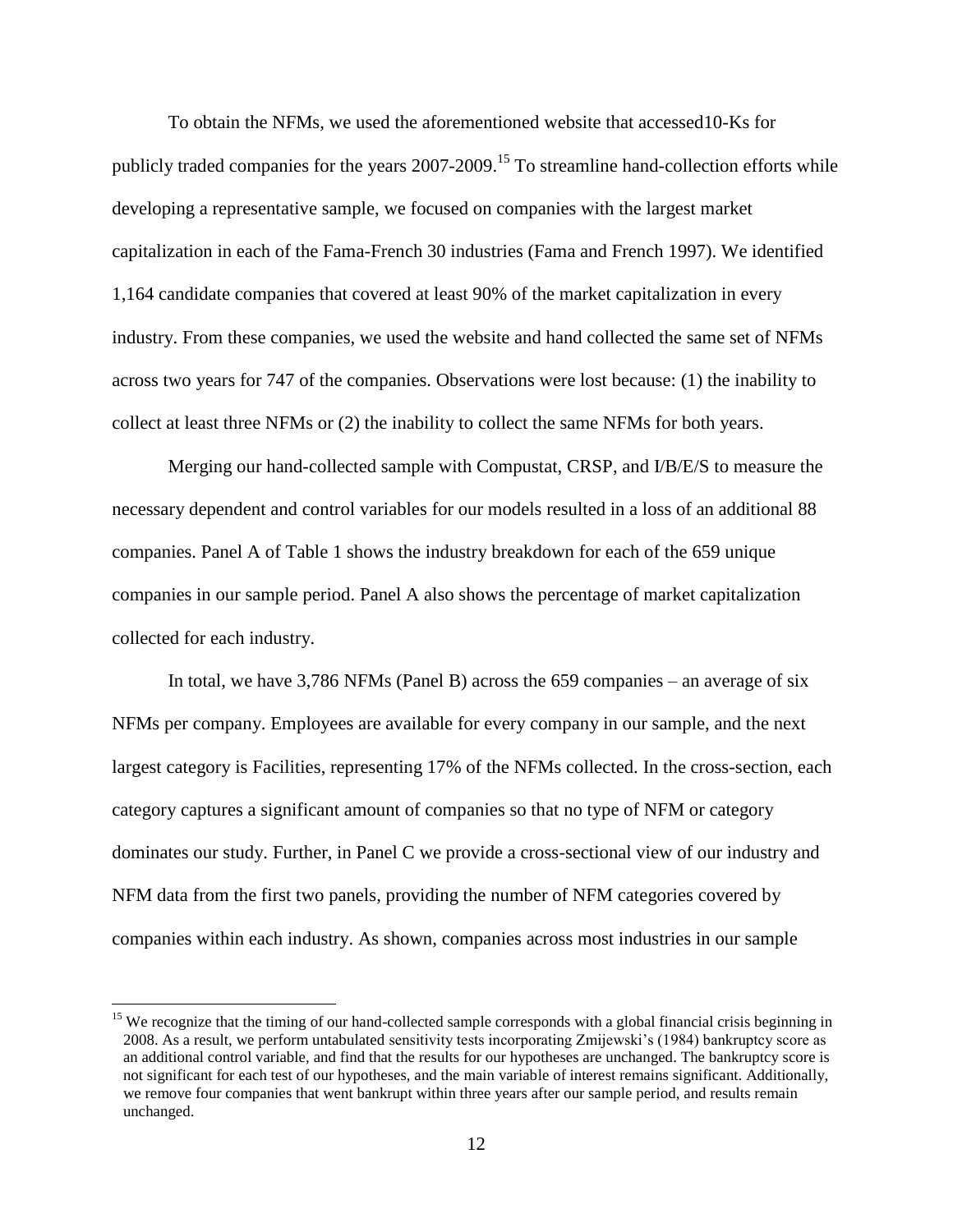disclose NFMs across many categories; only seven of the thirty industries have coverage across less than eight categories of NFMs. Overall, Table 1 illustrates our ability to capture many NFMs across multiple industries and several NFM categories – a complement to previous NFM studies which have typically focused on one industry and/or one type of NFM.

For our sample of 659 companies, 340 have issued point or range management forecasts during our sample period. We use the larger sample of 659 companies to test the decision to provide a management forecast (H1) and the reduced sample of 340 companies to examine management forecast accuracy (H2).

### **Issuing Guidance (H1)**

Building on the knowledge that NFMs are typically aligned with actual earnings and likely incorporated into earnings forecasts, our first hypothesis examines how divergence between NFMs and contemporaneous earnings influences management's decision to issue guidance (*GUIDANCE*). As stated previously, the level of divergence between NFMs and actual earnings *(DIFF)* represents incremental information about the firm's investment choices (e.g., increasing employee headcount, number of stores, facility size) that are not recognized in the firm's earnings. Our ability to capture many NFMs across multiple industries and several NFM categories allows us to develop a standardized measure for the level of divergence. We use the difference between changes in earnings and changes in NFMs to measure *DIFF* as follows:

$$
DIFF_{i,t} = \%CHANGE\_EPS_{i,t} - \%MEDCHGNFM_{i,t}
$$
 (1a)

$$
ABS\_DIFF_{i,t} = |DIFF_{i,t}|
$$
 (1b)

*%CHANGE\_EPS* is the % change in actual earnings per share from I/B/E/S in year *t*. Our proxy for information contained in NFMs is the median percentage change in NFMs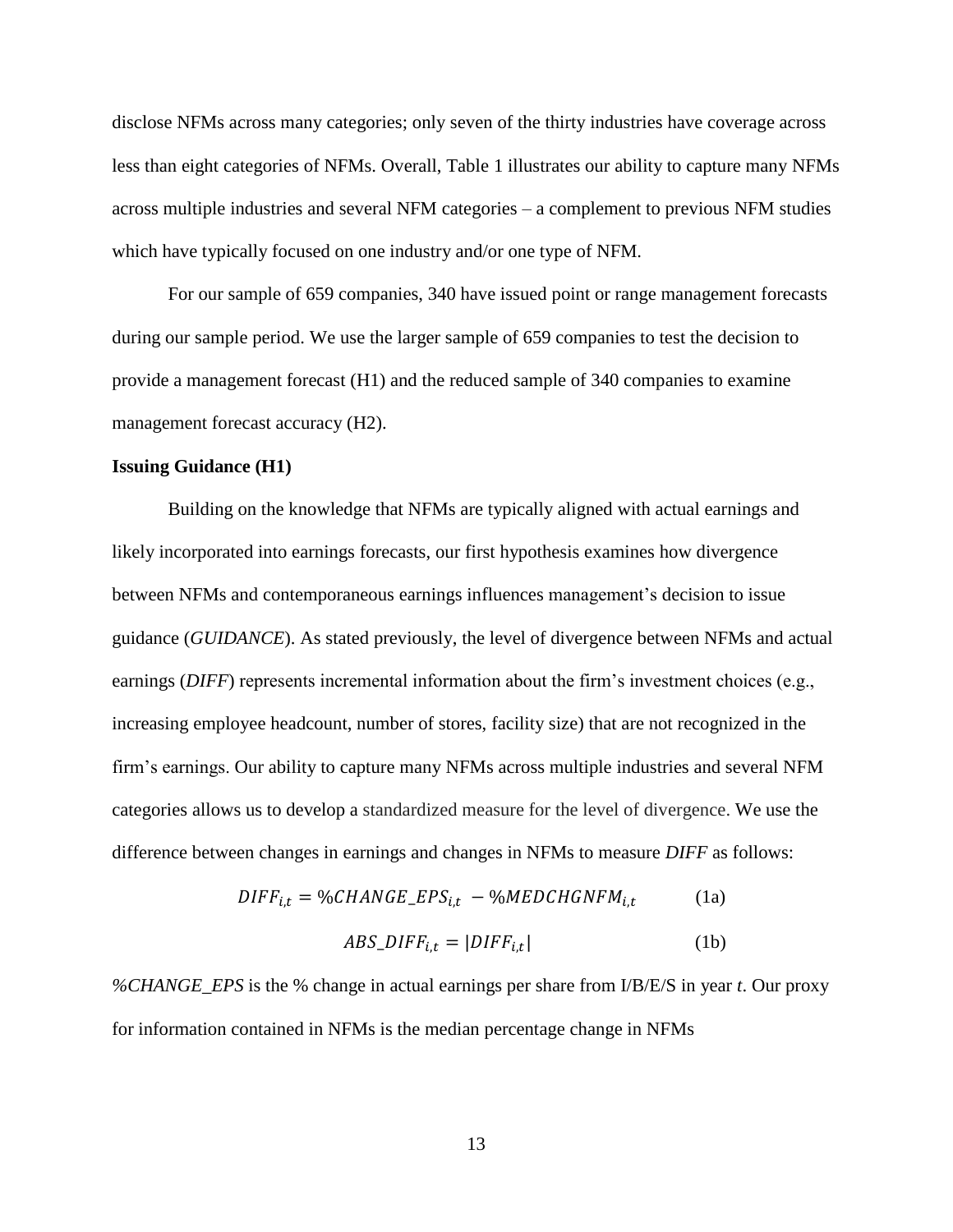(*%MEDCHGNFM*).<sup>16</sup> By using the median percentage change, as opposed to the average change, we avoid the undue influence of one NFM's percentage change. Further, individual changes in NFMs will not be perfectly correlated, but the expectation is that the median change will capture the general direction and magnitude of a company's non-financial performance. *%MEDCHGNFM* is measured from the end of period *t-1* to the end of period *t*. We also measure changes in NFMs as: (1) the *average* change in NFMs, and (2) the change in employees. The average change is an alternative measurement option to using the median, while the change in employees provides one NFM measure consistent across all companies in the sample and removes any selection bias. Neither of these alternative measures alter our main findings as shown in the tables.

On average, *DIFF* is expected to be close to zero as changes in earnings are expected to be aligned with changes in NFMs (e.g., Brazel et al. 2009; Dechow et al. 2011). In Figure 1, we illustrate that the frequency distribution of *DIFF* for our sample of companies is centered near zero (i.e., earnings growth and NFM growth are consistent), and extreme outliers, both positive and negative, are less common. When focusing on the magnitude of divergence, we rely upon the absolute value of *DIFF* (*ABS\_DIFF*). Larger (*smaller*) absolute value differences between earnings and NFM changes are representative of the more divergent (*aligned*) setting described in the development of H1 and H2. We use *ABS\_DIFF* (vs. signed *DIFF*) because we predict that the level of divergence *in general*, both positive and negative differences, will affect forecasting

l

<sup>&</sup>lt;sup>16</sup> With respect to levels versus changes, our use of changes reflects the analyses performed by Brazel et al. (2009). The focus of our study is how the level of divergence between changes in NFMs and changes in contemporaneous earnings impacts management forecasting behavior. The level of divergence represents incremental information about the firm's investment choices (e.g., increasing employee headcount, number of stores, facility size) that are not recognized in the firm's earnings. We believe that NFM changes (vs. levels) reflect/measure these "choices" and in Table 9 we demonstrate that these NFM changes impact earnings changes.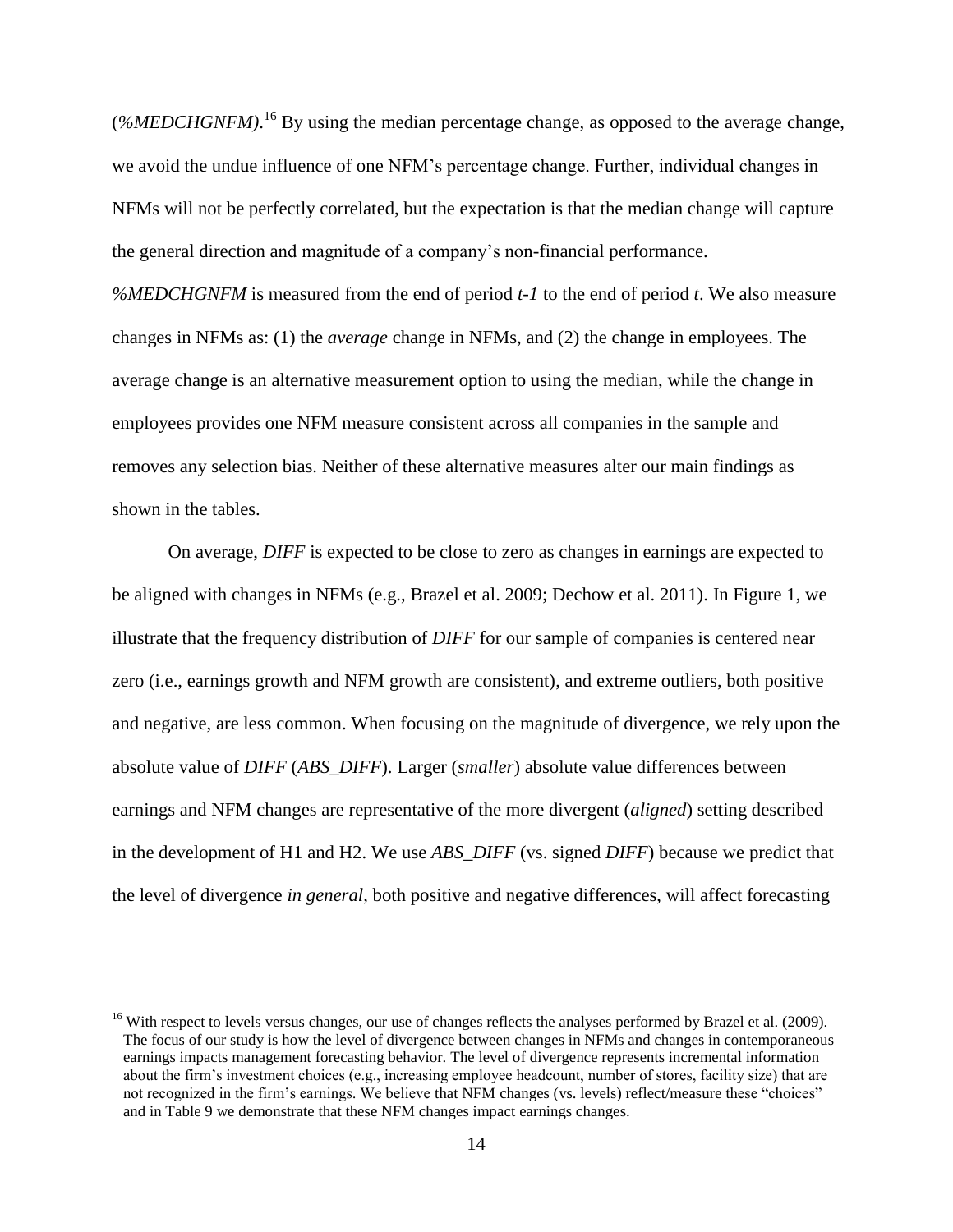behavior.<sup>17</sup> The Appendix provides an example from our sample for the calculations of *%MEDCHGNFM*, *DIFF,* and *ABS\_DIFF*.

We use the following logit model to examine the likelihood of managers to issue guidance when changes in NFMs and changes in contemporaneous earnings diverge (H1):

$$
GUIDANCE_{i,t} = \beta_0 + \beta_1 ABS\_DIFF_{i,t} + \beta_2 SIZE_{i,t} + \beta_3 LN\_ANALYST_{i,t}
$$
  
+  $\beta_4 PRIOR\_FORECAST_{i,t} + \beta_5 LITIGATION_{i,t} + \beta_6 EQ\_ISS_{i,t}$   
+  $\beta_7 DEBT\_FIN_{i,t} + \beta_8 PIH_{i,t} + \beta_9 DISPERSION_{i,t} + \beta_{10} CHG\_PPE_{i,t}$   
+  $\beta_{11} R&D_{i,t} + \beta_{12} LOSS_{i,t} + \beta_{13} XVOL_{i,t} + \beta_{14} ERC_{i,t} + e_{i,t}$  (2)

We apply a logit regression for Model (2) using the sample of 659 companies for which NFMs were collected and data were available to calculate variables in Model (2). For the companies which had available point or range management forecasts, we code  $GUIDANCE = 1$  ( $N = 340$ ), 0 otherwise. The focus for Model (2) is  $\beta_1$ . If the coefficient is positive, this suggests that managers are more compelled to issue guidance to provide clarity to investors when *ABS\_DIFF* is larger. A negative coefficient is consistent with managers withholding guidance because NFMs are rendered a less valuable forecast input when *ABS\_DIFF* is larger.

We follow the Hirst, Koonce, and Venkataraman (2008) framework and control for variables that influence the decision by managers to issue guidance. Firm size has been shown to be related to forecast bias (Ajinkya, Bhojraj, and Sengupta 2005) and disclosure frequency (Kasznik and Lev 1995). For this reason, we include *SIZE* as measured by the natural logarithm of the market value of equity at the end of year *t-1*. We include *LN\_ANALYS,* measured as the natural log of the number of analysts following the firm in year *t*, to capture the uncertainty of

<sup>&</sup>lt;sup>17</sup> While we rely upon *ABS\_DIFF* in our primary analysis, we additionally examine if positive and negative (signed) *DIFF*s affects *GUIDANCE* differentially (see footnote 21).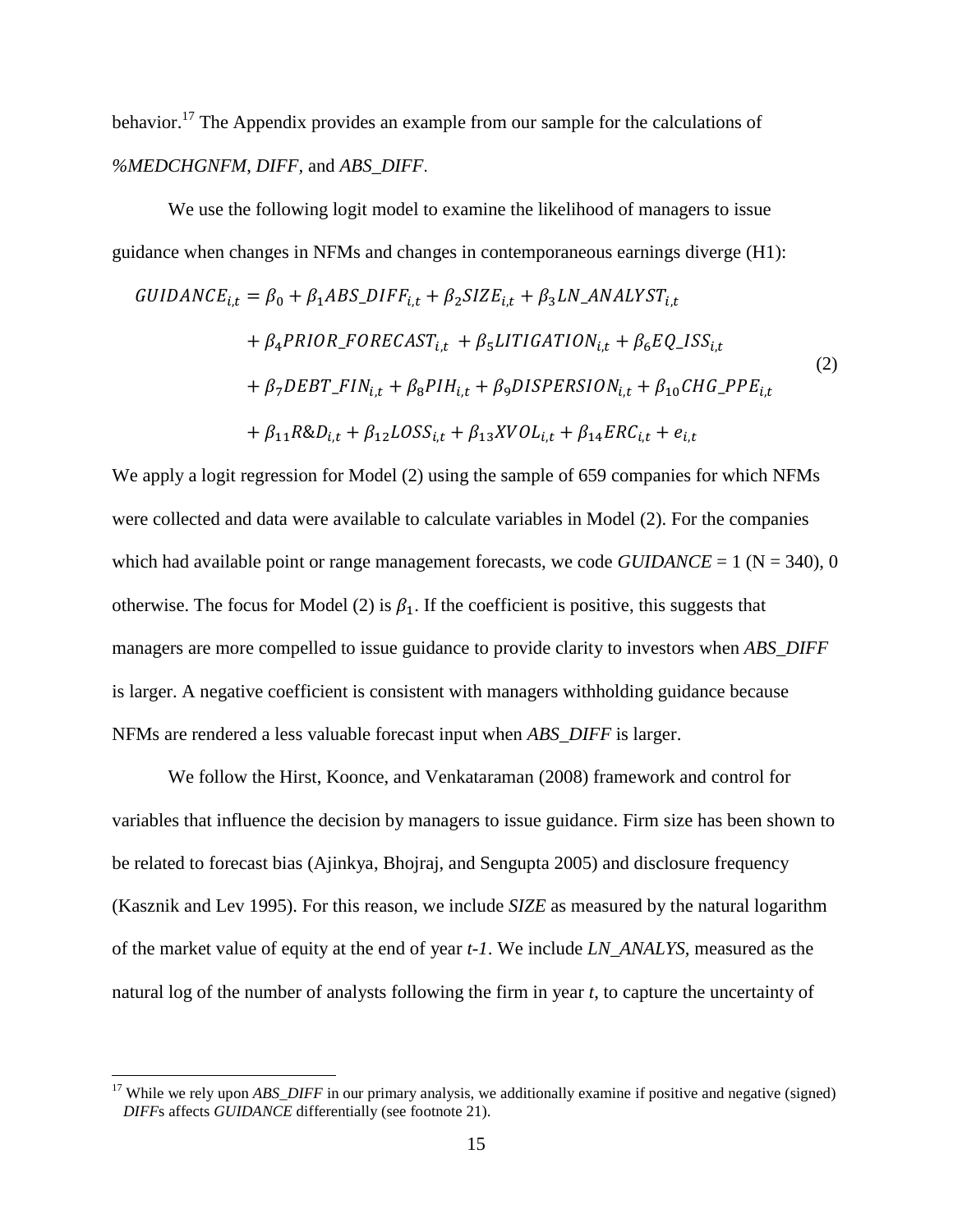the information environment and the difficulty of predicting earnings (Lang and Lundholm 1993; Cotter, 2006).

A pre-commitment to providing a management forecast is expected to reduce information asymmetry. Bhojraj, Libby, and Yang (2011) find that firms that commit to providing management forecasts have forecasts that are less optimistic, more accurate, and more precise. Choi, Myers, Zang, and Ziebart (2011) show that more frequent forecasting also improves investor responses to future earnings by improving forecast predictability. Accordingly, we include *PRIOR\_FORECAST* measured as the number of years out of the past five years that the firm has provided a management forecast. To control for the threat of litigation associated with forecast bias, we include the variable *LITIGATION* to measure if the firm operates in a high litigation industry (Francis et al. 1994). Frankel, McNichols, and Wilson (1995) find a positive association between firms' decisions to access capital markets and to provide management forecasts. We include *EQ\_ISS* and *DEBT\_FIN* to capture the capital market incentives associated with disclosure.

Ajinkya et al. (2005) observe that institutional ownership is positively associated with the likelihood of releasing a management forecast. We thus control for the percentage of institutional ownership (*PIH*). To control for information asymmetry, we include the standard deviation of analyst forecasts (*DISPERSION*), calculated using the final consensus forecast for year *t*. We control for change in PP&E to proxy for growth opportunities. Consistent with Wang (2007), who finds that as proprietary costs (R&D expenditures) increase, managers release fewer forecasts, we include *R&D*. We include a control for current-year performance with the variable *LOSS* because managers are less likely to issue guidance when expecting future poor performance (Choi et al. 2011).

16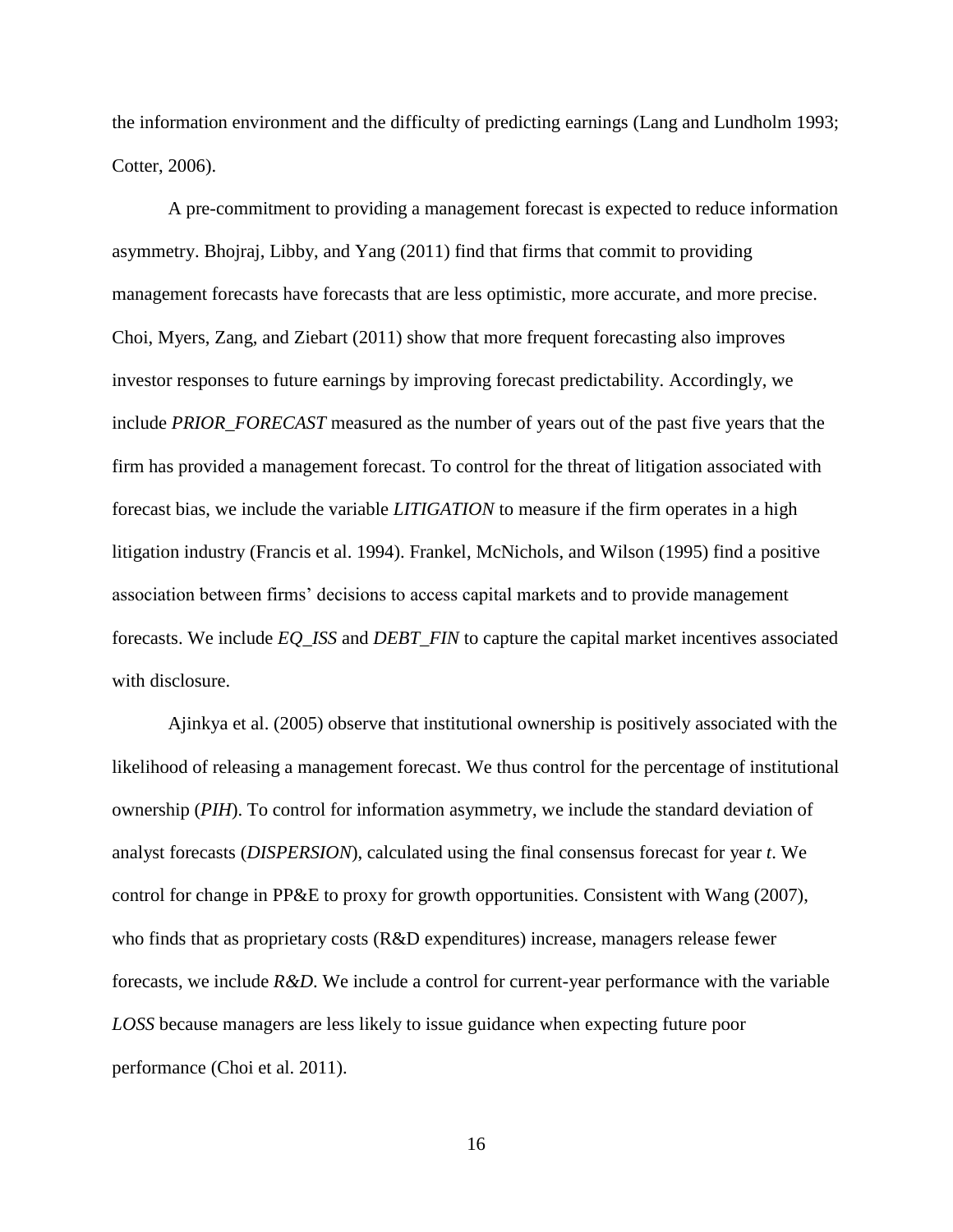We control for two additional measures of financial performance that have been shown to influence the guidance decision – volatility of earnings and the earnings response coefficient (Choi et al. 2011). Earnings volatility (*XVOL*), measured as the volatility in earnings in the five years preceding year *t*, can increase ambiguity which may alter the guidance decision. Similarly, a smaller earnings response coefficient (*ERC*) may reflect poorer reporting transparency which may make issuing guidance more helpful. Last, while we are inclusive in terms of the industry coverage in our sample, the disclosure of NFMs will vary by industry. To avoid a few industries dominating our results, we include industry fixed effects in all models.

# **Forecast Accuracy (H2)**

If NFMs and earnings are typically aligned, a larger *ABS\_DIFF* likely renders NFMs as less diagnostic of contemporaneous earnings. Thus, while divergent patterns between NFMs and contemporaneous earnings may (or may not) provide incentives for management to issue guidance, such divergence should impair the accuracy of management forecasts. We employ the following model to test H2:

$$
ABS\_MFE_{i,t} = \gamma_0 + \gamma_1 ABS\_DIFF_{i,t} + \gamma_2 SIZE_{i,t} + \gamma_3 ABEARN\_ SURP_{i,t}
$$
  
+  $\gamma_4 LN\_ANALYS_{i,t} + \gamma_5 PRIOR\_FORECAST_{i,t} + \gamma_6 LITIGATION_{i,t}$   
+  $\gamma_7 EQ\_ISS_{i,t} + \gamma_8 DEBT\_FIN_{i,t} + \gamma_9 RET\_MKTADJ_{i,t} + \gamma_{10} BADNEWS_{i,t}$   
+  $\gamma_{11} HORIZON_{i,t} + \gamma_{12} RANGE_{i,t} + e_{i,t}$  (3)

The absolute value of MFE (*ABS\_MFE*) is used to examine the magnitude of error associated with *ABS\_DIFF*. *ABS\_MFE* is defined as the absolute value of the last management forecast for year *t* in year *t* less actual earnings per share for the year, scaled by price at the beginning of *t*.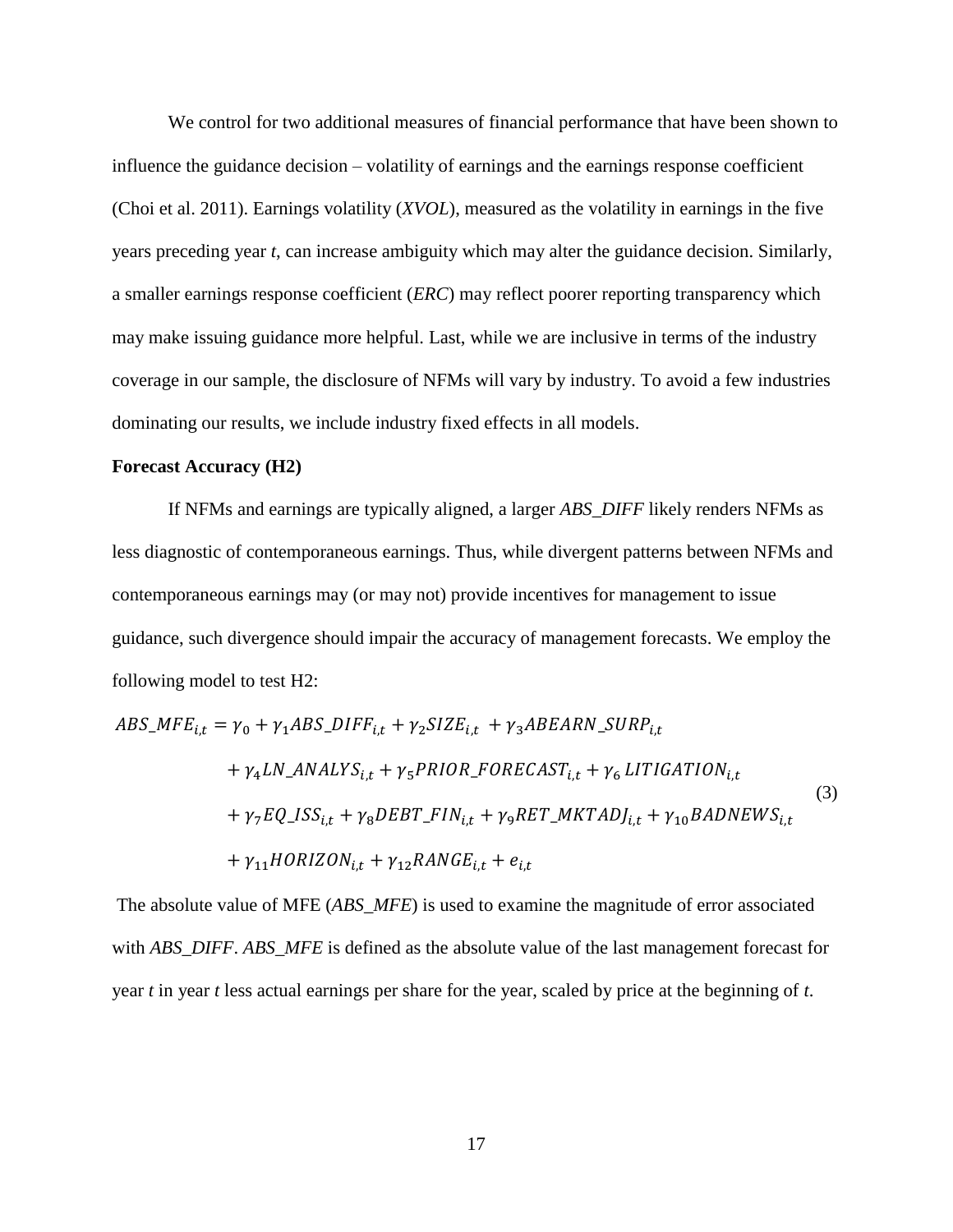H2 predicts that  $\gamma_1$  will be positive.<sup>18</sup> We utilize many of the same control variables as described in Model (1) with a few additions. Controlling for information uncertainty, *ABEARN\_SURP* is measured as the absolute value of the difference between the last management forecast in year *t* for year *t* and the consensus analysts' forecast for year *t,* scaled by price at the beginning of period *t.* McNichols (1989) and Rogers and Stocken (2005) find that management forecast errors are correlated with previous cumulative abnormal returns. For this reason, we include *RET\_MKTADJ*.

We also include three control variables that account for forecast characteristics. *BADNEWS* is set equal to 1 if the management forecast is less than the consensus analyst forecast. Previous research suggests that forecasts conveying bad news are associated with analyst optimism, equity issuances, and litigation risk (Kasznik and Lev 2005). *BADNEWS* also addresses credibility concerns related to management forecasts (Ng, Tuna, and Verdi 2013; Merkley, Bamber, and Christensen 2012). To control for the forecast error associated with the forecast horizon documented by Rogers and Stocken (2005), we include *HORIZON*, measured as the number of days between the estimated earnings release date and the final management forecast issued by the firm. Last, *RANGE* is set equal to 1 if the management forecast includes both a low and a high earnings forecast and 0 otherwise. Table 2 provides definitions for all variables.

#### **RESULTS**

# **Descriptive Statistics**

 $\overline{\phantom{a}}$ 

Table 3 provides descriptive statistics for our sample of firms that issued earnings guidance. For the 340 companies that issued management forecasts (51.6% of the total sample

<sup>18</sup> When discussing our results, we also examine if *ABS\_DIFF* is associated with *signed* management forecast errors (more optimistic or pessimistic forecasts).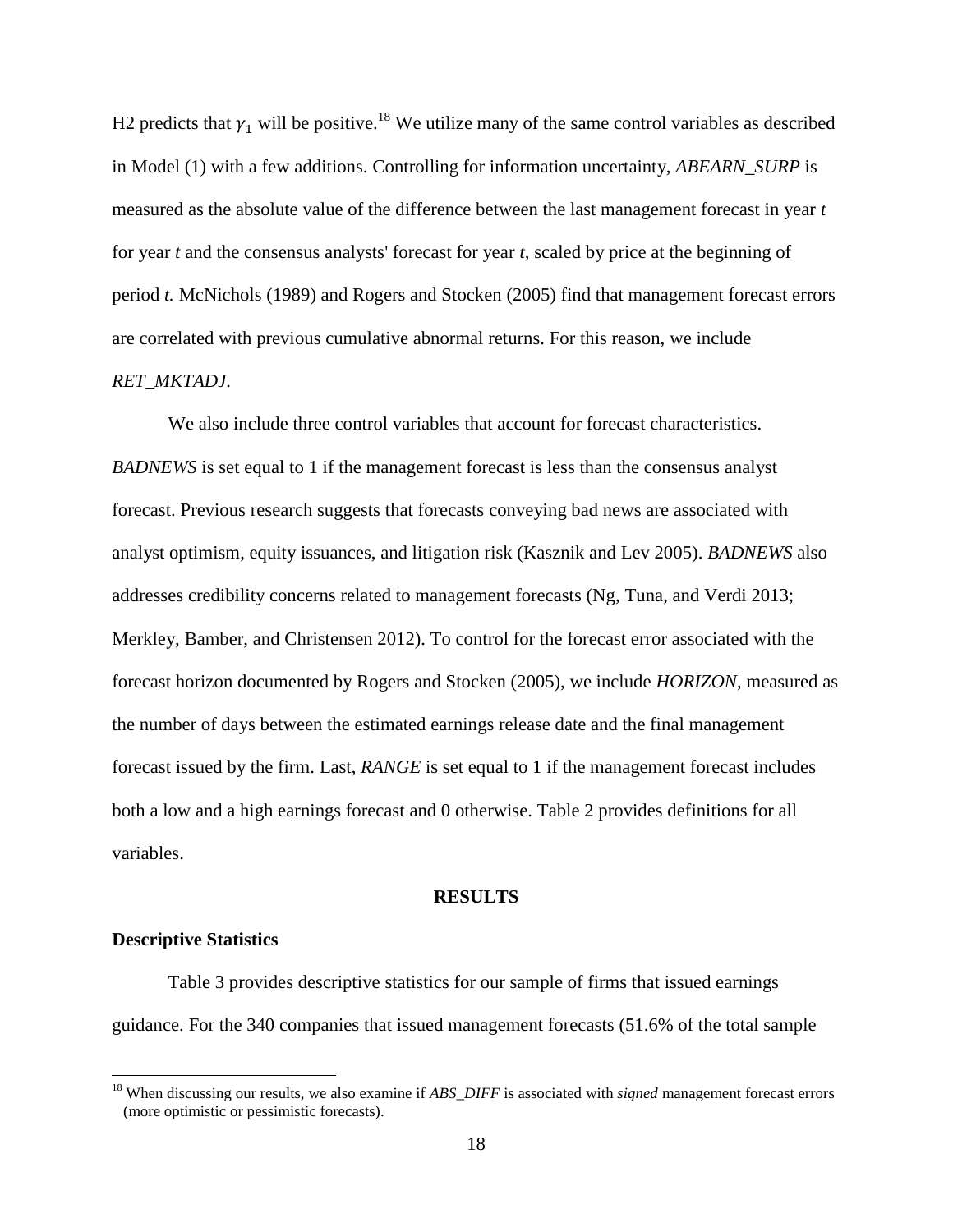for which NFMs were collected), the average change in actual EPS (1.8%) is only slightly smaller than the average for *%MEDCHGNFM* (2.43%). In addition, the mean *DIFF* is –1.76%, which suggests that, on average, company changes in NFMs *are aligned* with actual earnings. A given rate of growth (*decline*) in NFMs is typically associated with an approximately equal rate of growth (*decline*) in contemporaneous earnings.<sup>19</sup> Further, the distribution of *DIFF* is not strongly skewed according to the  $1<sup>st</sup>$  and  $3<sup>rd</sup>$  quartiles of *DIFF* and as shown in Figure 1.<sup>20</sup> Because *ABS\_DIFF* is not centered on zero, its mean is much larger than, but consistent with, the distribution of *DIFF*. For example, the median of *ABS\_DIFF* (17.11%) is comparable to the 1 st and 3rd quartiles of signed *DIFF* (–16.82% and 17.27%). For those firms that issue guidance, the absolute value of management forecast error in our sample (*ABS\_MFE*) is 0.006. Finally, our control variable for historical forecast trends (*PRIOR\_FORECAST*) shows that our forecasting companies issued forecasts, on average, in four of the five years leading into our sample period.

### **Results for H1 – Divergence and the Issuance of Guidance**

We first examine whether the interplay between NFMs and contemporaneous earnings influences the decision to issue guidance (H1). We rely upon *ABS\_DIFF* to measure the divergence between changes in NFMs and changes in earnings. Table 4 documents the results of our logit model for the decision to issue guidance. The 340 companies that issued forecasts are coded as *GUIDANCE* = 1. The remaining 319 companies in our sample that did not provide a forecast are coded as 0. We first note that the decision to issue forecasts in the past is a strong predictor of the decision to issue guidance in the future, as indicated by the significant positive result for *PRIOR\_FORECAST*. Controlling for this past behavior is critical as we consider the impact of *ABS\_DIFF* on the decision to issue guidance. The estimate for *ABS\_DIFF* of –1.107

<sup>&</sup>lt;sup>19</sup> A non-tabulated *t*-test confirms that the mean for *DIFF* of  $-1.76$  is not significantly different from zero (*t*-stat = 1.02, p-value =  $0.31$ ).

 $20$  We winsorize all continuous variables at 1% to address extreme observations.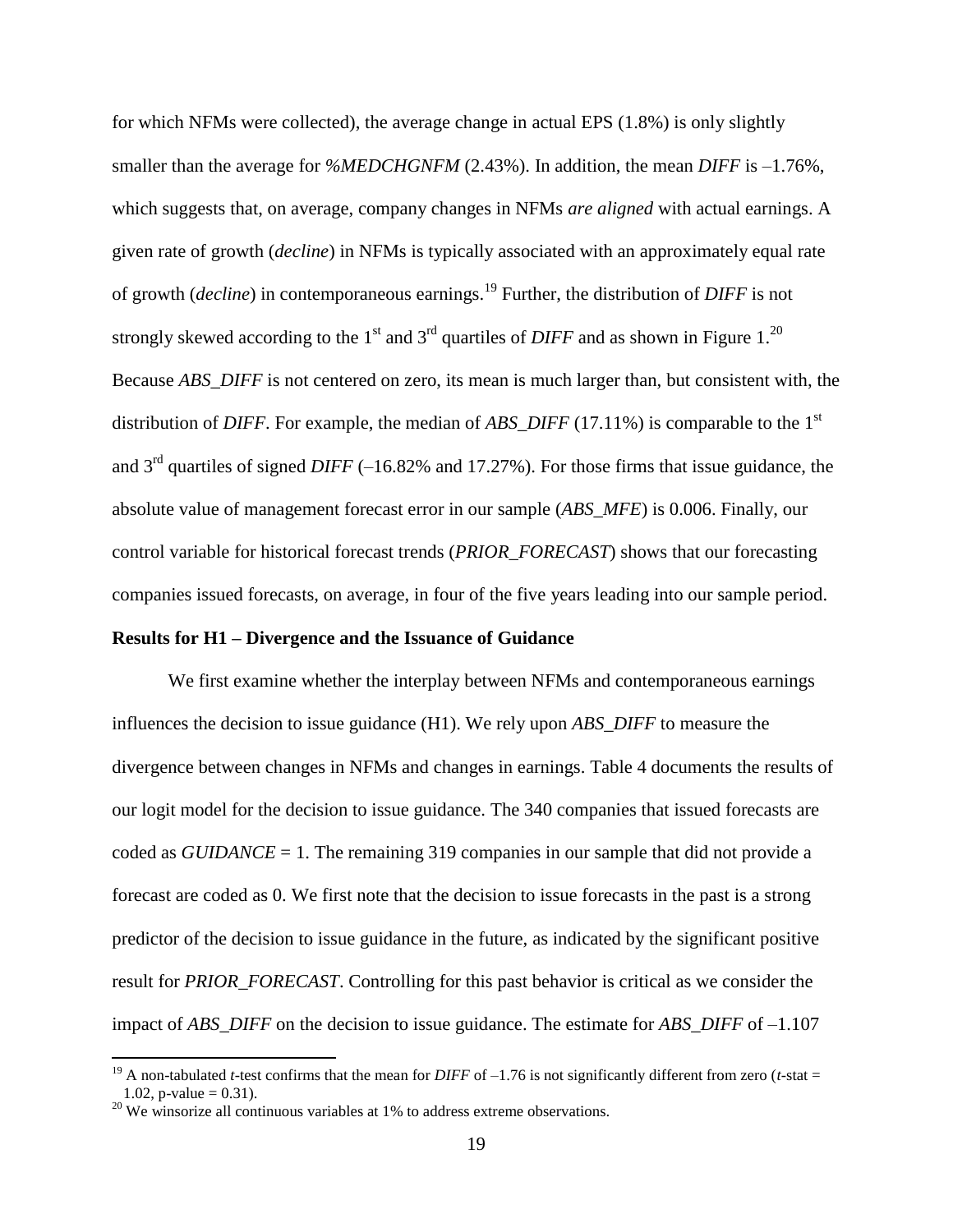(*chi-square* of 22.57, p-value < 0.01) indicates that as the level of divergence between changes in NFMs and contemporaneous earnings increases, management is less likely to release a forecast.

As described in the development of H1, management is likely accustomed to using expected or observed changes in NFMs to forecast *similar* growth rates for earnings. Thus, in more divergent settings, management faces an atypical relation between a forecast input (NFMs) and what is being forecasted (earnings). Our H1 result suggests that this divergence, or the atypical presence of investment choices that are not recognized in the firm's earnings, causes management to not provide earnings guidance.

To further test this theory, it would be optimal to examine how previous years' divergence impacts the relation between *ABS\_DIFF* and issuing guidance in the current-year. Specifically, if a firm's previous years' *ABS\_DIFF*s are typically small*,* a large current-year *ABS\_DIFF* should be *more atypical* and *more likely* to have a negative effect on *GUIDANCE*. However, we are limited in doing so by our hand-collected sample. Instead, to examine prioryear divergence levels, consistent with Brazel et al. (2009), we use the number of employees as our NFM due to its availability in prior-years (from Compustat). We calculate *ABS\_DIFF\_EMP* during the fiscal year *preceding* our sample period by using prior-year earnings and changes in employees and partition our sample into three groups based on *ABS\_DIFF\_EMP*: low, medium, and high. Using the partitioned samples, we separately examine Model (2) in the current-year for firms where *ABS\_DIFF\_EMP* is either low or high. Consistent with our theory, we find that the effect of *ABS\_DIFF* on *GUIDANCE* in the current-year is stronger in cases where the company has experienced NFMs aligned with earnings in the past (i.e., when *ABS\_DIFF\_EMP* is low).<sup>21</sup>

<sup>21</sup> To further explore the nature of the divergence between NFMs and earnings, we consider signed *DIFF* in Model (2). A positive *DIFF*, where earnings performance outpaces NFMs, may be indicative of operational efficiencies as managers achieve higher earnings from less key inputs (i.e., NFMs). Negative *DIFF*, where NFMs outpace earnings performance, could allude to operational inefficiencies and/or a poor corporate strategy (e.g., excess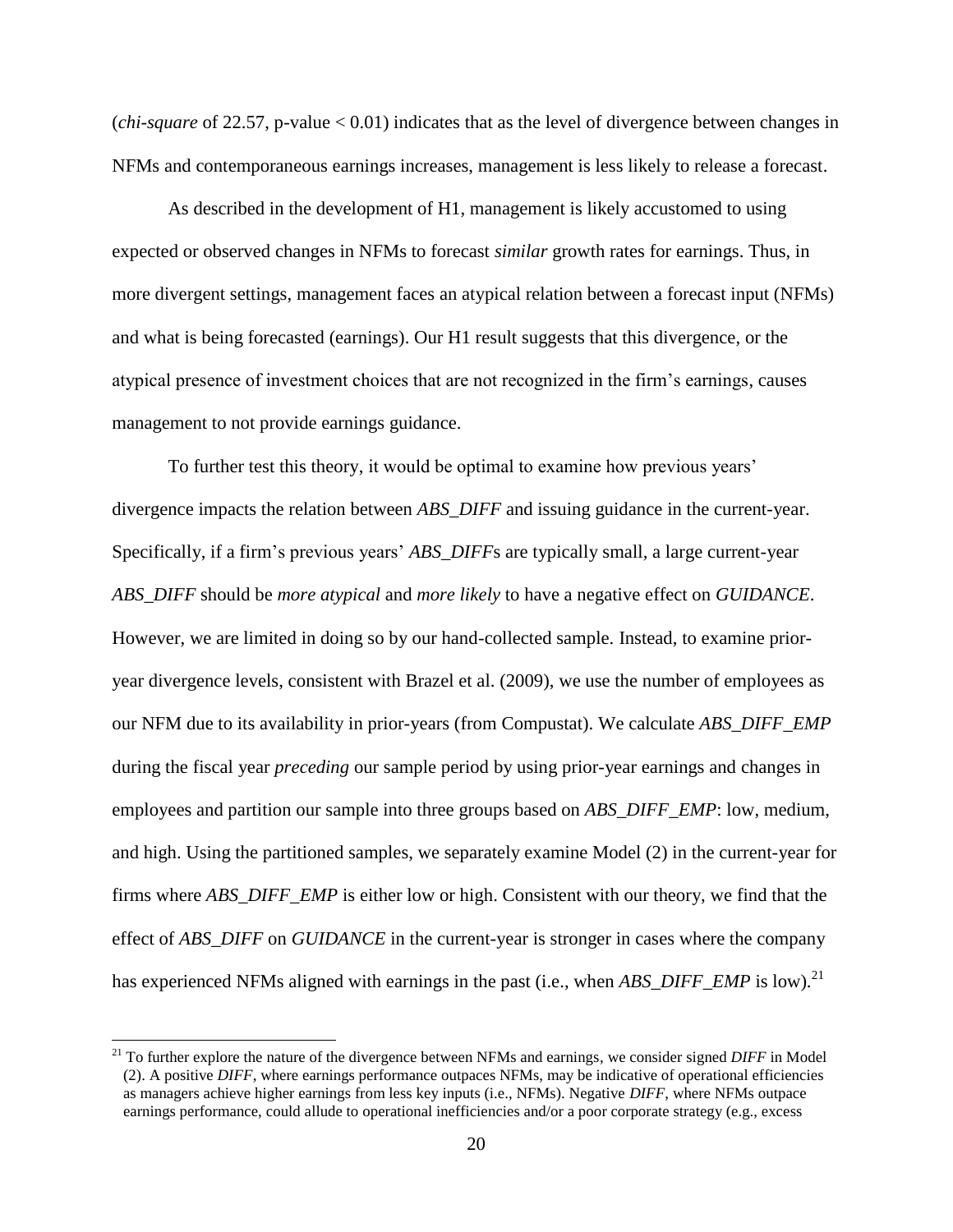# **Results for H2 – Divergence and Forecast Accuracy**

Our second hypothesis considers how the interplay between NFMs and contemporaneous earnings affects the accuracy of management forecasts (*ABS\_MFE*). We first examine an unsigned measure of management forecast error because our initial focus is more on the magnitude of the error as opposed to the direction of the error. The first regression in Table 5 documents the result for Model (3), where we note that the relation between *ABS\_DIFF* and *ABS\_MFE* is positive and significant (*t*-stat 6.16, p-value < 0.01). The positive coefficient is consistent with our prediction in H2. When NFMs and contemporaneous earnings diverge, NFMs become less diagnostic of financial performance and management forecast accuracy suffers. Further, the reluctance of management to issue guidance in more divergent settings (our H1 result) appears justified. When management *does* issue guidance in more divergent settings, the accuracy of their forecasts is lower (as compared to managers forecasting under more aligned conditions). As noted previously, managers are concerned about their forecasting reputations (Graham et al. 2005), and they may face market penalties when releasing low quality forecasts (Dorantes et al. 2013).

In the second regression of Table 5, we apply *signed* management forecast errors to Model (3) to detect any directional forecasting bias. We find that when *ABS\_DIFF* is larger, forecast errors are more likely to be optimistically biased based upon the positive and significant relation between *ABS\_DIFF* and signed *MFE* (*t*-stat 4.67, p-value < 0.01). Not only can

l

capacity). To consider these possibilities and their relationship with *GUIDANCE*, we include an indicator variable for positive *DIFF* in Model (2) and also interact it with *ABS\_DIFF* to re-perform our test of H1. In non-tabulated analyses, we find no pronounced effect for *ABS\_DIFF* when *DIFF* is either positive or negative. Supplementing our full sample results from Table 4, we observe that divergence between NFMs and contemporaneous earnings in *either direction* deters management from issuing guidance.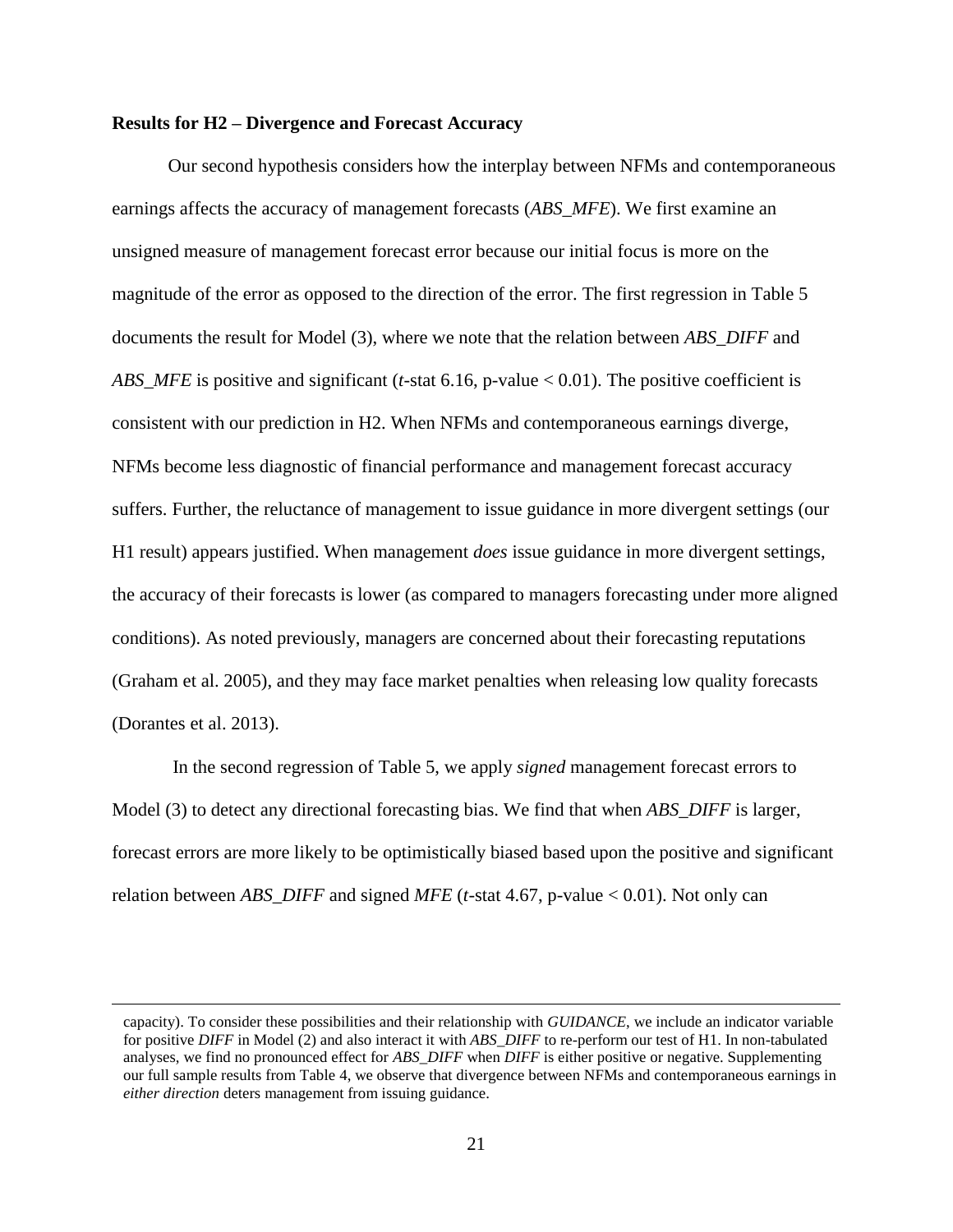managers less accurately predict earnings in the divergent setting, but, if they do issue guidance, they appear to do so with an optimistic bias.

A possible motivation for this positive bias is to encourage a corresponding upward revision of the market's future expectations for the company. To investigate this notion, we next examine management's revision of pre-existing expectations for earnings. While the previous result suggests that managers are overly optimistic when *ABS\_DIFF* is larger, the optimism may not carry over when compared to existing benchmarks. Brown and Caylor (2005) demonstrate that current analysts' forecasts are a critical market expectation and managers may be motivated to encourage optimistic sentiments toward their company. On the other hand, over-enthusiasm that results in the company failing to achieve analysts' expectations can have negative market implications (Barth, Elloit, and Finn 1999). Therefore, we examine if *ABS\_DIFF* influences whether managers use guidance to alter market expectations.

We compare management's last forecast in year *t* for year *t* to the consensus analysts' median forecast existing within the 30 days *preceding* management's forecast (*MF\_REVISION*). Because we require an analyst's forecast within the preceding 30 days to calculate *MF\_REVISION*, our sample size decreases to 285 companies (from 340). Table 6 provides the results for *MF\_REVISION*. Consistent with the results pertaining to *MFE*, we find the coefficient for *ABS\_DIFF* to be positive and significant, which is indicative of managers attempting to refine existing market expectations upward when greater divergence exists between changes in NFMs and earnings.

#### **Precedence of Issuing Prior Forecasts**

Our results in Table 4 related to H1 demonstrate that managers are less likely to issue forecasts when *ABS\_DIFF* is greater. The results in Table 5 for H2 illustrate that when managers

22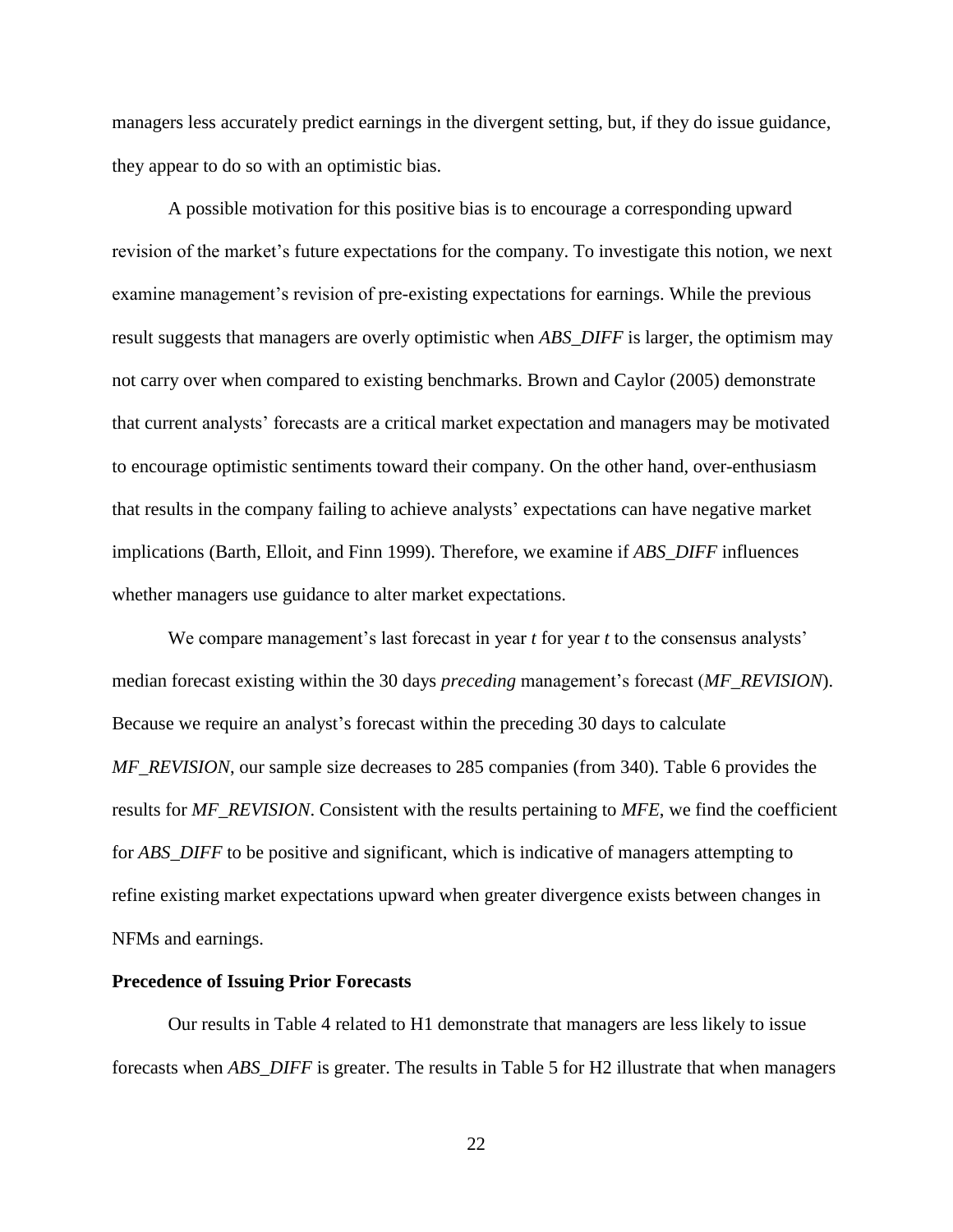do issue forecasts in more divergent settings, managers are less accurate. These combined results raise the following question: given the difficulty in precisely forecasting earnings under divergent conditions, what motivates managers to issue a forecast when *ABS\_DIFF* is high? Table 4 illustrates the strong impact prior forecasting has on *GUIDANCE*. One explanation may therefore be that the precedence of issuing prior forecasts makes it too costly for managers to stop providing guidance, even under more divergent conditions.

To address this issue more directly, we modify Model (2) and add an interaction term for *ABS\_DIFF* and *PRIOR\_FORECAST*. We examine if the relation between *ABS\_DIFF* and the issuance of guidance is conditional on *PRIOR\_FORECAST*. In non-tabulated analyses, we find that this interaction is not significant. Thus, a history of providing forecasts does not explain why some managers still provide guidance under divergent conditions. Alternatively, and perhaps more interestingly, this result does indicate that managers decide to *stop* issuing guidance when the divergence becomes larger, even when they have a history of providing guidance and the market likely expects an earnings forecast.<sup>22</sup>

# **ADDITIONAL ANALYSES**

# **Predicting Forecasting Behavior**

 $\overline{\phantom{a}}$ 

In our main analyses, we consider *contemporaneous* relations between management earnings forecast behavior, actual earnings, and NFMs. While our findings are helpful in explaining forecasting behavior, the timing of when NFMs are disclosed in the 10-K presents a challenge to external stakeholders (e.g., investors, creditors). Any divergence between financial measures and NFMs is typically exhibited when the company's 10-K is filed with the SEC after

 $22$  Another analysis to consider is whether, under more divergent conditions, managers are more likely to issue range versus point forecasts to minimize reputational costs. Unfortunately, our final sample resulted in only 15.6% of our sample issuing point forecasts (100% – *RANGE*) from Table 3. As a result, we lack the variability in our sample to examine this possibility.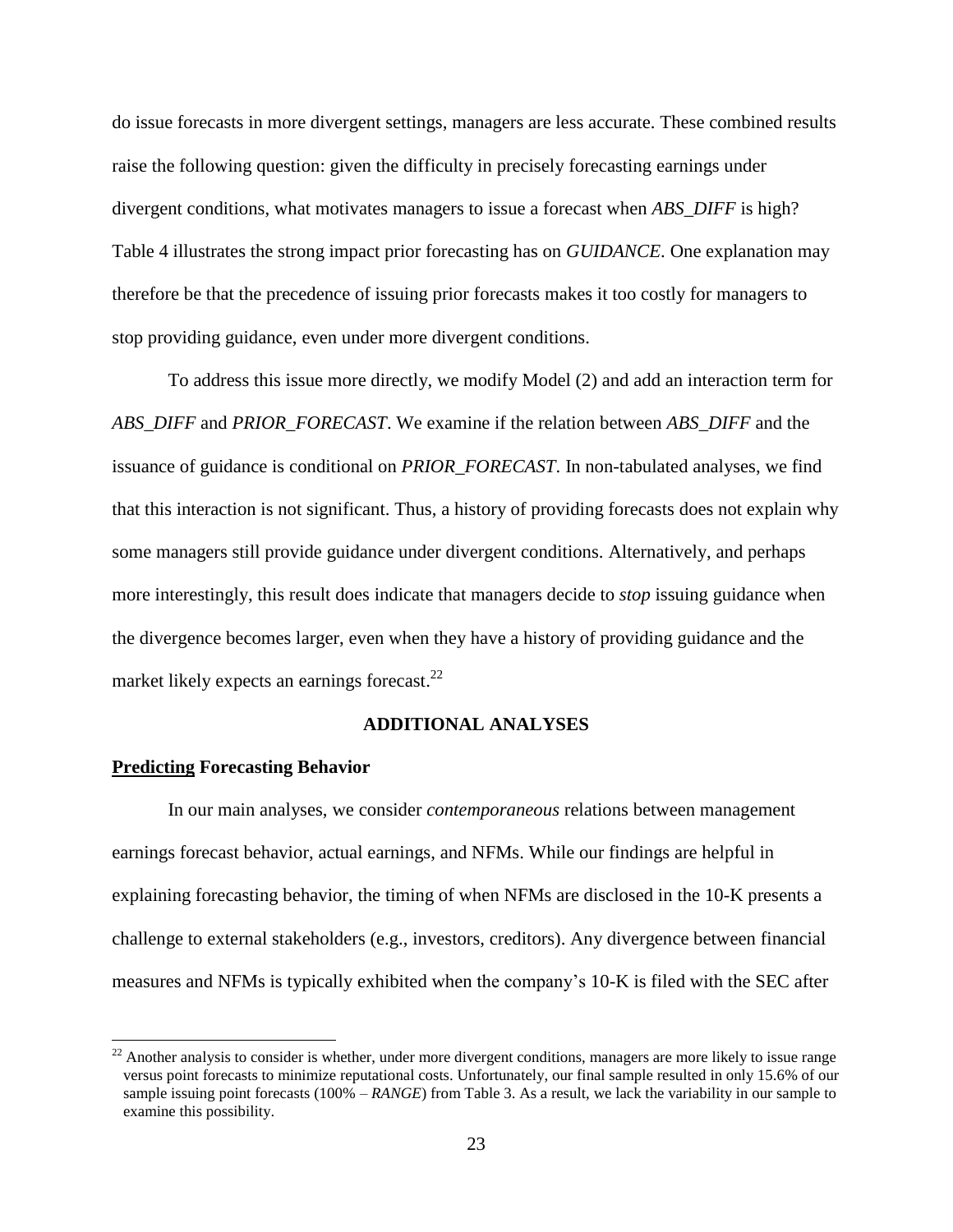year-end, likely several months *after* earnings forecasts are provided by management. As such, we conduct additional analyses to determine if observed divergences between financial measures and NFMs can be used by external stakeholders to *predict* future management forecasting behavior.

Related to the decision to issue a forecast, we repeat the analysis from Model (2) and Table 4 but measure *GUIDANCE* in year *t+1*. Table 7 provides the results for this analysis using the same set of 659 firms from Table 4 and finds that 282 companies issued guidance in year *t+1*. Consistent with our contemporaneous results, we observe that the effect of *ABS\_DIFF* on *GUIDANCE* in year *t*+1 is negative and significant. As the level of divergence increases, management is less likely to issue a forecast in the following year.

We also investigate the accuracy of future forecasts by modifying the forecast error in Model (3) to be the absolute forecast error (or signed forecast error) in period  $t+1$ . Table 8 provides the results for the 282 companies that issued forecasts in the subsequent year and demonstrates that *ABS\_DIFF* is positively linked to future forecast errors. Overall, Tables 7 and 8 illustrate that external stakeholders can use the observed divergence between financial measures and NFMs as an early indicator of whether management will (1) issue forecasts next fiscal year, and (2) whether those forecasts will be accurate.

#### **Testing of Assumptions**

Our study builds on prior research that suggests that NFMs are typically aligned with actual earnings and are incorporated into management earnings forecasts (e.g., Baginski et al. 2004; Curtis et al. 2014). In Table 9, we empirically assess the validity of these assumptions. Related to the typical consistency between NFMs and earnings, we first demonstrate that the relation between our proxy for changes in NFMs (*%MEDCHGNFM*) and changes in *actual*

24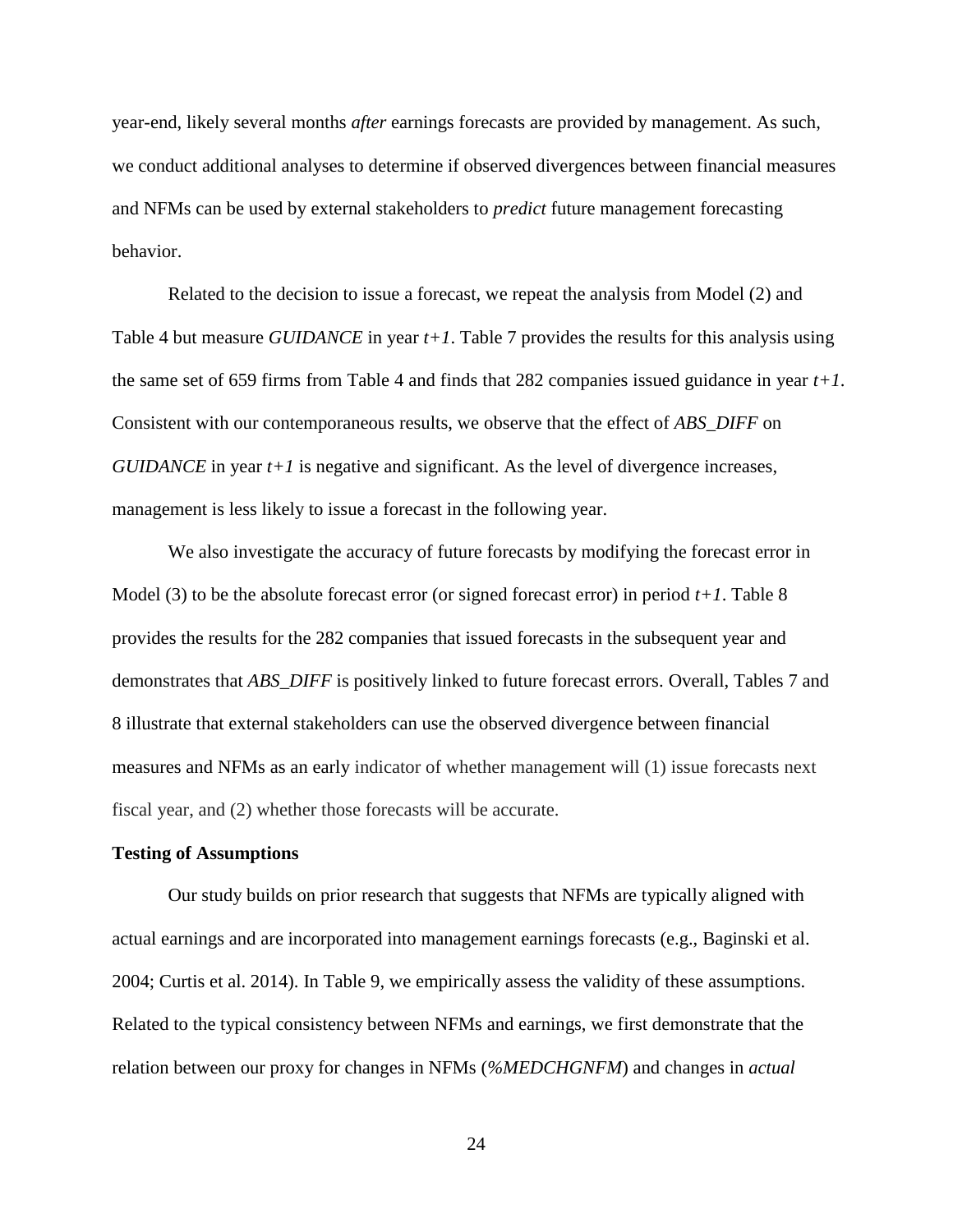contemporaneous earnings per share (*%CHANGE\_EPS*) is significant and positive (first regression in Table 9). Consistent with prior studies (e.g., Brazel et al. 2009) and supporting the assumption used to develop our hypotheses, our results illustrate that changes in NFMs are both positively correlated and typically aligned with changes in contemporaneous earnings (also see Figure 1). Given the existence of this positive relation, NFMs should be a valuable input when managers develop earnings forecasts.

We examine two questions related to whether managers use their knowledge of NFM changes when developing their forecasts: (1) do managers incorporate *expected* changes in NFMs into their initial forecasts (*FIRST\_ACTUAL),* and (2) do managers incorporate *observed* changes in NFMs into their last forecasts (*LAST\_ACTUAL)*? Turning to our two measures of management earnings forecast changes (second and third regressions in Table 9), we find the coefficient on %*MEDCHGNFM* to be positive and significant for both.<sup>23</sup> With *FIRST\_ACTUAL*, the positive coefficient of 0.017 (*t*-stat of 1.97, p-value = 0.03) on %*MEDCHGNFM* suggests that management's forecasts of earnings early in the year are reflective of *planned* changes in NFMs. The results are even stronger when we examine *LAST\_ACTUAL*. A forecasted change in earnings later in the year should contain the most information about *observed* changes in NFMs for the current-year. The coefficient of 0.027 (*t*-stat of 2.37, p-value = 0.01) is indicative of more informed managers understanding the implications of observed changes in NFMs during the year and using the information when developing their final forecasts.<sup>24, 25</sup> Combined, these results

<sup>23</sup> Because we examine NFM *changes*, we use forecasts of the earnings *changes*. For example, if actual earnings per share (EPS) for a company in the prior-year was \$1.00 and the current-year management forecast of EPS is \$1.25, then management's forecast of the earnings change for the current-year is \$.25 or a 25% increase in EPS.

<sup>&</sup>lt;sup>24</sup> In non-tabulated results, we observe that the coefficient for *%MEDCHGNFM* in the *LAST\_ACTUAL* model is significantly greater than the coefficient for the *FIRST\_ACTUAL* model (p-value =  $0.08$ ).

<sup>25</sup> We control for *%CHANGE\_EPS* in Table 9 to test whether *%MEDCHGNFM* is simply a proxy/substitute for current year earnings or if *%MEDCHGNFM* contains additional explanatory power above *%CHANGE\_EPS* in relation to forecasts. Our results suggest that NFMs are an important input for forecasting above and beyond contemporaneous, actual financial performance as measured by *%CHANGE\_EPS*. Related to this notion, our tests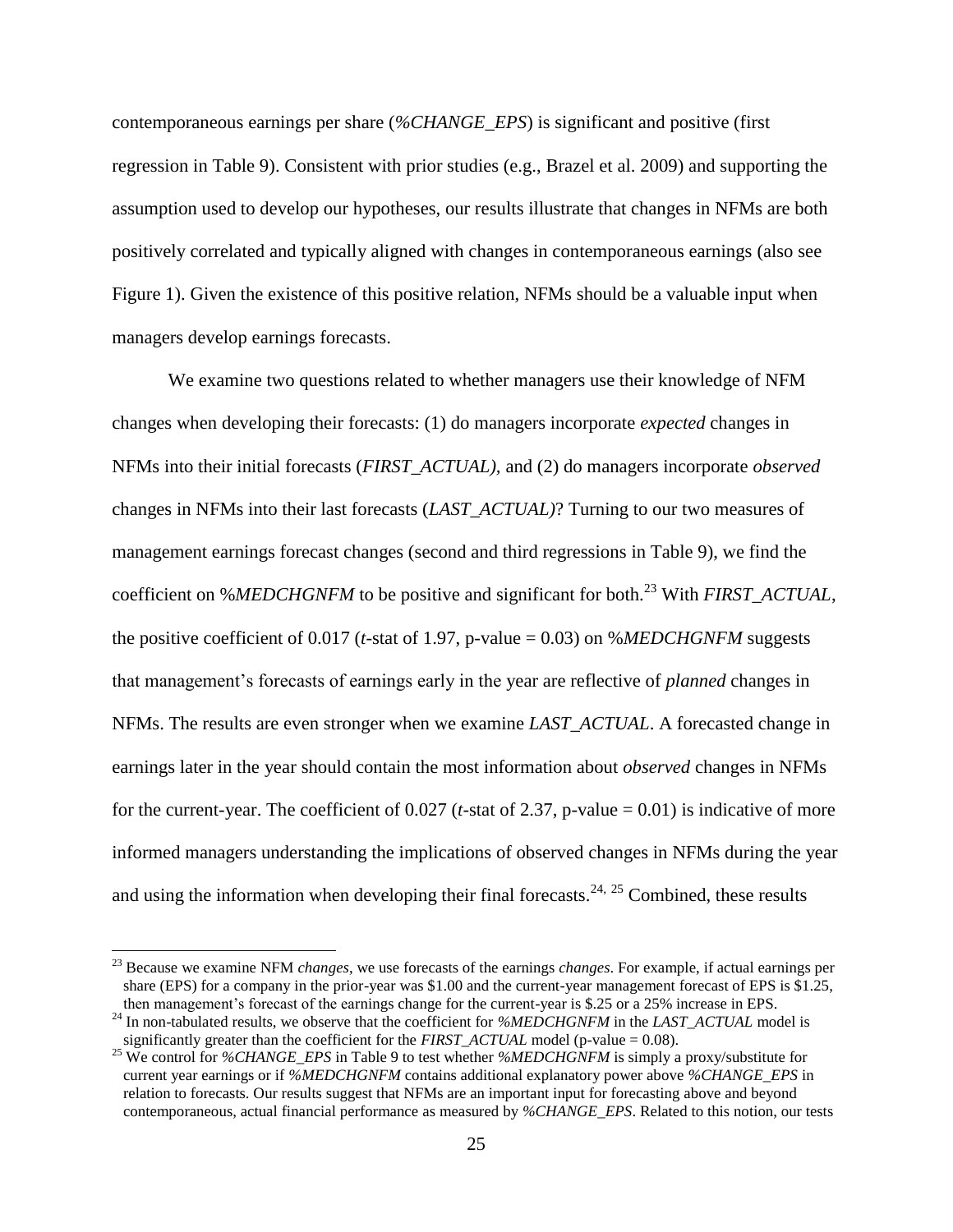support our assumption that managers use expected changes in NFMs to provide guidance early in the year, as well as observed changes in NFMs when providing guidance later in the year.

# **CONCLUSION**

This study examines the role of non-financial measures (NFMs) in management forecasting behavior. Building on the knowledge that NFMs are typically aligned with actual earnings and the premise that NFMs are likely incorporated into earnings forecasts, we investigate if the level of divergence between changes in NFMs and changes in contemporaneous earnings impacts management forecasting behavior.

We observe that as the level of divergence between changes in NFMs and changes in contemporaneous earnings increases, managers are less likely to issue forecasts. Management's hesitancy to issue guidance under divergent conditions appears warranted as those that do issue guidance in more divergent settings provide less accurate forecasts. We also find that the level of divergence is positively related to *signed* forecast errors and the extent to which management forecasts *exceed* the preceding consensus analyst forecast. These results indicate that when NFMs and contemporaneous earnings are not aligned, managers provide optimistic earnings guidance that is less accurate. Those who *use* management forecasts should be wary and perhaps discount forecasts issued under divergent conditions. Importantly, we also demonstrate that external stakeholders can use the level of divergence between NFMs and earnings to predict future management forecasting behavior. Overall, our evidence illustrates that NFMs and their relations with financial information play an important role in explaining management forecast behavior.

of H1 and H2 examine how divergence between *%CHANGE\_EPS and %MEDCHGNFM* affects forecasting behavior. Our results in Table 9 in relation to *%MEDCHGNFM* are robust to excluding *%CHANGE\_EPS* from the analyses.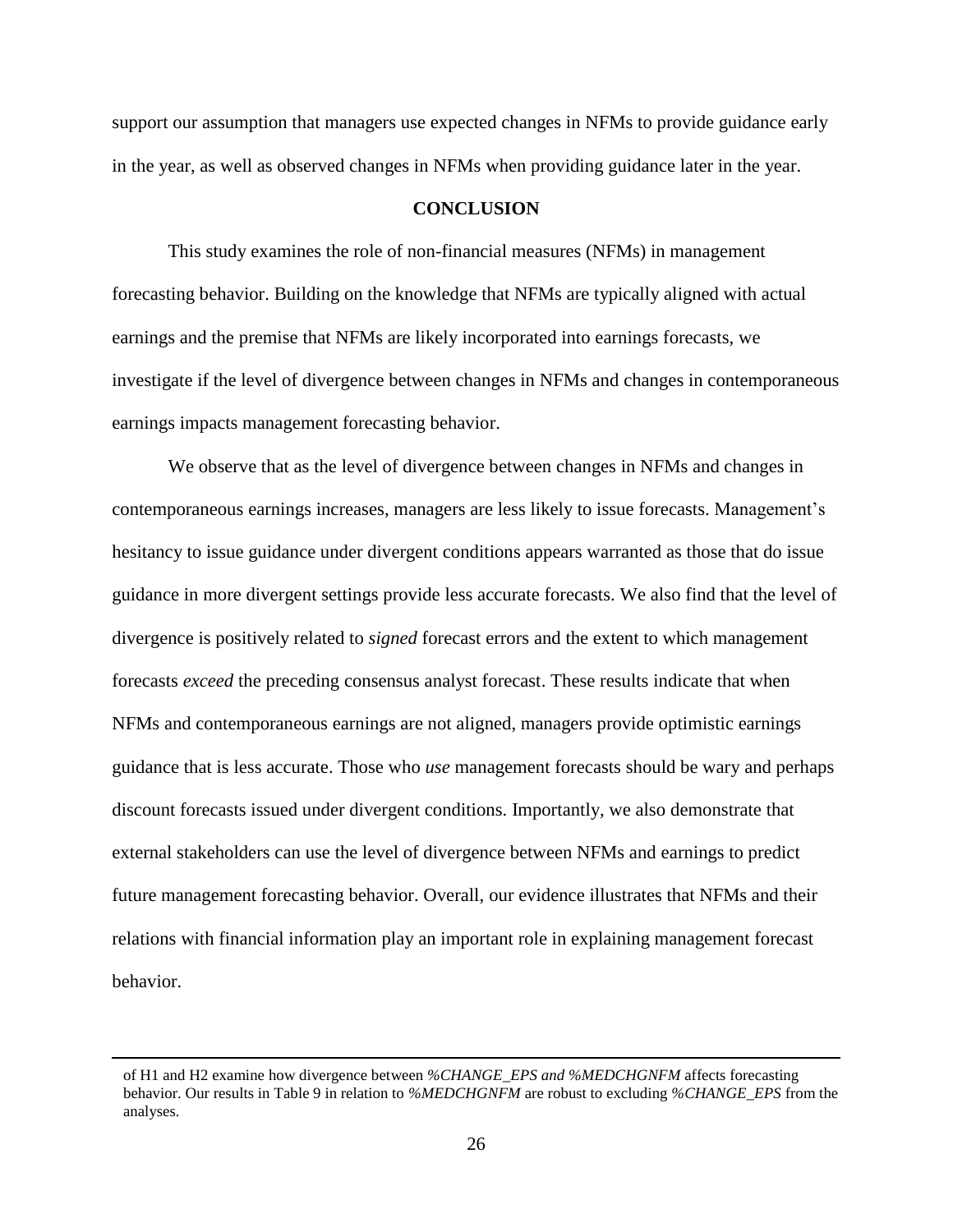This study should spur future research related to NFMs and their relations with financial information. Our study uses annual disclosures of NFMs in 10-K filings with the SEC. Through our review of 10-Q filings, we observed that most companies do not provide NFMs or far fewer NFMs are reported in 10-Qs vs. 10-Ks. However, changes in NFMs (e.g., new store openings, patents, products, geographic expansion) are likely discussed by management in quarterly earnings conference calls, and researchers are now using advanced linguistic techniques to derive data and analyze these calls (e.g., Larcker and Zakolyukina 2012; Throckmorton, Mayew, Collins, and Venkatachalam 2015). It is possible that our measure of NFM/earnings divergence could be incorporated into linguistic analyses that assess the validity of the financial performance discussed during earnings calls. For example, prior research finds that that companies committing fraudulent financial reporting typically exhibit financial growth that is not supported by contemporaneous growth in NFMs (Brazel et al. 2009; Dechow et al. 2011). As such, future research could examine the calls of management that have committed fraud/experienced a financial statement restatement and determine if they are less likely to cite NFM changes when discussing financial performance (vs. a sample of non-fraud/restatement firms).

Our data collection efforts specifically focused on finding NFMs disclosed in both the current-year and prior-year for our sample of companies. Future research could examine the extent to which companies *change* the set of NFMs disclosed and what factors influence the set of NFMs reported to external users. Researchers could also consider the relative importance of earnings growth vis-à-vis NFM performance (e.g., user growth for a social media company) on firm value/stock price. Last, future studies could also investigate how divergence between financial data and related NFMs can be used to predict the future financial performance of companies. For example, current-year NFM growth that exceeds contemporaneous earnings

27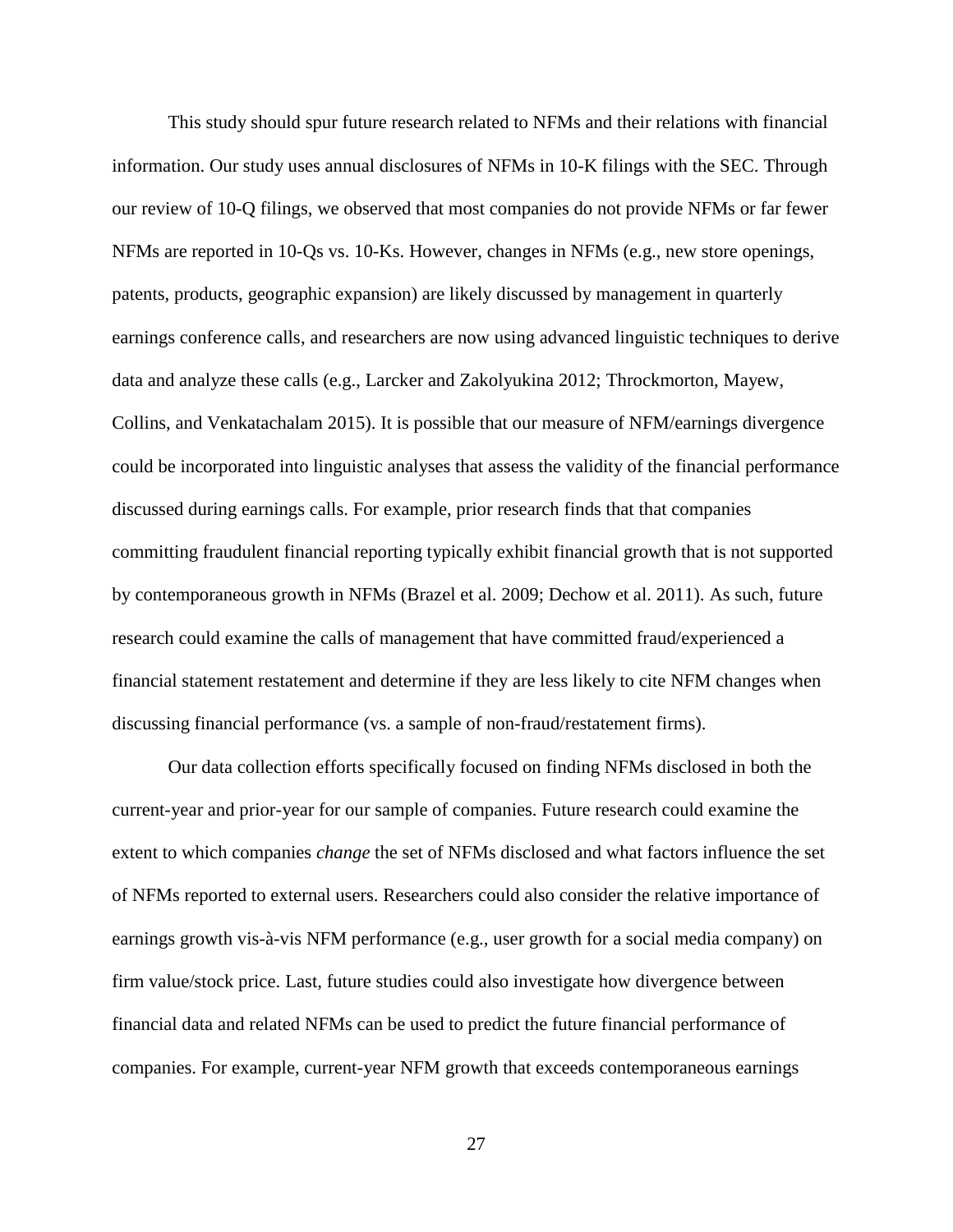growth may signal rising capacity at the company and, in turn, future earnings growth. Alternatively, such a pattern could predict over-capacity and future earnings declines.

The timing of our data collection coincided with substantial shocks to the economy (2007-2009). We made every effort to collect as much data as possible across all types of NFMs and various industries to normalize the economic impact as best we could. However, it is possible that the economic times within which our sample spans may have impacted our analyses. Future studies could investigate if the findings of our study generalize to more stable economic periods.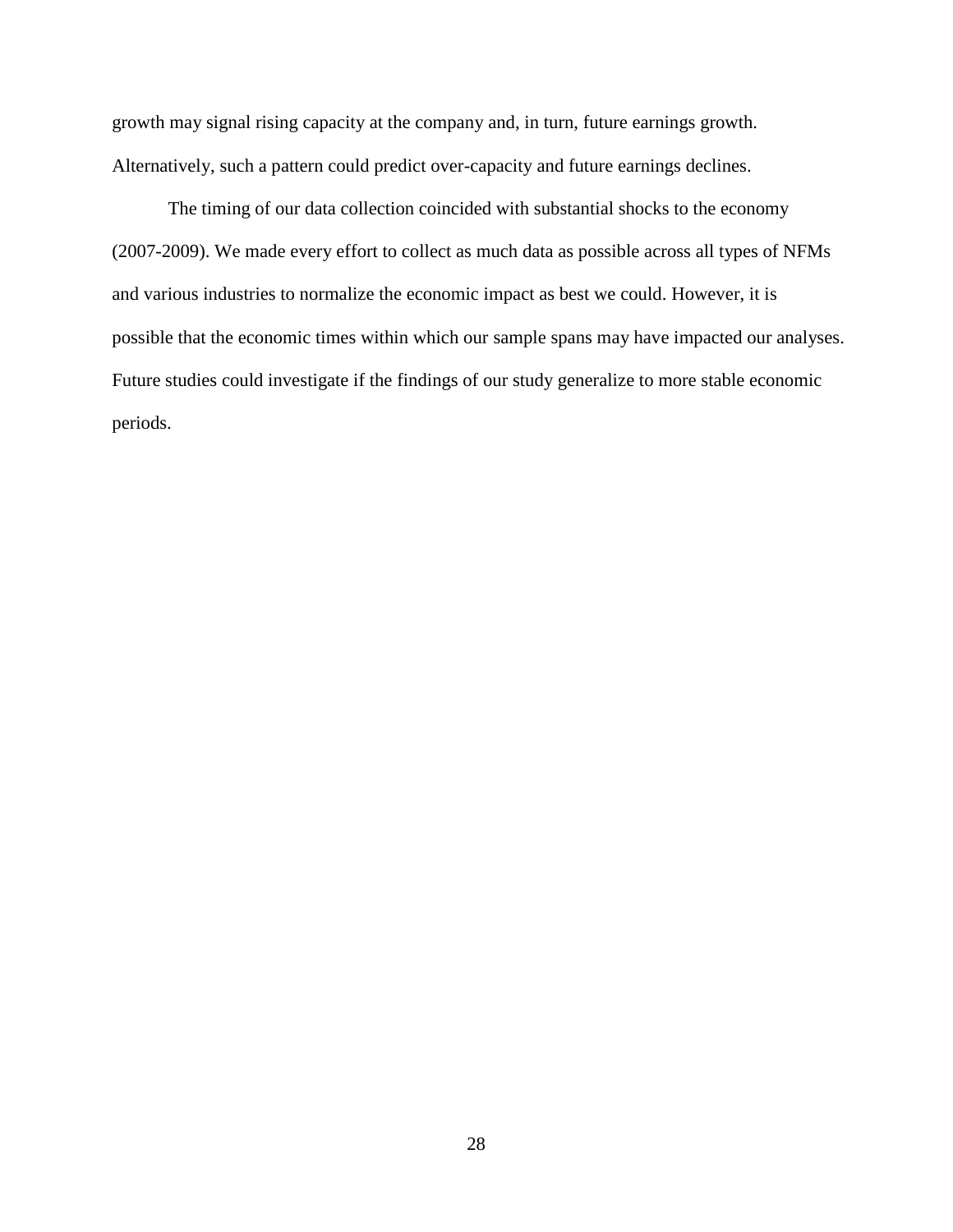# **Appendix: Calculations of** *%MEDCHGNFM***,** *DIFF,* **and** *ABS\_DIFF*

The formation of our sample requires the collection of capacity/performance-related NFMs disclosed in companies' 10-Ks. We collected the NFMs using a website developed for the Financial Industry Regulatory Authority. For each company in our sample, we use the median change in NFMs (*%MEDCHGNFM*) to proxy for the general direction of changes in companyspecific NFMs. The calculation of *DIFF* then subtracts *%MEDCHGNFM* from the percentage change in earnings (*%CHANGE\_EPS*). *ABS\_DIFF*, our main variable of interest, is simply the absolute value of DIFF.

Taking a company from our sample, Verizon, below are the calculations for *%MEDCHGNFM*, *DIFF,* and *ABS\_DIFF*.

| Verizon                             |           |           |          |
|-------------------------------------|-----------|-----------|----------|
| <b>Financial Measure</b>            | 2007      | 2008      | % Change |
| Earnings (per share)                | \$2.36    | \$2.54    | 7.6%     |
| <b>Nonfinancial Measures - NFMs</b> |           |           |          |
| <b>Broadband Connections</b>        | 8,235,000 | 8,673,000 | 5.3%     |
| <b>Customers</b>                    | 65.7M     | 72.1M     | 9.7%     |
| <b>Countries Serviced</b>           | 150       | 150       | $0.0\%$  |
| <b>Stores</b>                       | 2,400     | 2,500     | 4.2%     |
| <b>Wireline Access Lines</b>        | 41M       | 36.161M   | $-11.8%$ |
| <b>FIOS TV Customers</b>            | 943,000   | 1,918,000 | 103.4%   |
| IP Network (in miles)               | 485,000   | 485,000   | $0.0\%$  |

*%MEDCHGNFM* **4.2%**

# *DIFF* **Calculation**:

|                                   |                                           | $\%$ CHANGE EPS - $\%$ MEDCHGNFM = DIFF |           |
|-----------------------------------|-------------------------------------------|-----------------------------------------|-----------|
| 7.6%                              | <b>Service Contract Contract Contract</b> | 4.2%                                    | $= 3.4\%$ |
| $\triangle B\angle DIFF =  DIFF $ |                                           |                                         | $= 3.4\%$ |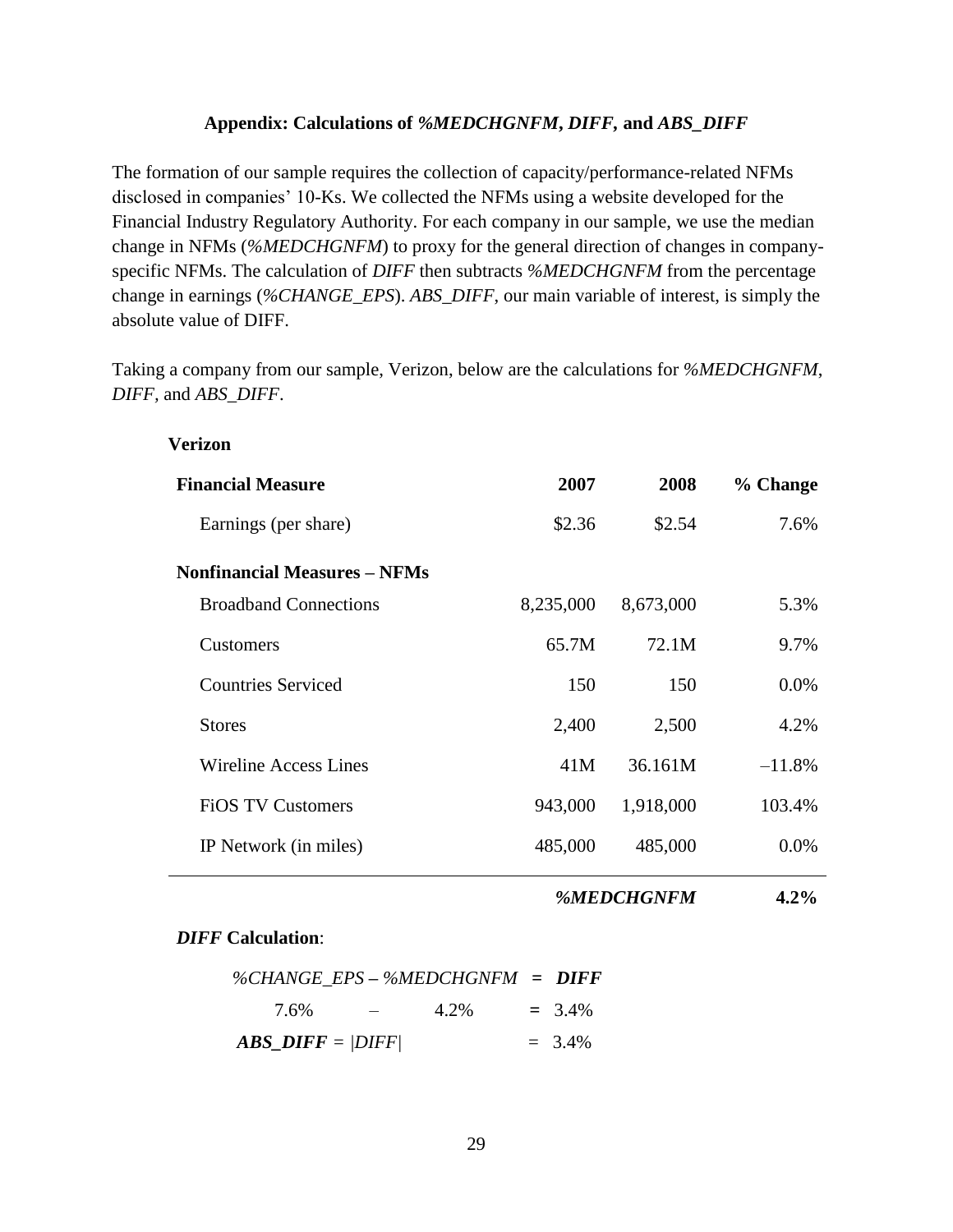#### **REFERENCES**

- Ajinkya, B., S. Bhojraj, and P. Sengupta. 2005. The association between outside directors, institutional investors and the properties of management earnings forecasts. *Journal of Accounting Research* 43 (3): 343-376.
- Arens, A. A., R. J. Elder, and M. S. Beasley. 2010. *Auditing and Assurance Services: an Integrated Approach*. Upper Saddle River, NJ: Prentice Hall.
- Baginski, S., J. Hassell, and M. Kimbrough. 2004. Why do managers explain their earnings forecasts? *Journal of Accounting Research* 42 (1): 1-29.
- Barth, M., J. Elliot, and M. Finn. 1999. Market rewards associated with patterns of increasing earnings. *Journal of Accounting Research* 37 (2): 387-413.
- Bell, T. B., M. Peecher, and I. Solomon. 2005. *The 21st Century Public-Company Audit: Conceptual Elements of KPMG's Global Audit Methodology*. Montvale, NJ: KPMG.
- Bhojraj, S., R. Libby, and H. Yang. 2011. Guidance frequency and guidance properties: The effect of reputation-building and learning-by-doing. Cornell University, working paper available at: [http://ssrn.com/abstract=1545864.](http://ssrn.com/abstract=1545864)
- Black, E., T. Christensen, P. Kiosse, and T. Steffen. 2015. Has the Regulation of Non-GAAP Disclosures Influenced Managers' Use of Aggressive Earnings Exclusions? *Journal of Accounting, Auditing and Finance* 32 (2): 207-240.
- Bonacchi, M., K. Kolev, and B. Lev. 2014. Customer franchise-A hidden, yet crucial, asset. *Contemporary Accounting Research* 32 (3): 1024-1049.
- Brazel, J. F., K. L. Jones, and M. F. Zimbelman. 2009. Using non-financial measures to assess fraud risk. *Journal of Accounting Research* 47 (5): 1135-1166.
- Brown, L. D., and M. L. Caylor. 2005. A temporal analysis of quarterly earnings thresholds: Propensities and valuation consequences. *The Accounting Review* 80 (2): 423-440.
- Choi, J-H., L. A. Myers, Y. Zang, and D.A. Ziebart. 2011. Do management EPS forecasts allow returns to reflect future earnings? Implications for the continuation of management's quarterly earnings guidance. *Review of Accounting Studies* 16 (1): 143-182.
- Chuk, E., D. Matsumoto, and G. Miller. 2013. Assessing methods of identifying management forecasts: CIG vs. researcher collected. *Journal of Accounting and Economics* 55 (1): 23-42.
- Cole, C. J., and C. L. Jones. 2015. The quality of management forecasts of capital expenditures and store openings in MD&A. *Journal of Accounting Auditing and Finance* 30 (2): 127-149.
- Cotter, J., I. Tuna, and P. Wysocki. 2006. Expectations management and beatable targets: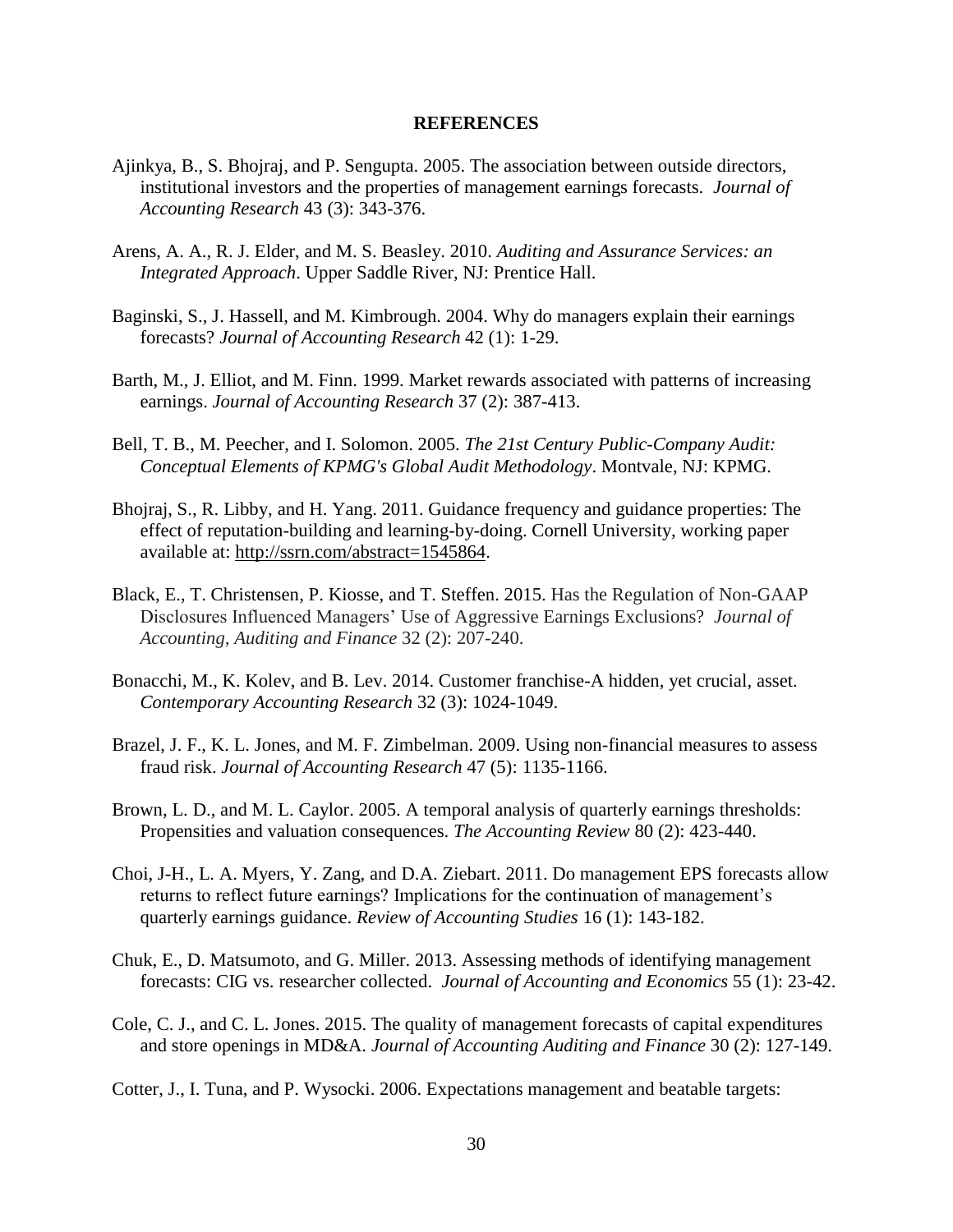How do analysts react to public earnings guidance? *Contemporary Accounting Research* 23 (3): 593-624.

- Curtis, A. B., R. J. Lundholm, and S. E. McVay. 2014. Forecasting sales: A model and some evidence from the retail industry. *Contemporary Accounting Research* 31 (2): 581-608.
- Davenport, T. H. 1998. Putting the enterprise into the enterprise system. *Harvard Business Review* 76 (4): 121.
- Dechow, P. M., W. Ge, C. R. Larson, and R. G. Sloan. 2011. Predicting material accounting misstatements. *Contemporary Accounting Research* 28 (1): 17-82.
- Diamond, D. W. 1985. Optimal release of information by firms. *Journal of Finance* 40 (4): 1071-1094.
- Dichev, I., J. Graham, C. R. Harvey, and S. Rajgopal. 2013. Earnings quality: Evidence from the field. *Journal of Accounting and Economics* 56 (2-3, Supplement 1): 1-33.
- Dorantes, A., C. Li, G. Peters, and V. Richardson. 2013. The effect of enterprise systems implementations on the firm information environment. *Contemporary Accounting Research* 30 (4): 1427-1461.
- Fairfield, P., R. Sweeney, and T. Yohn. 1996. Accounting classification and the predictive content of earnings. *The Accounting Review* 71 (3): 337–355.
- Fama, E. F., and K. R. French. 1997. Industry costs of equity, *Journal of Financial Economics* 43: 153-193.
- Feng, M., C. Li, and S. McVay. 2009. Internal control and management guidance. *Journal of Accounting and Economics* 48 (2-3): 190-209.
- Financial Accounting Standards Board (FASB). 2010. *Conceptual Framework for Financial Reporting.* Statement of Financial Accounting Concepts No. 8. Norwalk, CT: FASB.
- Francis, J., D. Philbrick, and K. Schipper. 1994. Shareholder litigation and corporate disclosures. *Journal of Accounting Research* 32 (2): 137-164.
- Francis, J., K. Schipper, and L. Vincent. 2003. The relative and incremental explanatory power of earnings and alternative (to earnings) performance measures for returns. *Contemporary Accounting Research* 20 (1): 121-164.
- Francis, J., D. Nanda, and P. Olsson. 2008. Voluntary disclosure, earnings quality, and cost of capital. *Journal of Accounting Research* 46 (1): 53–99.
- Frankel, R., M. McNichols, and G.P. Wilson. 1995. Discretionary disclosure and external financing*. The Accounting Review* 70 (1): 135–150.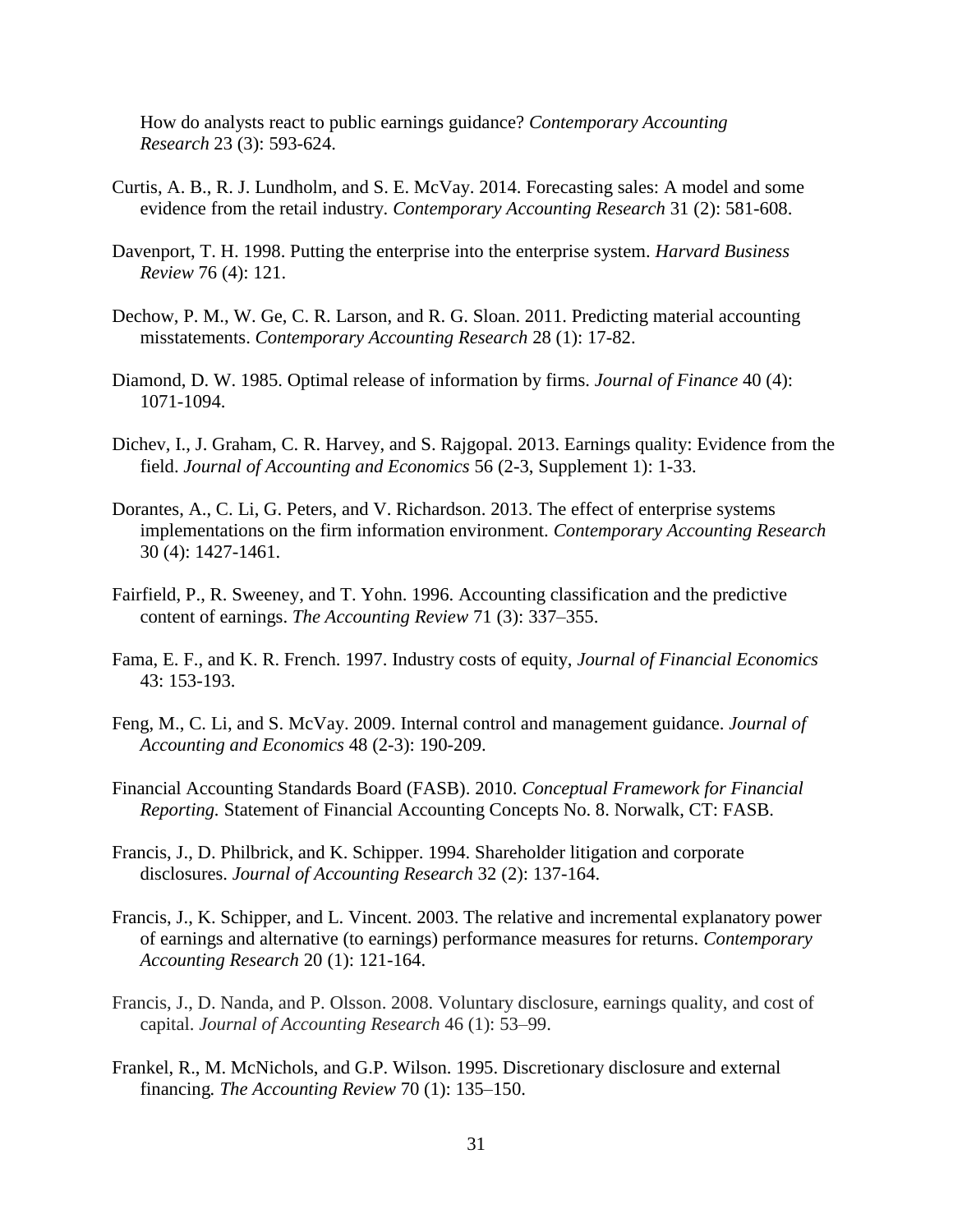- Goodman, T. H., M. Neamtiu, N. Shroff, and H. D. White. 2014. Management forecast quality and capital investment decisions. *The Accounting Review* 89 (1): 331-365.
- Graham, J. R., C. R. Harvey, and S. Rajgopal. 2005. The economic implications of corporate financial reporting. *Journal of Accounting and Economics* 40 (1-3): 3-73.
- Hirst, D. E., L. Koonce, and S. Venkataraman. 2008. Management earnings forecasts: A review and framework. *Accounting Horizons* 22 (3): 315-338.
- Hufford, A. 2017. Netflix lures millions of new subscribers. *The Wall Street Journal*, (July 18), A1.
- Jakab, S. 2014. Trends unnerve Facebook friends. *The Wall Street Journal*, (October 28), C1.
- Kasznik, R., and B. Lev. 1995. To warn or not to warn: Management disclosures in the face of an earnings surprise. *The Accounting Review* 70 (1): 113-134.
- Koh, Y. (2015). Twitter user growth slows but revenue is promising. *The Wall Street Journal*, (February 6), B3.
- Koller, T., M. Goedhart, and D. Wessels. 2005. *Valuation: Measuring and Managing the Value of Companies*. 4th Edition. Wiley & Sons, New Jersey.
- Lang, M., and R. Lundholm. 1993. Cross-sectional determinants of analyst ratings of corporate disclosures. *Journal of Accounting Research* 31 (Autumn): 246-271.
- Larcker, D. and A. Zakolyukina. 2012. Detecting deceptive discussion in conference calls. *Journal of Accounting Research* 50 (2): 495–540.
- Li, C., G. F. Peters, V. J. Richardson, and M. Watson. 2011. The consequences of information technology control weaknesses on management information systems: The case of Sarbanes-Oxley internal control reports. *MIS Quarterly* 36 (1): 179-204.
- Luft, J. 2009. Non-financial information and accounting: A reconsideration of benefits and challenges. *Accounting Horizons* 23 (3): 307–325.
- Lundholm, R., and R. Sloan. 2006. *Equity Valuation and Analysis*. New York, NY: McGraw-Hill.
- McNichols, M. 1989. Evidence of informational asymmetries from management earnings forecasts and stock returns. *The Accounting Review* 64 (1): 1-27.
- Merkley, K. J., L. S. Bamber, and T. E. Christensen. 2012. Detailed management earnings forecasts: Do analysts listen? *Review of Accounting Studies* 18 (2): 479-521.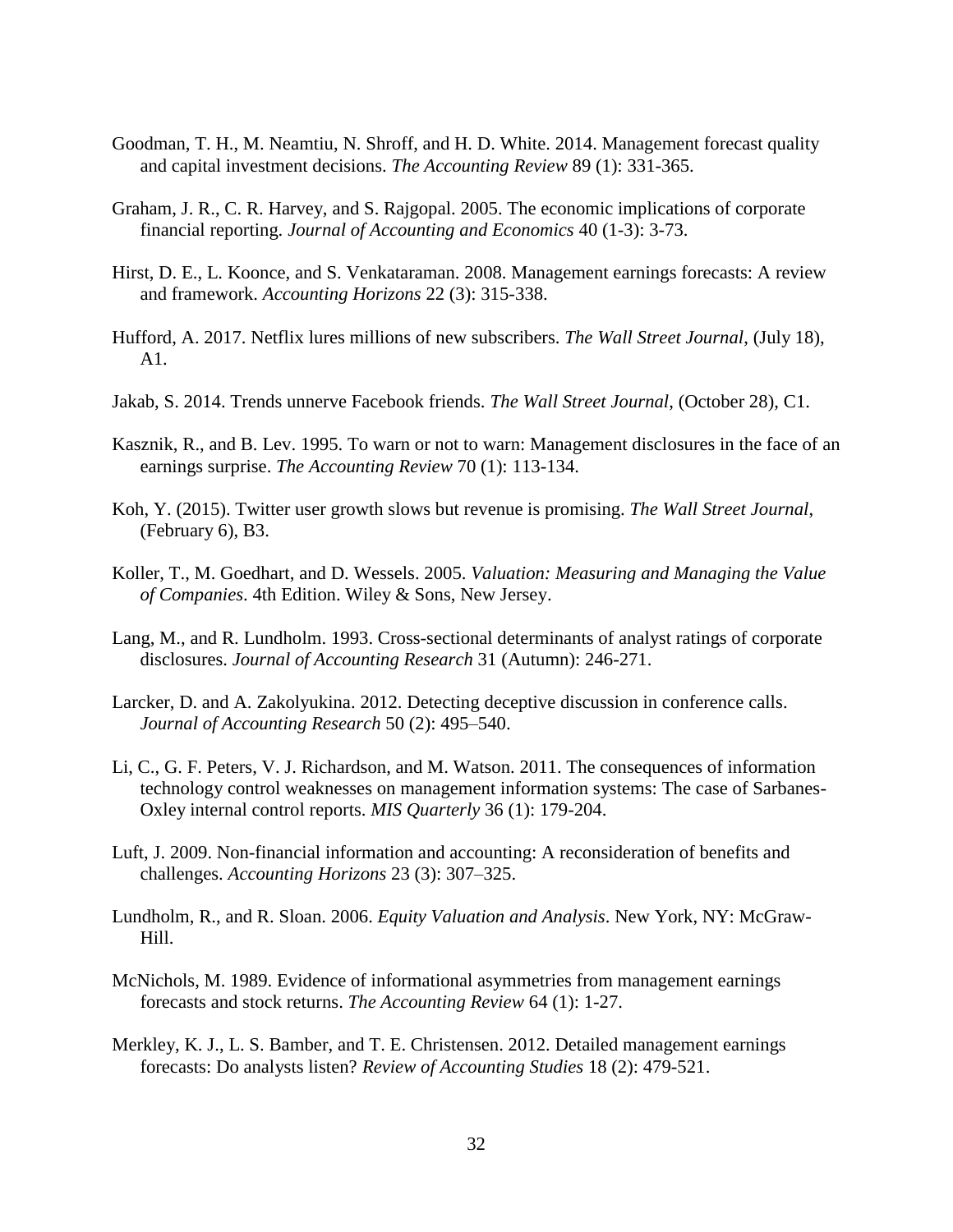- Nikas, J. 2017. Google sees ad growth but earns less per click. *The Wall Street Journal*, (July 25), A1.
- Ng, J., I. Tuna, and R. Verdi. 2013. Management forecast credibility and underreaction to news. *Review of Accounting Studies* 18 (4): 956-986.
- Raice, S. 2012. Facebook sets historic IPO. *The Wall Street Journal,* (February 2).
- Rogers, J. L., and P. C. Stocken. 2005. Credibility of management forecasts. *The Accounting Review* 80 (4): 1233-1260.
- Schultz, J., J. L. Bierstaker, and E. O'Donnell. 2010. Integrating business risk into auditor judgment about the risk of material misstatement: The influence of a strategic systems audit approach. *Accounting, Organizations and Society* 35 (2): 238-251.
- Securities and Exchange Commission (SEC). 1989. Securities Act Release 33-68335. May 18. Washington, DC: SEC.
- Tang, M., Y. Yao, and P. Zarowin. 2014. Once is not enough: The determinants and consequences of management updates of annual forecasts. *Working paper,* New York University.
- Throckmorton, C., W. Mayew, L. Collins, and M. Venkatachalam,. 2015. Fraud detection using vocal, linguistic, and financial cues. *Decision Support Systems* 74 (June): 78-87.
- Trueman, B. 1986. Why do managers voluntarily release earnings forecasts? *Journal of Accounting and Economics* 8 (1): 53-72.
- Verrecchia, R. E. 1990. Information quality and discretionary disclosure. *Journal of Accounting and Economics* 12 (4): 365-380.
- Wang, I. 2007. Private earnings guidance and its implications for disclosure regulation. *The Accounting Review* 82 (5): 1299-1332.
- Zmijewski, M. E. 1984. Methodological issues related to the estimation of financial distress prediction models. *Journal of Accounting Research* 22 (Supp.): 59–82.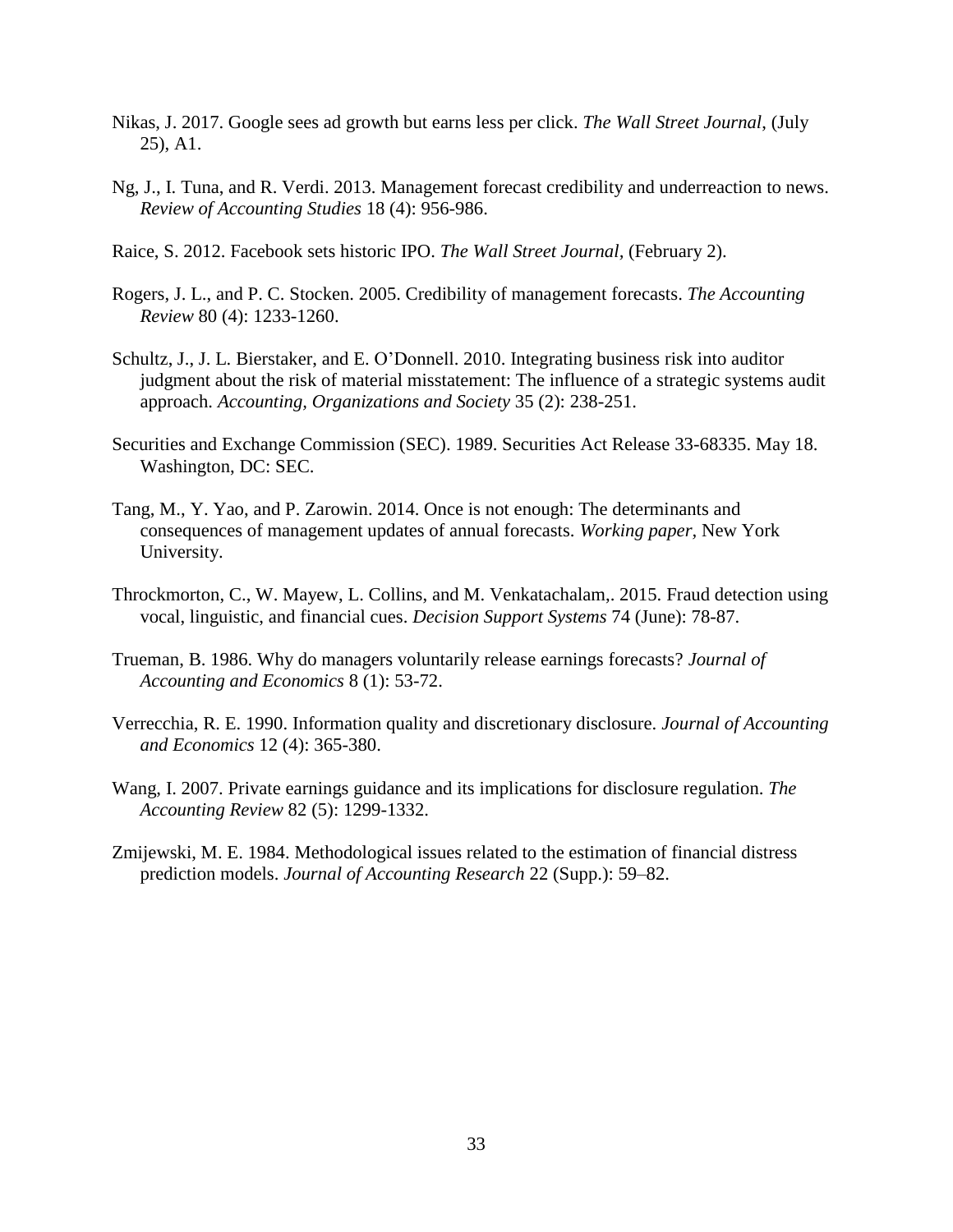| <b>Industry</b>                     | #<br><b>Companies</b> | % Market<br>Cap <sup>®</sup> |
|-------------------------------------|-----------------------|------------------------------|
|                                     |                       |                              |
| Personal services                   | 84                    | 46%                          |
| Retail                              | 82                    | 92%                          |
| Business equipment                  | 60                    | 39%                          |
| Healthcare                          | 55                    | 47%                          |
| Petroleum & natural gas             | 40                    | 59%                          |
| <b>Utilities</b>                    | 38                    | 41%                          |
| Wholesale                           | 38                    | 79%                          |
| Restaurants, Hotels/Motels          | 29                    | 52%                          |
| Transportation                      | 23                    | 56%                          |
| Fabricated products                 | 21                    | 52%                          |
| Food products                       | 21                    | 68%                          |
| Chemicals                           | 20                    | 56%                          |
| Communication                       | 19                    | 34%                          |
| Apparel                             | 15                    | 73%                          |
| Banking, Ins., Real Estate, Trading | 14                    | 5%                           |
| Consumer goods                      | 13                    | 26%                          |
| Electrical equipment                | 11                    | 23%                          |
| Bus. supplies & shipping containers | 11                    | 33%                          |
| Printing & publishing               | 11                    | 45%                          |
| Construction & materials            | 11                    | 18%                          |
| Steel works etc                     | 7                     | 30%                          |
| Coal                                | 7                     | 97%                          |
| Recreation                          | 6                     | 34%                          |
| Aircraft, ships, railroad           | 6                     | 39%                          |
| Beer & liquor                       | 3                     | 4%                           |
| <b>Textiles</b>                     | 3                     | 17%                          |
| Precious metals, Non-metal, mining  | 3                     | 12%                          |
| Automobiles & trucks                | $\overline{2}$        | 68%                          |
| Tobacco                             | $\overline{0}$        | 0%                           |
| Other                               | 6                     | 75%                          |
|                                     | 659                   |                              |

# **Table 1: Panel A - Sample by Industry**

\* % of Market Cap is percentage of market capitalization collected relative to the total market capitalization for each industry (Fama-French 30-industry designation (Fama and French 1997) within Compustat for the sample period. We attempted to collect NFMs for no less than 90% of each industry. Failure to meet the criterion in any industry was the result of NFM collection issues documented in the text.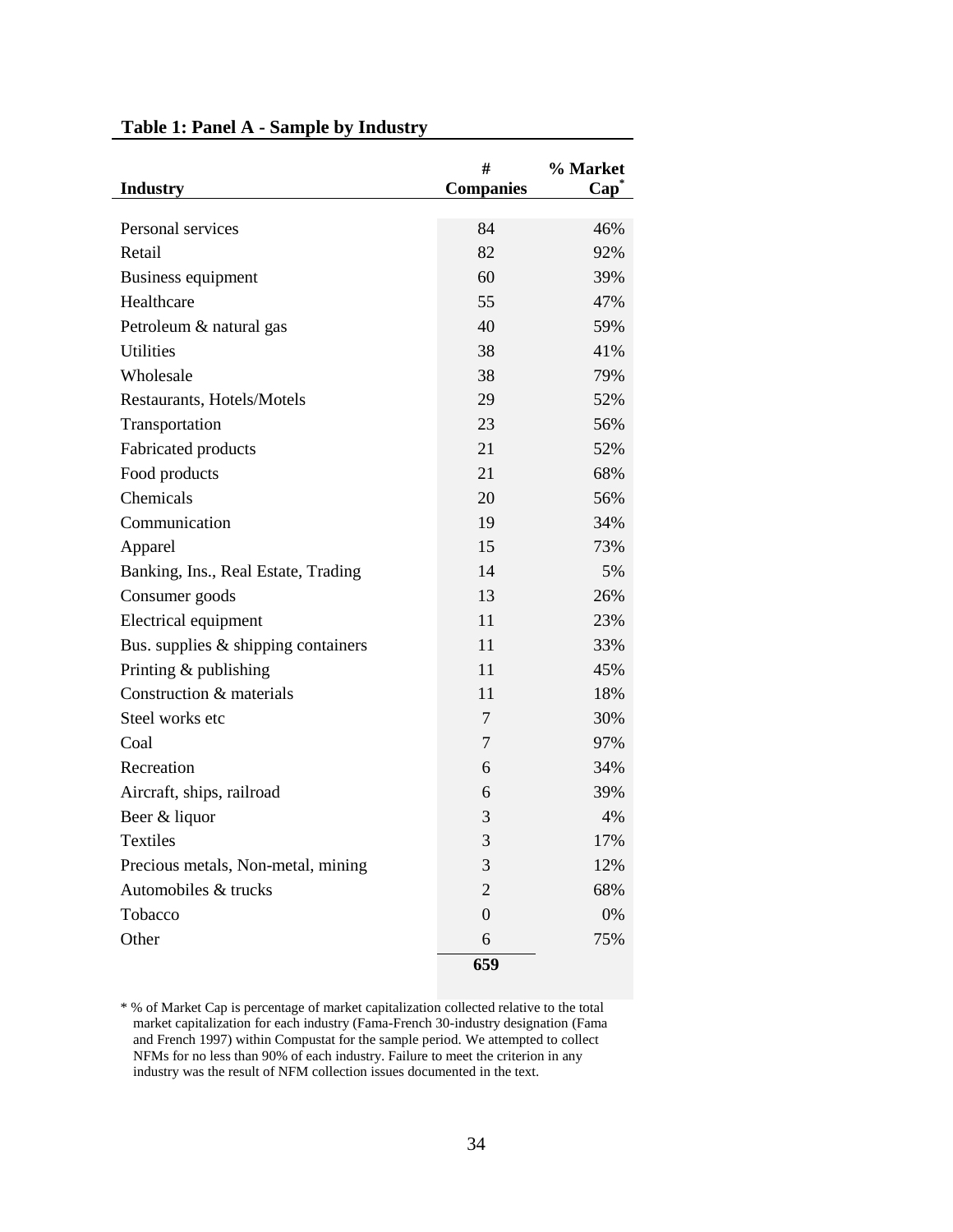# **Table 1: Panel B - NFMs by Category**

| Category             | <b>Description</b>                                                                                                             | # NFMs in<br><b>Sample</b> |
|----------------------|--------------------------------------------------------------------------------------------------------------------------------|----------------------------|
| Employees            | # employees (from Compustat)                                                                                                   | 659                        |
| Facilities (#)       | # of major facilities owned or leased (centers,<br>warehouses, stores, plants, buildings)                                      | 629                        |
| Products & Inventory | # brands or types of products/inventory; units sold or<br>available for sale                                                   | 410                        |
| <b>Stores</b>        | # of stores, locations, and/or branches                                                                                        | 403                        |
| Geographic Regions   | # of large geographic areas, countries, states, and/or<br>cities                                                               | 393                        |
| <b>Facility Size</b> | square footage, miles, and/or acres of major facilities<br>owned or leased (centers, warehouses, stores, plants,<br>buildings) | 356                        |
| <b>Sales Channel</b> | # of dealers and distributors from the company,<br>capacity of sales channels, # revenue contracts and<br>sales relations      | 310                        |
| Customers            | # of customers, orders, visitors, clients; backlogs;<br>metrics per customer                                                   | 279                        |
| Patents & Trademarks | # patents and/or trademarks owned, acquired,<br>developed, applied for                                                         | 248                        |
| Suppliers            | # of suppliers, manufacturers, and distributors to the<br>company                                                              | 51                         |
| Other <sup>^</sup>   | Company-specific NFMs unique from those categories<br>above                                                                    | 48                         |
|                      |                                                                                                                                | 3,786                      |

^ "Other" represents collected NFMs that do not fit into one of the specific categories.

For each NFM above, we collected the NFM for the company for two consecutive years in order to measure changes in NFMs.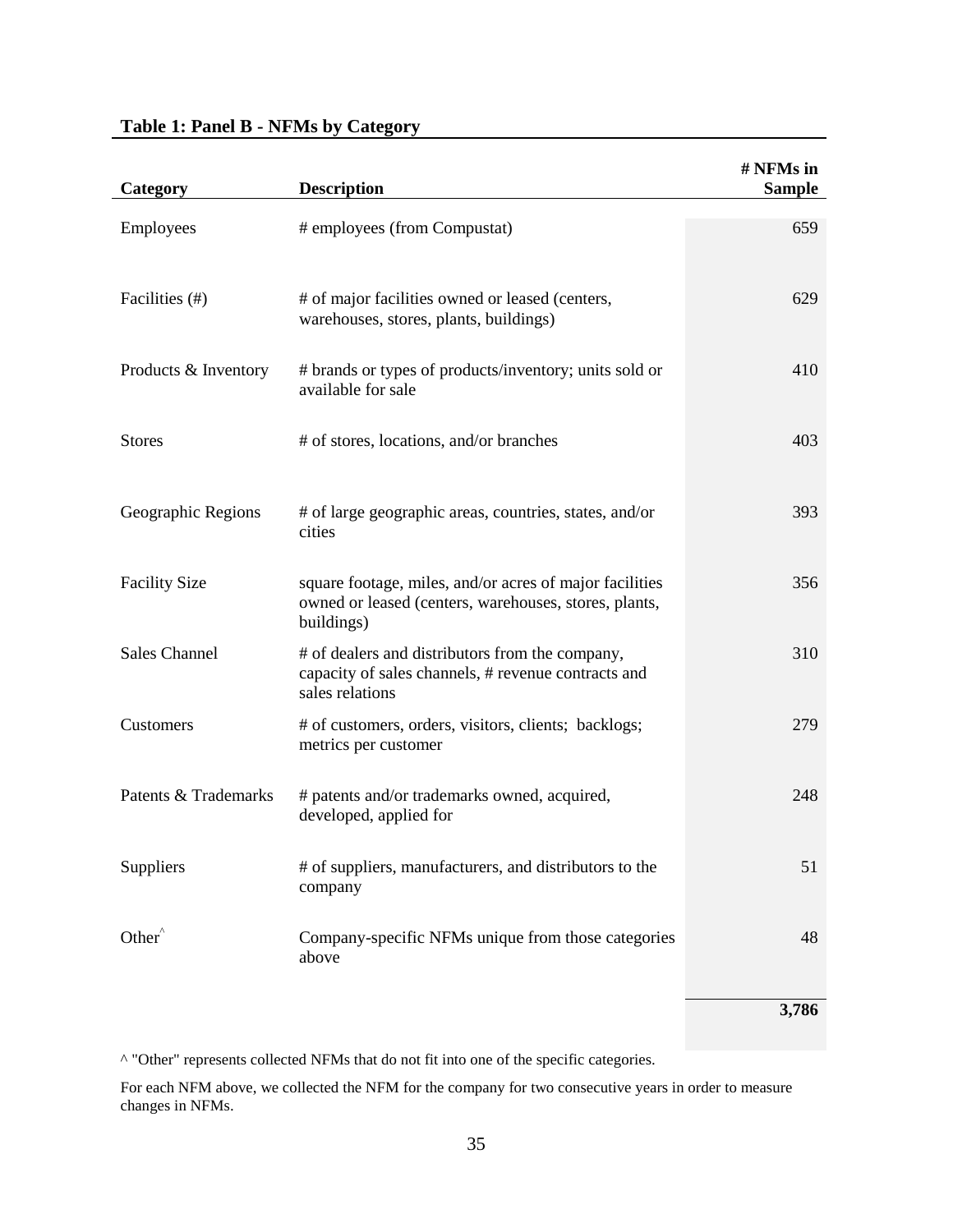|                                     | # NFM             |
|-------------------------------------|-------------------|
| <b>Industry</b>                     | <b>Categories</b> |
|                                     |                   |
| Consumer goods                      | 10                |
| Apparel                             | 10                |
| Healthcare                          | 10                |
| Fabricated products                 | 10                |
| Aircraft, ships, railroad           | 10                |
| Petroleum & natural gas             | 10                |
| <b>Utilities</b>                    | 10                |
| Personal services                   | 10                |
| Business equipment                  | 10                |
| Retail                              | 10                |
| Food products                       | 9                 |
| Chemicals                           | 9                 |
| Steel works etc                     | 9                 |
| Communication                       | 9                 |
| Bus. supplies & shipping containers | 9                 |
| Transportation                      | 9                 |
| Wholesale                           | 9                 |
| Banking, Ins., Real Estate, Trading | 9                 |
| Printing & publishing               | 8                 |
| Construction & materials            | 8                 |
| Electrical equipment                | 8                 |
| Restaurants, Hotels/Motels          | 8                 |
| Recreation                          | $\overline{7}$    |
| <b>Textiles</b>                     | 7                 |
| Beer & liquor                       | 6                 |
| Coal                                | 6                 |
| Automobiles & trucks                | 5                 |
| Precious metals, Non-metal, mining  | 4                 |
| Tobacco                             | $\theta$          |
| Other                               | 8                 |

# **Table 1: Panel C - NFM Categories Disclosed by Industry**

This panel is a cross-section of our industry and NFM data from panels A and B, providing the number of NFM categories covered by companies within each industry. For example, in the Food Products industry, 9 of the 10 NFM categories have been disclosed by Food Product companies. This does not imply that every company in that industry has disclosed NFMs across 9 categories.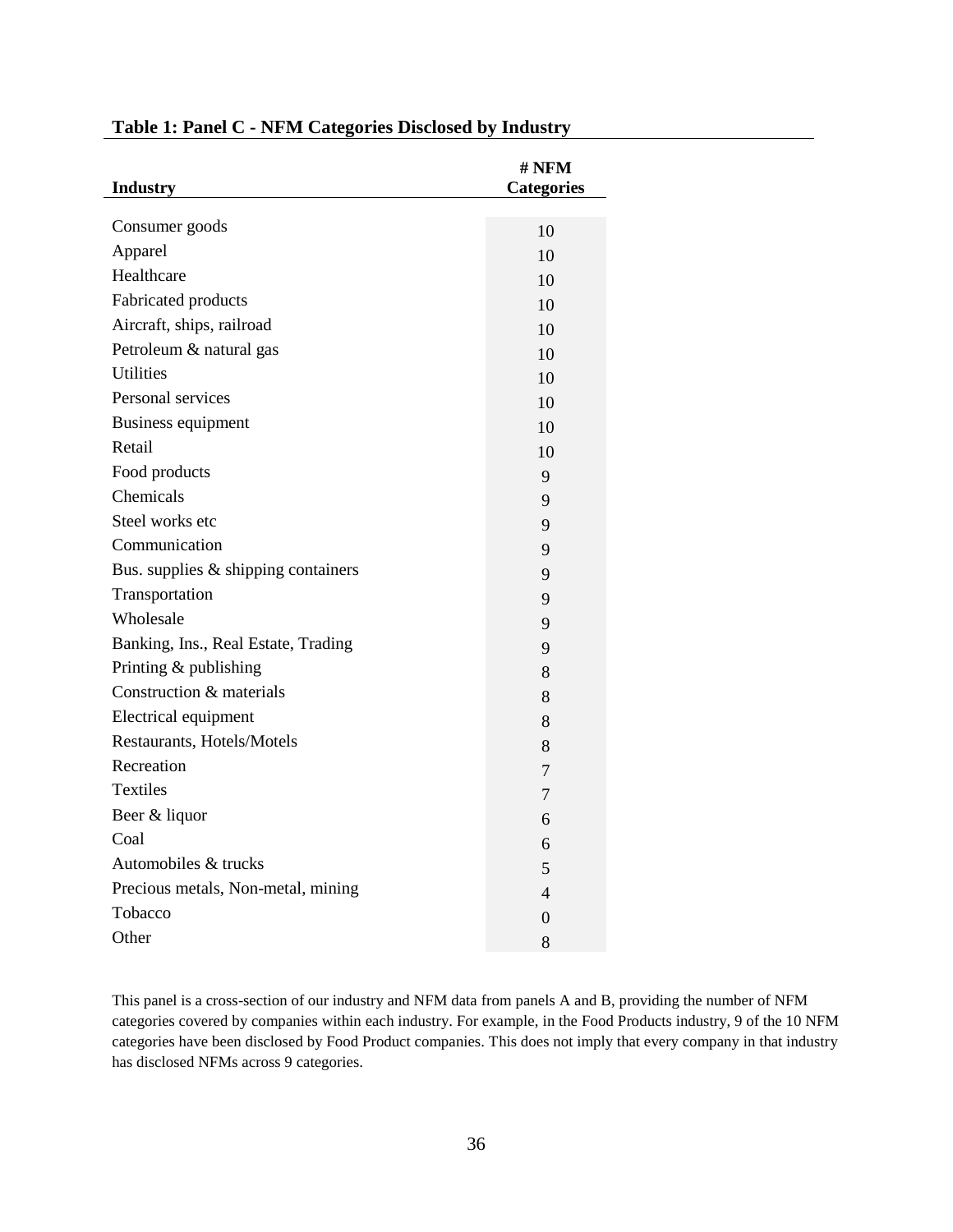| <b>Table 2: Variable Definitions</b> |                                                                                                                                                                                                                                                                                                              |  |  |  |  |
|--------------------------------------|--------------------------------------------------------------------------------------------------------------------------------------------------------------------------------------------------------------------------------------------------------------------------------------------------------------|--|--|--|--|
| Variable                             | Definition                                                                                                                                                                                                                                                                                                   |  |  |  |  |
| %CHANGE_EPS                          | % change in actual earnings per share from $I/B/E/S$ in year $t$ .                                                                                                                                                                                                                                           |  |  |  |  |
| %MEDCHGNFM                           | Median % change in non-financial measures for each company in year $t$ .                                                                                                                                                                                                                                     |  |  |  |  |
| DIFF $(\%)$                          | Difference between %CHANGE_EPS and %MEDCHGNFM for each company in year t.                                                                                                                                                                                                                                    |  |  |  |  |
| $ABS\_DIFF(\% )$                     | Absolute value of DIFF.                                                                                                                                                                                                                                                                                      |  |  |  |  |
| <b>GUIDANCE</b>                      | 1 if the company issued an earnings forecast, 0 otherwise.                                                                                                                                                                                                                                                   |  |  |  |  |
| ABS_MFE                              | Absolute Difference between the last management forecast issued in year $t$ for year $t$ and EPS in year $t$ ,<br>scaled by price at the beginning of year $t$ .                                                                                                                                             |  |  |  |  |
| MF_REVISION                          | Management Forecast Revision, calculated as the difference between the last management forecast in<br>year t for year t and the pre-existing consensus analysts' median forecast taken within the 30 days<br>preceding the management forecast.                                                              |  |  |  |  |
| FIRST_ACTUAL                         | Difference between the first management forecast issued in year $t$ for year $t$ and EPS in year $t$ -1, scaled<br>by price at the beginning of year $t$ .                                                                                                                                                   |  |  |  |  |
| LAST_ACTUAL                          | Difference between the last management forecast issued in year t for year t and EPS in year t-1, scaled<br>by price at the beginning of year $t$ .                                                                                                                                                           |  |  |  |  |
| Control Variables:                   |                                                                                                                                                                                                                                                                                                              |  |  |  |  |
| <b>SIZE</b><br><b>ABEARN_SURP</b>    | Natural log of the market value of equity for year $t-1$ .<br>Earnings Surprise, calculated as the absolute value of the difference between the last management<br>forecast in year $t$ for year $t$ and the consensus analysts' forecast for year $t$ , scaled by price at the<br>beginning of period $t$ . |  |  |  |  |
| <b>LN_ANALYST</b><br>PRIOR_FORECAST  | Natural log of the $#$ of analysts following the company in year $t$ .<br>$#$ of years prior to year $t$ (maximum of five) for which the company issued an annual EPS forecast.                                                                                                                              |  |  |  |  |
| <b>LITIGATION</b>                    | Litigation Risk, set equal to 1 when the company's industry is considered high risk per Francis et al.                                                                                                                                                                                                       |  |  |  |  |
| EQ_ISS<br>DEBT_FIN                   | $(1994a)$ ; 0 otherwise.<br>Cash provided by equity issuance scaled by total assets in year $t$ .<br>External Financing, set equal to 1 if the change in long-term debt is equal to or greater than 20%; 0<br>otherwise.                                                                                     |  |  |  |  |
| RET_MKTADJ                           | Market-adjusted Returns, calculated as the company's holding-period return for year $t$ less the market<br>return over the same year.                                                                                                                                                                        |  |  |  |  |
| <b>BADNEWS</b>                       | Bad News, set equal to 1 when management forecast is less than the existing consensus analysts'<br>forecast; 0 otherwise.                                                                                                                                                                                    |  |  |  |  |
| <b>HORIZON</b>                       | # days between the fiscal year-end (plus 45 days) and the last management forecast issued for year t in<br>year t.                                                                                                                                                                                           |  |  |  |  |
| RANGE                                | Range of forecast issued, set equal to 1 if management provides both a low and high earnings forecast; 0<br>otherwise.                                                                                                                                                                                       |  |  |  |  |
| PIH                                  | % of institutional holdings, % of shares outstanding held by institutional shareholders in year $t$ .                                                                                                                                                                                                        |  |  |  |  |
| <b>DISPERSION</b>                    | Analyst Dispersion, calculated as standard deviation of the last analysts' forecasts for year $t$ in year $t$ .                                                                                                                                                                                              |  |  |  |  |
| CHG_PPE<br>R&D                       | Change in PP&E, calculated as the percentage change in gross PP&E for year t.<br>R&D Expenditures, calculated as R&D costs scaled by total assets in year t.                                                                                                                                                 |  |  |  |  |
| LOSS                                 | Operating Loss, set equal to 1 if operating income after depreciation is negative; 0 otherwise.                                                                                                                                                                                                              |  |  |  |  |
| <b>LCAPX</b>                         | Lagged Capital Expenditures, measured as capital expenditures in t-1 scaled by total assets.                                                                                                                                                                                                                 |  |  |  |  |
| <b>LPERF</b>                         | Lagged Earnings Performance, measured as earnings per share in t-1.                                                                                                                                                                                                                                          |  |  |  |  |
| <b>LCONFORE</b>                      | Lagged Consensus Analyst Forecast, taken from I/B/E/S in period t-1.                                                                                                                                                                                                                                         |  |  |  |  |
| LEMP                                 | Lagged # Employees, from period t-1 in thousands.                                                                                                                                                                                                                                                            |  |  |  |  |
| <b>XVOL</b>                          | Earnings Volatility, calculated as the standard deviation of earnings per share over the five years prior                                                                                                                                                                                                    |  |  |  |  |
| ERC                                  | to year t.<br>Earnings Response Coefficient, measured as the coefficient on scaled earnings when annual returns are<br>regressed on scaled earnings.                                                                                                                                                         |  |  |  |  |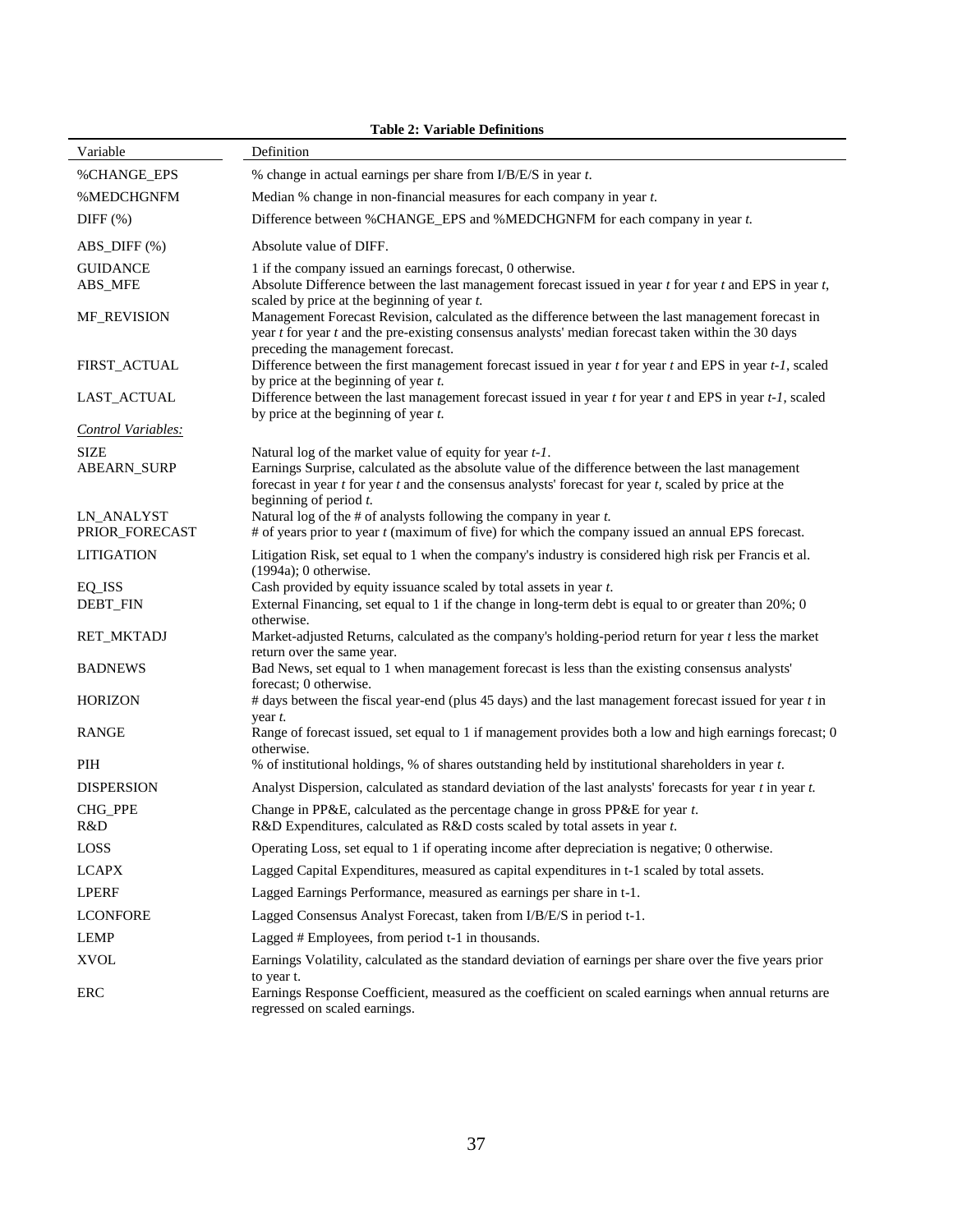| Table 3: Descriptive Statistics for Firms Issuing Guidance $(N = 340)$ |          |        |                       |           |        |
|------------------------------------------------------------------------|----------|--------|-----------------------|-----------|--------|
| Variables                                                              | Mean     | Median | Standard<br>Deviation | 25%       | 75%    |
| %CHANGE_EPS                                                            | 1.8%     | 6.2%   | 37.1%                 | $-13.0%$  | 19.4%  |
| %MEDCHGNFM                                                             | 2.43%    | 0.74%  | 6.62%                 | 0.00%     | 4.35%  |
| DIFF(%)                                                                | $-1.76%$ | 1.63%  | 38.87%                | $-16.82%$ | 17.27% |
| $ABS\_DIFF(%)$                                                         | 28.05%   | 17.11% | 34.18%                | 8.11%     | 33.58% |
| ABS_MFE                                                                | 0.006    | 0.002  | 0.009                 | 0.001     | 0.007  |
| MF REVISION                                                            | $-0.003$ | 0.000  | 0.007                 | $-0.002$  | 0.001  |
| Control Variables:                                                     |          |        |                       |           |        |
| <b>SIZE</b>                                                            | 8.192    | 8.155  | 1.294                 | 7.197     | 9.099  |
| LN_ANALYST                                                             | 2.563    | 2.565  | 0.538                 | 2.197     | 2.944  |
| PRIOR_FORECAST                                                         | 4.14     | 5.00   | 1.347                 | 4.000     | 5.000  |
| <b>LITIGATION</b>                                                      | 36.87%   | 0.00%  | 48.32%                | 0.00%     | 100%   |
| $EO$ <sub>ISS</sub>                                                    | 0.007    | 0.004  | 0.010                 | 0.001     | 0.009  |
| <b>DEBT_FIN</b>                                                        | 23.30%   | 0.00%  | 42.34%                | 0.00%     | 0.00%  |
| PIH                                                                    | 75.06%   | 81.87% | 25.99%                | 69.20%    | 92.05% |
| <b>DISPERSION</b>                                                      | 0.004    | 0.002  | 0.005                 | 0.001     | 0.005  |
| CHG_PPE                                                                | 7.51%    | 5.31%  | 10.43%                | 0.93%     | 11.78% |
| R&D                                                                    | 2.02%    | 0.00%  | 3.73%                 | 0.00%     | 2.35%  |
| LOSS                                                                   | 14.75%   | 0.00%  | 35.51%                | 0.00%     | 0.00%  |
| <b>XVOL</b>                                                            | 1.451    | 0.478  | 14.844                | 0.251     | 0.995  |
| ERC                                                                    | 0.071    | 0.033  | 0.777                 | $-0.085$  | 0.153  |
| <b>ABEARN_SURP</b>                                                     | 0.003    | 0.002  | 0.003                 | 0.000     | 0.004  |
| RET_MKTADJ                                                             | 4.51%    | 5.00%  | 23.72%                | $-13.70%$ | 20.96% |
| <b>BADNEWS</b>                                                         | 53.10%   | 100%   | 50.00%                | 0.00%     | 100%   |
| <b>HORIZON</b>                                                         | 127      | 107    | 76                    | 96        | 121    |
| <b>RANGE</b>                                                           | 84.37%   | 100%   | 36.37%                | 100%      | 100%   |
|                                                                        |          |        |                       |           |        |

See Table 2 for variable definitions. The full sample of 340 companies requires the availability of all above variables. Control variables are those used in our regression models (2) and (3).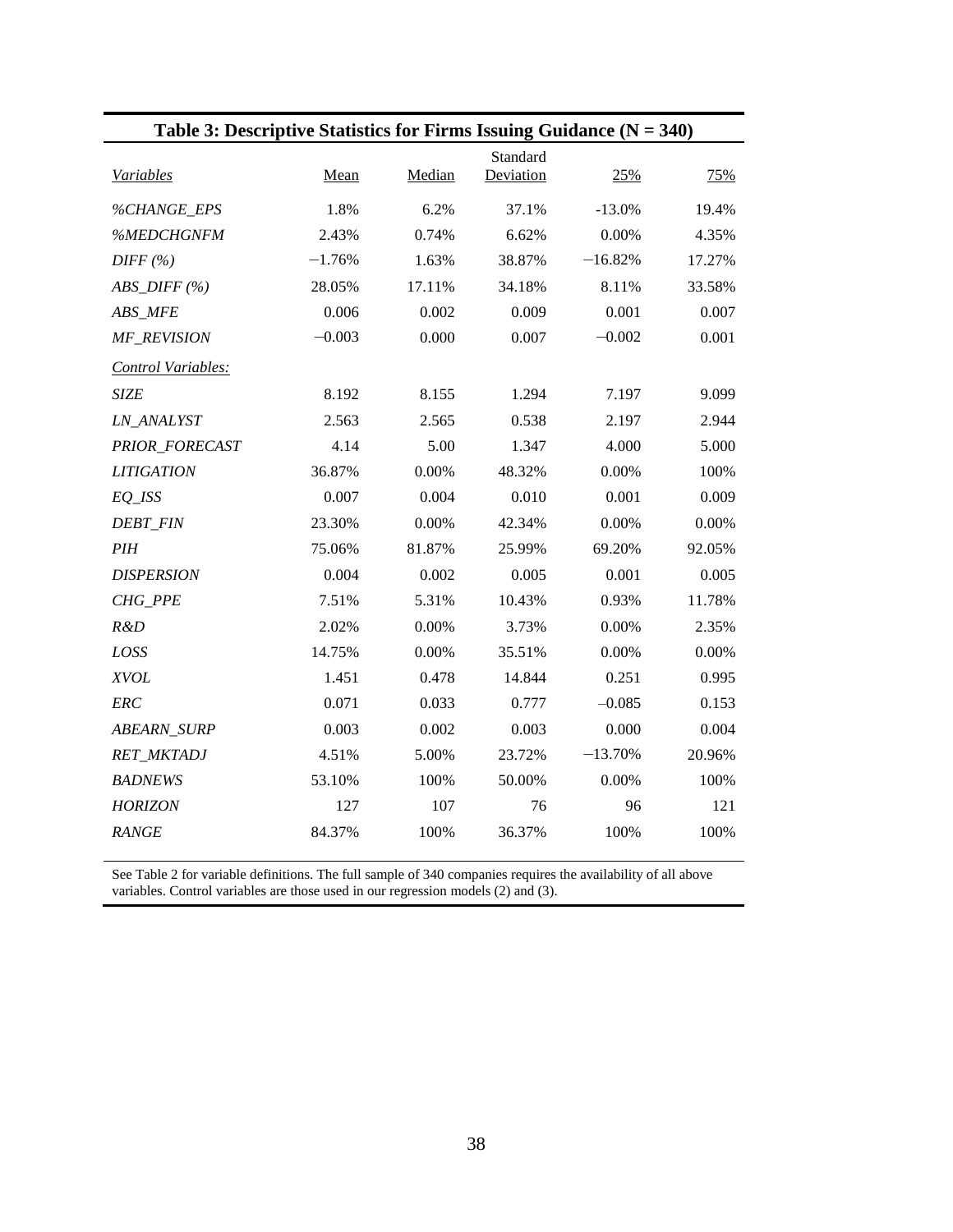|                           |                 | Model (2)<br>$DV = GUIDANCE$ |                                  |
|---------------------------|-----------------|------------------------------|----------------------------------|
|                           | <b>Estimate</b> | Chi-sq                       | <b>Marginal</b><br><b>Effect</b> |
| Intercept                 | 0.946           | 1.89                         |                                  |
| <b>ABS DIFF</b>           | $-1.107$        | ***<br>22.57                 | 0.389                            |
| <b>SIZE</b>               | 0.002           | 0.00                         | 0.100                            |
| LN ANALYST                | 0.065           | 0.08                         | 0.252                            |
| <b>PRIOR FORECAST</b>     | 1.149           | ***<br>18.21                 | 2.607                            |
| <b>LITIGATION</b>         | 0.373           | 3.30                         | 1.222                            |
| $EQ$ <sub>_</sub> $ISS$   | $-1.555$        | 3.30                         | 1.201                            |
| <b>DEBT FIN</b>           | 0.222           | 0.99                         | 0.201                            |
| <b>PIH</b>                | 0.166           | 0.24                         | 0.581                            |
| <b>DISPERSION</b>         | 0.154           | 0.21                         | 0.050                            |
| CHG_PPE                   | $-2.393$        | ***<br>8.76                  | 1.565                            |
| R&D                       | $-3.196$        | 1.84                         | 0.480                            |
| LOSS                      | $-0.689$        | ***<br>8.81                  | 1.924                            |
| <b>XVOL</b>               | $-0.307$        | ***<br>7.61                  | 0.948                            |
| <b>ERC</b>                | $-0.010$        | 0.01                         | 0.287                            |
| Likelihood Ratio          | ***<br>99.20    |                              |                                  |
| <b>Total Observations</b> | 659             |                              |                                  |
| # $GUIDANCE = 1$          | 340             |                              |                                  |
| Industry effects          | <b>YES</b>      |                              |                                  |

# **Table 4: Manager's Decision to Issue Guidance**

Our total number of observations (659) include those with required model variables. Three hundred and forty companies in that sample provided management forecasts We collected NFM data for the additional 319 companies that did not issue a management forecast during our sample period.

See Table 2 for variable definitions.

Model (2) logit model: GUIDANCE<sub>i,t</sub> =  $\beta_0 + \beta_1 ABS_D IFF_{i,t} + \beta_2 SIZE_{i,t} + \beta_3 LN_A NALYST_{i,t} + \beta_4 PRIOR_FORECAST_{i,t} + \beta_5 LITIGATION_{i,t}$  $+\beta_6EQ\_ISS_{i,t} + \beta_7 DEBT\_FIN_{i,t} + \beta_8PIH_{i,t} + \beta_9 DISPERSION_{i,t} + \beta_{10} CHG\_PPE_{i,t} + \beta_{11} R\&D_{i,t}$ +  $\beta_{12}LOSS_{i,t}$  +  $\beta_{13}XVOL_{i,t}$  +  $\beta_{14}ERC_{i,t}$  +  $e_{i,t}$ 

\*, \*\*, \*\*\* denote significance at the 0.10, 0.05 and 0.01 levels, respectively; all p-values are two tailed.

Marginal effects are included to measure the incremental impact of a one unit change in the particular variable while holding all other variables constant at its respective mean.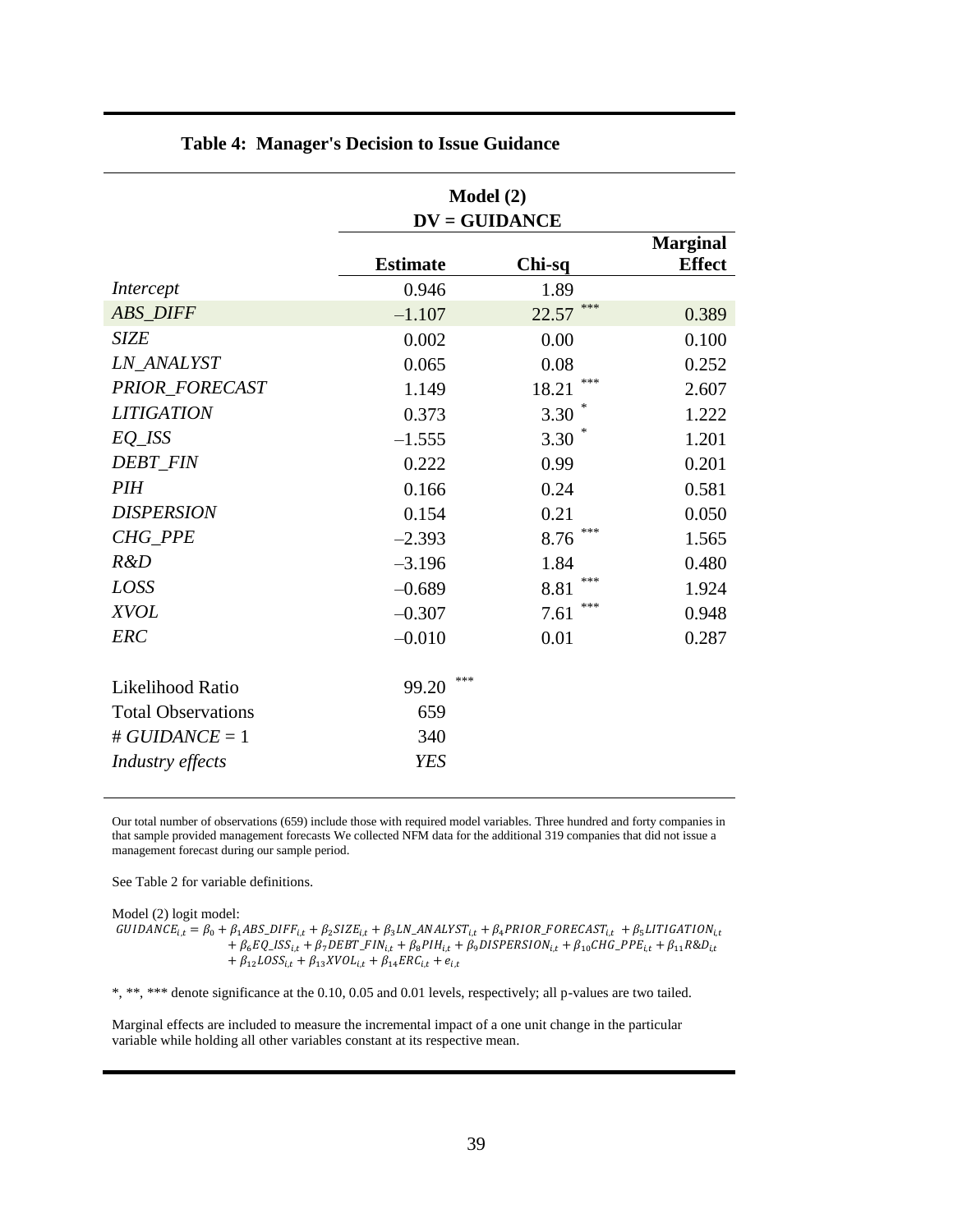|                          | Model (3)<br>$DV = ABS_MFE$ |                | <b>Model</b> $(3)$<br>$DV = MFE$ |            |             |  |
|--------------------------|-----------------------------|----------------|----------------------------------|------------|-------------|--|
|                          | Coef.                       | t-stat         |                                  | Coef.      | t-stat      |  |
| Intercept                | 0.003                       | 1.00           |                                  | $-0.001$   | $-0.42$     |  |
| <b>ABS_DIFF</b>          | 0.009                       | ***<br>6.16    |                                  | 0.006      | ***<br>4.67 |  |
| <b>SIZE</b>              | $-0.001$                    | $-1.05$        |                                  | 0.000      | 0.57        |  |
| <b>ABEARN SURP</b>       | 0.407                       | $2.87***$      |                                  | 0.064      | 0.46        |  |
| LN ANALYST               | 0.000                       | 0.44           |                                  | $-0.001$   | $-0.94$     |  |
| PRIOR_FORECAST           | 0.000                       | 0.96           |                                  | $-0.000$   | $-0.79$     |  |
| <b>LITIGATION</b>        | 0.002                       | $1.64$ *       |                                  | $-0.002$   | $-1.73$ *   |  |
| EQ_ISS                   | $-0.033$                    | $-0.69$        |                                  | $-0.095$   | $-2.06$ **  |  |
| <b>DEBT_FIN</b>          | $-0.001$                    | $-1.10$        |                                  | 0.001      | 1.17        |  |
| <b>RET_MKTADJ</b>        | $-0.007$                    | ***<br>$-3.44$ |                                  | $-0.002$   | $-1.05$     |  |
| <b>BADNEWS</b>           | 0.000                       | 0.39           |                                  | $-0.001$   | $-1.34$     |  |
| <b>HORIZON</b>           | 0.000                       | ***<br>3.43    |                                  | 0.000      | ***<br>4.04 |  |
| <b>RANGE</b>             | $-0.001$                    | $-0.53$        |                                  | 0.000      | 0.04        |  |
|                          |                             |                |                                  |            |             |  |
| <b>Adjusted R-square</b> | 28.43%                      |                |                                  | 14.15%     |             |  |
| # Observations           | 340                         |                |                                  | 340        |             |  |
| Industry effects         | <b>YES</b>                  |                |                                  | <b>YES</b> |             |  |

### **Table 5: Management Forecast Error**

See Table 2 for variable definitions. This table only includes the 340 companies for which we have management forecasts (vs. 659 in Table 1A).

Model (3) is used for both columns of results, only varying the dependent variable:  $ABS\_MFE_{i,t} = \gamma_0 + \gamma_1 ABS\_DIFF_{i,t} + \gamma_2 SIZE_{i,t} + \gamma_3 ABEARN\_ SURP_{i,t} + \gamma_4 LN\_ANALYS_{i,t} + \gamma_5 PRIOR\_FORECAST_{i,t} + \gamma_6 PSRID$ +  $\gamma_6$  LITIGATION<sub>i,t</sub> +  $\gamma_7$ EQ\_ISS<sub>i,t</sub> +  $\gamma_8$ DEBT\_FIN<sub>i,t</sub> +  $\gamma_9$ RET\_MKTADJ<sub>i,t</sub> +  $\gamma_{10}$ BADNEWS<sub>i,t</sub> +  $\gamma_{11}$ HORIZON<sub>i,t</sub> +  $\gamma_{12}$ RANGE<sub>i,t</sub> +  $e_{i,t}$ 

\*, \*\*, \*\*\* denote significance at the 0.10, 0.05 and 0.01 levels, respectively; all p-values are two tailed except for *ABS\_DIFF* where a directional prediction is made in our hypothesis in relation to *ABS\_MFE* (one-tailed).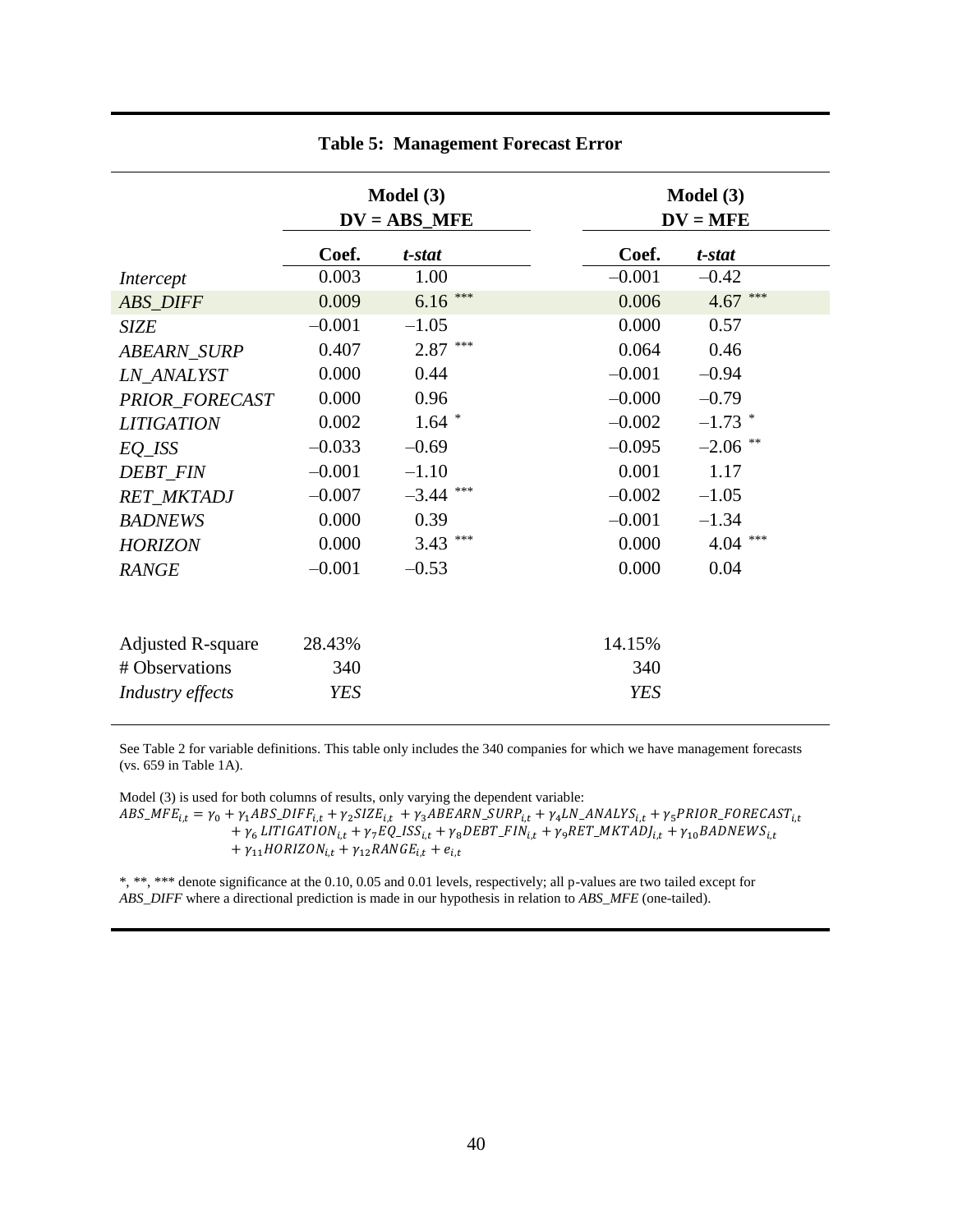|                          | $DV = MF\_REVISION$ |                |  |
|--------------------------|---------------------|----------------|--|
|                          | Coef.               | t-stat         |  |
| Intercept                | $-0.001$            | $-0.01$        |  |
| <b>ABS_DIFF</b>          | 0.002               | $1.75$ *       |  |
| SIZE                     | $-0.000$            | $-0.63$        |  |
| ABEARN_SURP              | $-0.599$            | ***<br>$-4.61$ |  |
| <b>LN ANALYS</b>         | 0.001               | 1.31           |  |
| PRIOR_FORECAST           | $-0.000$            | $-0.28$        |  |
| <b>LITIGATION</b>        | $-0.001$            | $-0.79$        |  |
| EQ_ISS                   | 0.025               | 0.58           |  |
| <b>DEBT FIN</b>          | $-0.001$            | $-0.58$        |  |
| <b>RET MKTADJ</b>        | 0.006               | ***<br>3.29    |  |
| <b>BADNEWS</b>           | $-0.003$            | ***<br>$-3.77$ |  |
| <b>HORIZON</b>           | 0.000               | **<br>1.99     |  |
| <b>RANGE</b>             | $-0.000$            | $-0.36$        |  |
|                          |                     |                |  |
| <b>Adjusted R-square</b> | 20.04%              |                |  |
| # Observations           | 285                 |                |  |
| Industry effects         | <b>YES</b>          |                |  |
|                          |                     |                |  |

**Table 6: Manager's Revision of Analysts' Forecasts**

The reduction in sample size from 340 to 285 is necessary due to the requirement of a pre-existing consensus analyst forecast.

See Table 2 for variable definitions.

Model:  $MF\_REVISION_{i,t} = \gamma_0 + \gamma_1 ABS\_DIFF_{i,t} + \gamma_2 SIZE_{i,t} + \gamma_3 ABEARN\_ SURP_{i,t}$ +  $\gamma_4LN\_ANALYS_{i,t} + \gamma_5 PRIOR\_FORECAST_{i,t}$ +  $\gamma_6$  LITIGATION<sub>i,t</sub> +  $\gamma_7$ EQ\_ISS<sub>i,t</sub> +  $\gamma_8$ DEBT\_FIN<sub>i,t</sub> +  $\gamma_9RET\_MKTADJ_{i,t} + \gamma_{10}BADNEWS_{i,t} + \gamma_{11}HORIZON_{i,t}$ +  $\gamma_{12}$ RANGE<sub>i,t</sub> +  $e_{i,t}$ 

\*, \*\*, \*\*\* denote significance at the 0.10, 0.05 and 0.01 levels, respectively; all p-values are two tailed.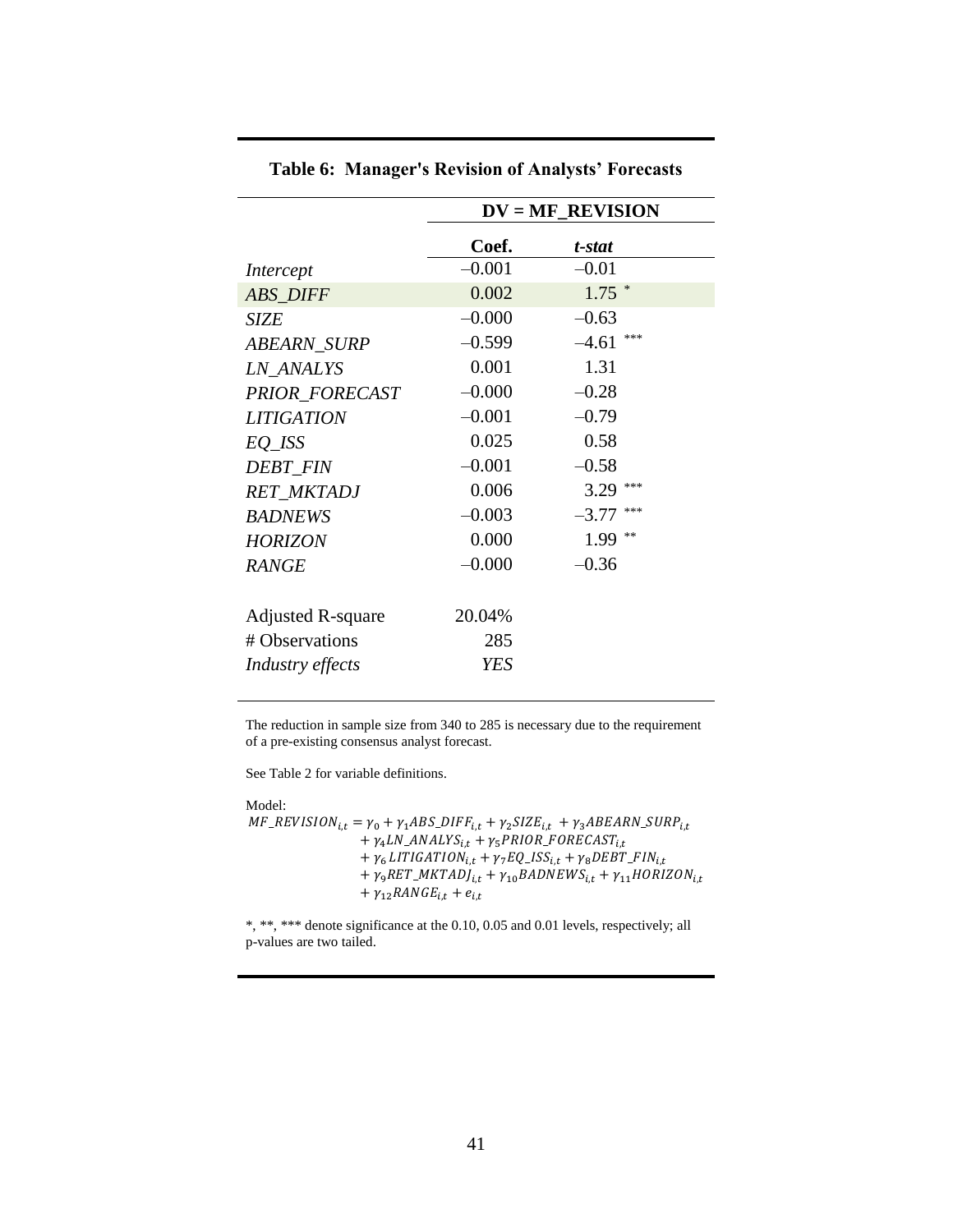|                           | Model (2) modified |                       |                 |  |  |
|---------------------------|--------------------|-----------------------|-----------------|--|--|
|                           |                    | $DV = GUIDANCE_{t+1}$ |                 |  |  |
|                           |                    |                       | <b>Marginal</b> |  |  |
|                           | <b>Estimate</b>    | Chi-sq                | <b>Effect</b>   |  |  |
| Intercept                 | 0.888              | 1.71                  |                 |  |  |
| <b>ABS_DIFF</b>           | $-1.213$           | ***<br>23.24          | 0.297           |  |  |
| <b>SIZE</b>               | 0.042              | 0.20                  | 1.043           |  |  |
| <b>LN_ANALYS</b>          | $-0.293$           | 1.74                  | 0.746           |  |  |
| PRIOR_FORECAST            | 1.691              | ***<br>17.66          | 2.255           |  |  |
| <b>LITIGATION</b>         | 0.206              | 1.04                  | 1.229           |  |  |
| EQ_ISS                    | $-10.809$          | 1.56                  | 4.710           |  |  |
| <b>DEBT FIN</b>           | 0.294              | 1.85                  | 1.342           |  |  |
| <i>PIH</i>                | 0.260              | 0.57                  | 1.297           |  |  |
| <b>DISPERSION</b>         | 0.255              | 0.31                  | 0.059           |  |  |
| <b>CHG PPE</b>            | $-1.606$           | 3.94                  | 0.201           |  |  |
| R&D                       | $-3.775$           | 2.43                  | 0.023           |  |  |
| LOSS                      | $-1.197$           | ***<br>23.66          | 0.302           |  |  |
| <b>XVOL</b>               | $-0.266$           | ***<br>5.59           | 0.932           |  |  |
| <b>ERC</b>                | $-0.011$           | 0.02                  | 0.279           |  |  |
|                           |                    |                       |                 |  |  |
| Likelihood Ratio          | ***<br>97.36       |                       |                 |  |  |
| <b>Total Observations</b> | 659                |                       |                 |  |  |
| # $GUIDANCE = 1$          | 282                |                       |                 |  |  |
| Industry effects          | <b>YES</b>         |                       |                 |  |  |
|                           |                    |                       |                 |  |  |

# **Table 7: Predicting Management's Decision to Issue Guidance**

We use the same observations from Table 5.

See Table 2 for variable definitions.

Model (3) logit model (modified):

GUIDANCE<sub>i,t+1</sub> =  $\beta_0 + \beta_1 ABS_D IFF_{i,t} + \beta_2 SIZE_{i,t} + \beta_3 LN_A NALYST_{i,t} + \beta_4 PRIOR\_FORECAST_{i,t}$ +  $\beta_5 LITIGATION_{i,t} + \beta_6 EQ_ISS_{i,t} + \beta_7 DEBT_FIN_{i,t} + \beta_8 PIH_{i,t} + \beta_9 DISPERSION_{i,t}$ +  $\beta_{10}CHG_{-}PPE_{i,t} + \beta_{11}R\&D_{i,t} + \beta_{12}LOSS_{i,t} + \beta_{13}XVOL_{i,t} + \beta_{14}ERC_{i,t} + e_{i,t}$ 

\*, \*\*, \*\*\* denote significance at the 0.10, 0.05 and 0.01 levels, respectively; all p-values are two tailed.

Marginal effects are included to measure the incremental impact of a one unit change in the particular variable while holding all other variables constant at its respective mean.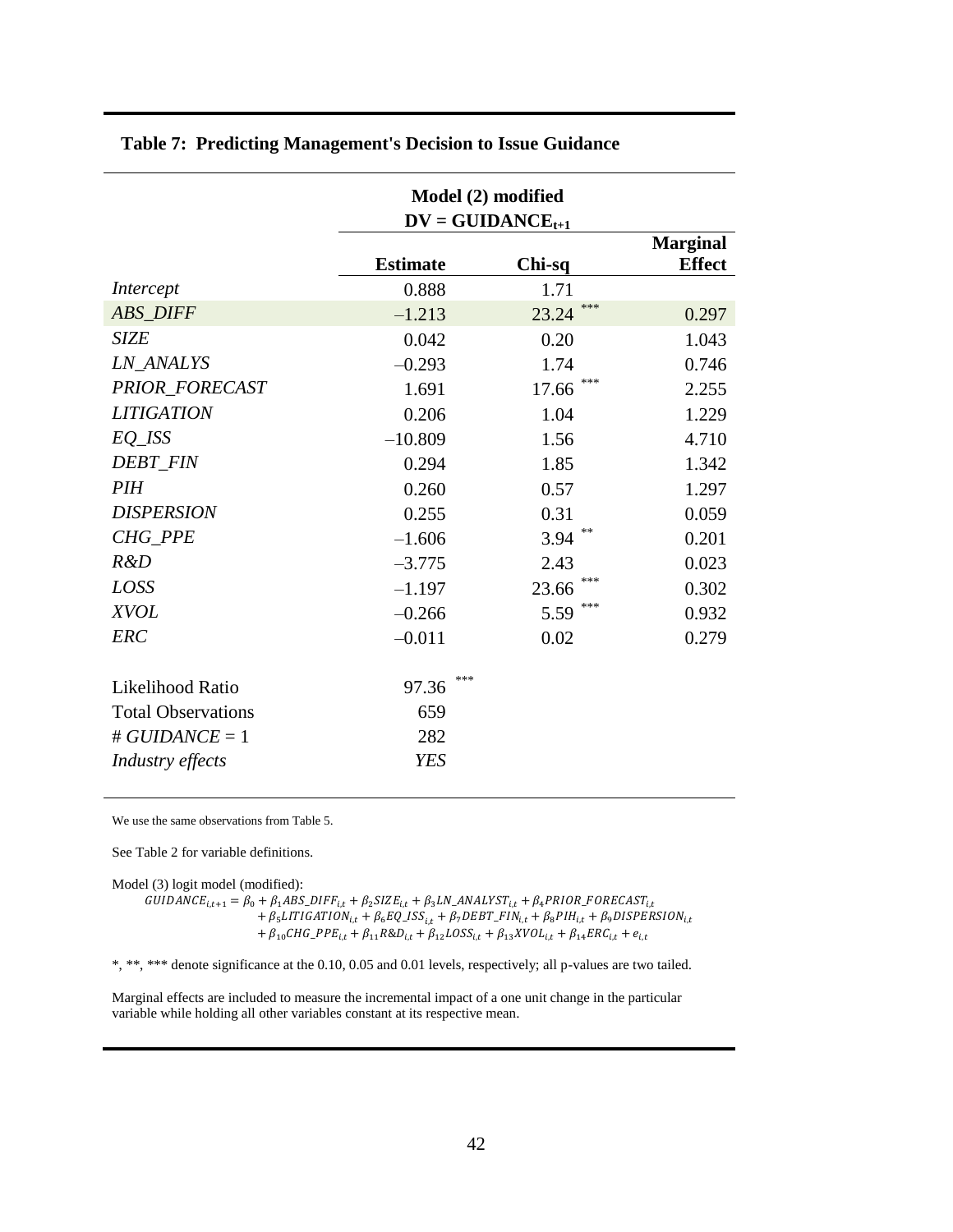|                          | Model (3) modified<br>$DV = ABS\_MFE_{t+1}$ |             |            | Model (3) modified<br>$DV = MFE_{t+1}$ |
|--------------------------|---------------------------------------------|-------------|------------|----------------------------------------|
|                          | Coef.                                       | t-stat      | Coef.      | t-stat                                 |
| Intercept                | 0.007                                       | 0.61        | 0.011      | 0.78                                   |
| <b>ABS_DIFF</b>          | 0.031                                       | ***<br>5.87 | 0.030      | $4.73$ ***                             |
| <b>SIZE</b>              | 0.001                                       | 0.30        | $-0.004$   | $-1.95$ *                              |
| <b>ABEARN_SURP</b>       | 0.802                                       | 1.65        | 0.640      | 1.10                                   |
| <b>LN ANALYS</b>         | $-0.002$                                    | $-0.61$     | 0.005      | 1.06                                   |
| PRIOR FORECAST           | 0.000                                       | 0.89        | $-0.000$   | $-0.58$                                |
| <b>LITIGATION</b>        | 0.002                                       | 0.48        | 0.003      | 0.89                                   |
| $EQ$ <sub>_</sub> $ISS$  | $-0.173$                                    | $-1.10$     | 0.080      | 0.43                                   |
| <b>DEBT_FIN</b>          | $-0.003$                                    | $-1.10$     | $-0.001$   | $-0.11$                                |
| <b>RET_MKTADJ</b>        | $-0.007$                                    | $-1.05$     | 0.018      | $2.27$ **                              |
| <b>BADNEWS</b>           | 0.003                                       | 1.12        | 0.000      | 0.06                                   |
| <b>HORIZON</b>           | $-0.001$                                    | $-0.69$     | $-0.001$   | $-1.11$                                |
| <b>RANGE</b>             | 0.002                                       | 0.53        | $-0.001$   | $-0.27$                                |
|                          |                                             |             |            |                                        |
| <b>Adjusted R-square</b> | 15.74%                                      |             | 11.96%     |                                        |
| # Observations           | 282                                         |             | 282        |                                        |
| Industry effects         | <b>YES</b>                                  |             | <b>YES</b> |                                        |

# **Table 8: Predicting Management Forecast Error**

See Table 2 for variable definitions. This table only includes the 340 companies for which we have management forecasts (vs. 659 in Table 1A).

Model (3) modified is used for both columns of results, only changing the dependent variable:  $ABS\_MFE_{i,t+1} = \gamma_0 + \gamma_1 ABS\_DIFF_{i,t} + \gamma_2 SIZE_{i,t} + \gamma_3 ABEARN\_ SURP_{i,t} + \gamma_4 LN\_ANALYS_{i,t} + \gamma_5 PRIOR\_FORECAST_{i,t}$ +  $\gamma_6$  LITIGATION<sub>i,t</sub> +  $\gamma_7$ EQ\_ISS<sub>i,t</sub> +  $\gamma_8$ DEBT\_FIN<sub>i,t</sub> +  $\gamma_9$ RET\_MKTADJ<sub>i,t</sub> +  $\gamma_{10}$ BADNEWS<sub>i,t</sub> +  $\gamma_{11}$ HORIZON<sub>i,t</sub> +  $\gamma_{12}$ RANGE<sub>i,t</sub> +  $e_{i,t}$ 

\*, \*\*, \*\*\* denote significance at the 0.10, 0.05 and 0.01 levels, respectively; all p-values are two tailed except for *ABS\_DIFF* where a directional prediction is made in our hypothesis in relation to *ABS\_MFE* (one-tailed).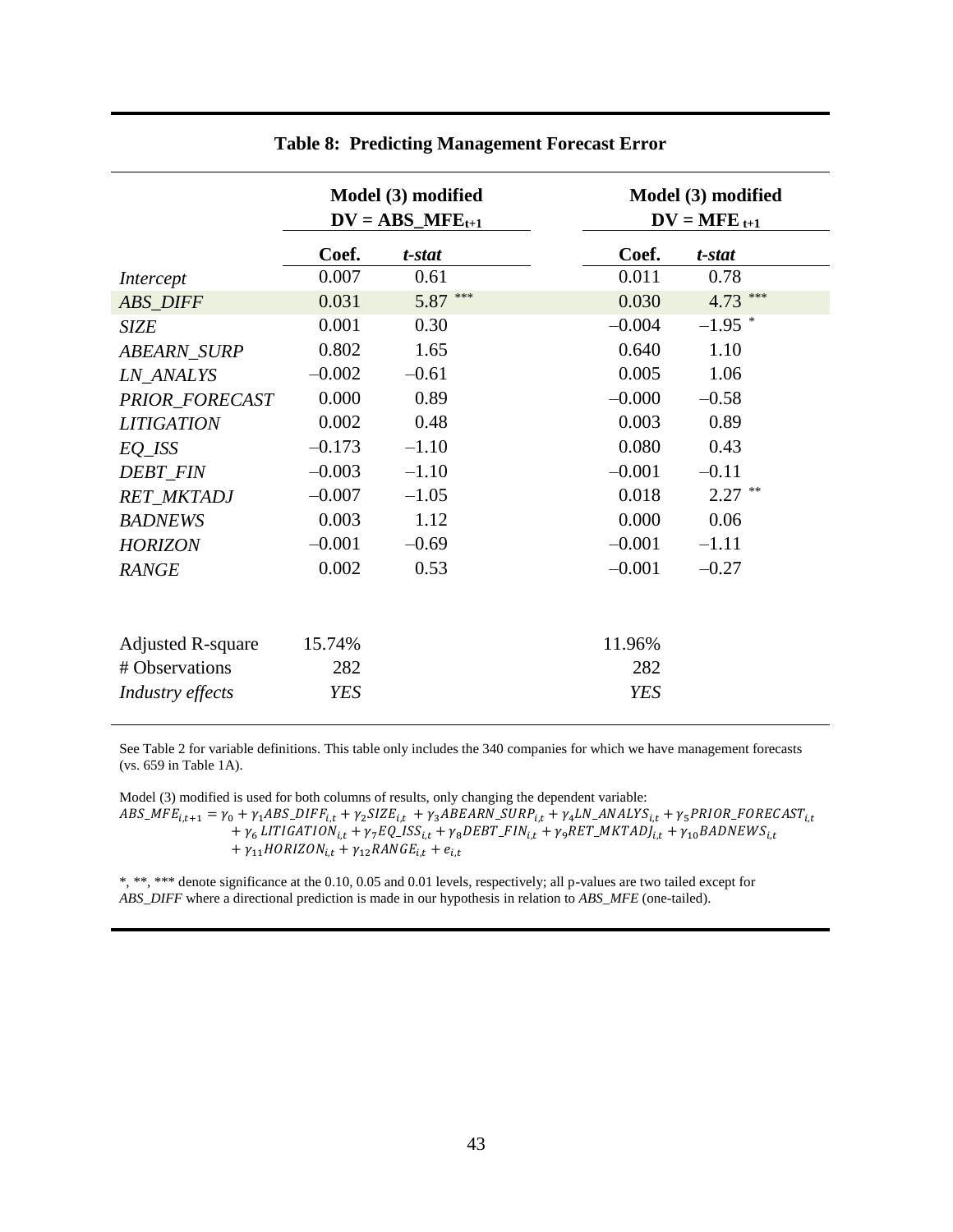| Table 9: The Relation between NFMs and Management Forecasts |                     |                    |            |                          |            |                         |  |
|-------------------------------------------------------------|---------------------|--------------------|------------|--------------------------|------------|-------------------------|--|
|                                                             | $DV = \%CHANGE_EPS$ |                    |            | <b>DV = FIRST_ACTUAL</b> |            | <b>DV = LAST_ACTUAL</b> |  |
|                                                             | Coef.               | t-stat             | Coef.      | t-stat                   | Coef.      | t-stat                  |  |
| Intercept                                                   | $-0.255$            | $-1.68$            | 0.006      | 1.23                     | $-0.004$   | $-0.71$                 |  |
| %MEDCHGNFM                                                  | 0.762               | $\ast\ast$<br>2.54 | 0.017      | *<br>1.97                | 0.027      | $\ast\ast$<br>2.37      |  |
| %CHANGE_EPS                                                 |                     |                    | 0.015      | ***<br>9.54              | 0.023      | ***<br>10.75            |  |
| <b>SIZE</b>                                                 | 0.064               | ***<br>2.72        | 0.000      | 0.40                     | 0.001      | 1.19                    |  |
| <b>ABEARN_SURP</b>                                          | $-0.105$            | $-1.52$            | $-0.113$   | $-0.63$                  | $-0.617$   | $**$<br>$-2.62$         |  |
| <b>LN_ANALYST</b>                                           | $-0.086$            | $-1.74$            | $-0.001$   | $-0.83$                  | 0.000      | 0.02                    |  |
| PRIOR_FORECAST                                              |                     |                    | $-0.001$   | $-0.56$                  | $-0.001$   | $-1.09$                 |  |
| <b>LITIGATION</b>                                           | $-0.008$            | $-0.18$            | $-0.001$   | $-0.98$                  | $-0.002$   | $-1.53$                 |  |
| $EQ$ <sub>_</sub> $ISS$                                     | 0.465               | $* *$<br>2.22      | $-0.082$   | $-1.37$                  | $-0.125$   | $-1.59$                 |  |
| <b>DEBT_FIN</b>                                             | $-0.060$            | $-1.29$            | 0.002      | 1.18                     | 0.002      | 1.03                    |  |
| RET_MKTADJ                                                  | 0.231               | ***<br>2.69        | $-0.004$   | $-1.51$                  | 0.006      | $\ast$<br>1.84          |  |
| <b>BADNEWS</b>                                              |                     |                    | $-0.001$   | $-0.87$                  | $-0.004$   | $**$<br>$-2.35$         |  |
| <b>HORIZON</b>                                              |                     |                    | 0.000      | 1.98                     | 0.000      | ***<br>3.78             |  |
| <b>RANGE</b>                                                |                     |                    | 0.001      | 0.19                     | $-0.001$   | $-0.48$                 |  |
| <b>LCAPX</b>                                                | 0.473               | 1.02               | $-0.024$   | $-1.81$                  | $-0.020$   | $-1.17$                 |  |
| <b>LPERF</b>                                                | 0.061               | ***<br>2.96        | 0.001      | 0.21                     | 0.001      | 1.34                    |  |
| <b>LCONFORE</b>                                             | $-0.089$            | ***<br>$-3.39$     | $-0.001$   | $-0.57$                  | $-0.003$   | **<br>$-2.58$           |  |
| <b>LEMP</b>                                                 | $-0.001$            | $-0.56$            | 0.001      | 0.57                     | 0.000      | 0.10                    |  |
| <b>Adjusted R-square</b>                                    | 13.02%              |                    | 25.03%     |                          | 40.04%     |                         |  |
| # Observations                                              | 340                 |                    | 340        |                          | 340        |                         |  |
| Industry effects                                            | <b>YES</b>          |                    | <b>YES</b> |                          | <b>YES</b> |                         |  |

See Table 2 for variable definitions. This table only includes the 340 companies for which we have management forecasts (vs. 659 in Table 1, Panel A). We use the following model:

M  $^{+}$ 

+ 
$$
\gamma_{15}LPERF_{i,t-1}
$$
 +  $\gamma_{16}LCONFORE_{i,t-1}$  +  $\gamma_{17}LEMP_{i,t-1}$  +  $e_{i,t}$ 

*MFit*, the dependent variable (DV), is measured in a different way for each column above (e.g., *%CHANGE\_EPS*, *FIRST\_ACTUAL*).

\*, \*\*, \*\*\* denote significance at the 0.10, 0.05 and 0.01 levels, respectively; all p-values are two-tailed.